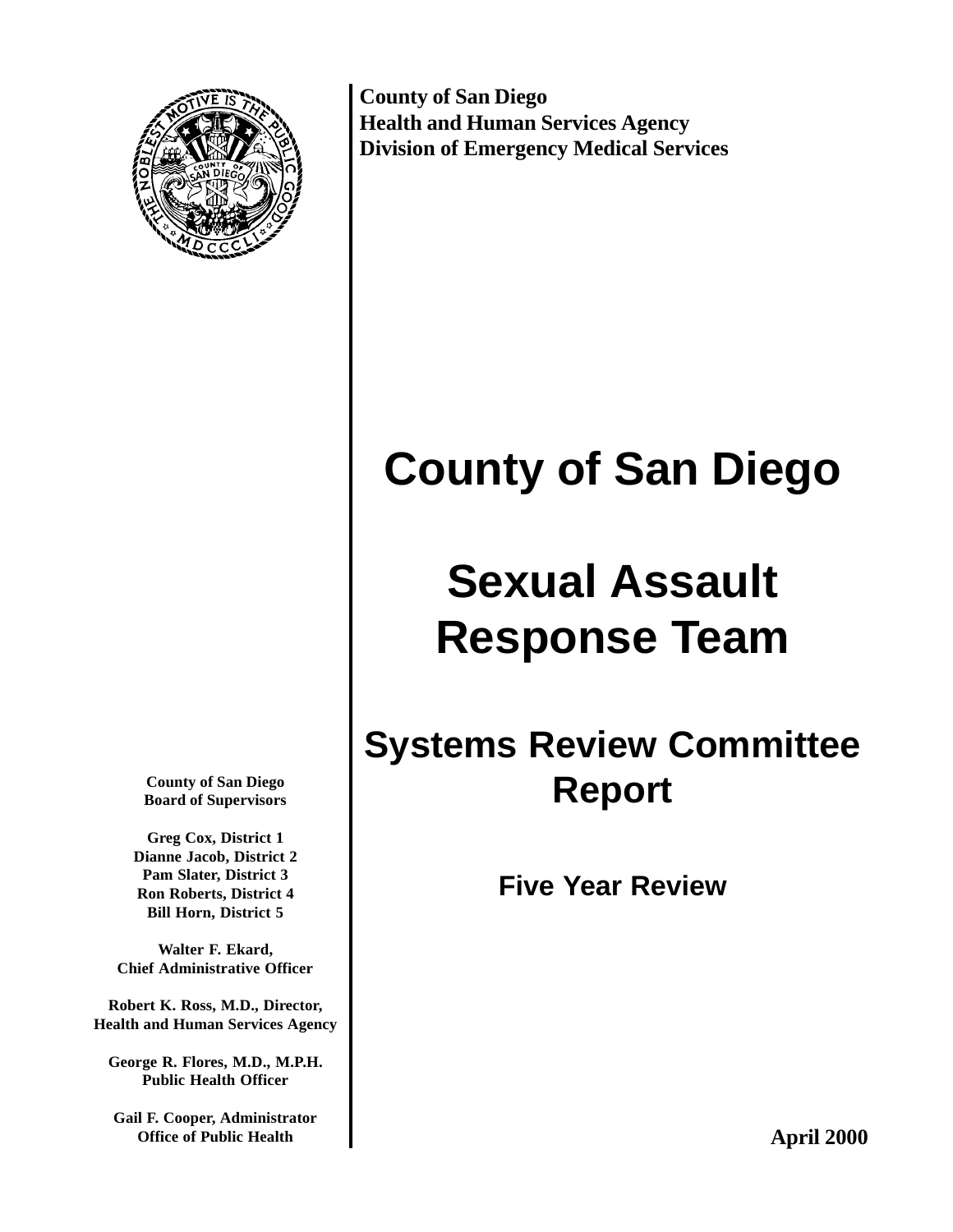# Acknowledgements

We acknowledge the contribution of the following Division of Emergency Medical Services staff members for their work in the preparation of this report:

Sharon Pacyna, RN, MPH, SART Systems Review Committee Representative Alan M. Smith, MPH, Epidemiologist Patricia Akers, MA, Statistician David Bailey, RN, MPH, EMS Coordinator, ALS Prehospital Services Brenda Dunn, Systems Analyst Gwendolyn S. Jones, Chief, Emergency Medical Services Patricia A. Murrin, RN, MPH, EMS Coordinator, Trauma and Information Systems Leslie Upledger Ray, MA, MPPA, Senior Epidemiologist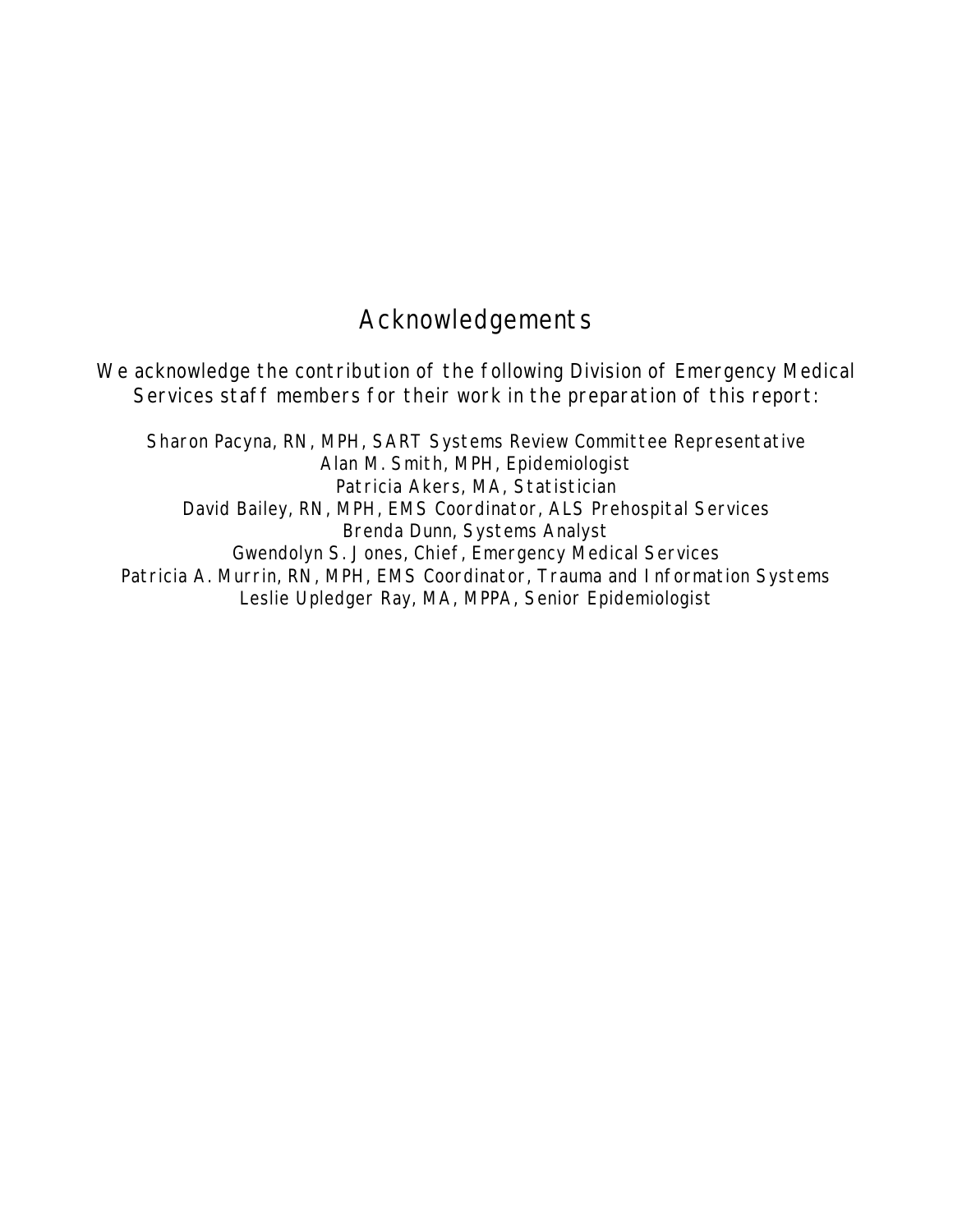# **MISSION STATEMENT**

To promote social change that fosters a society responsive to victims/survivors, their families and our community that holds offenders accountable.

**VALUES:**

# **Culture & Community Support**

We are committed to meeting the diverse needs of all members of our community.

## **Education**

We are committed to educating ourselves and the community through multi-disciplinary training and adhering to current standards of professional practice.

### **Professionalism**

We are committed to an objective state of the art knowledge based practice, continuing education, non judgmental and honest interaction with victims, and open, respectful communication with other professionals in the field.

# **Sensitivity**

We are committed to recognizing the physical and emotional needs of the victims, providing gentle, and thorough acute and follow-up care.

### **Communication**

We are committed to listening to one another's concerns, opinions and offering support through community education and resources.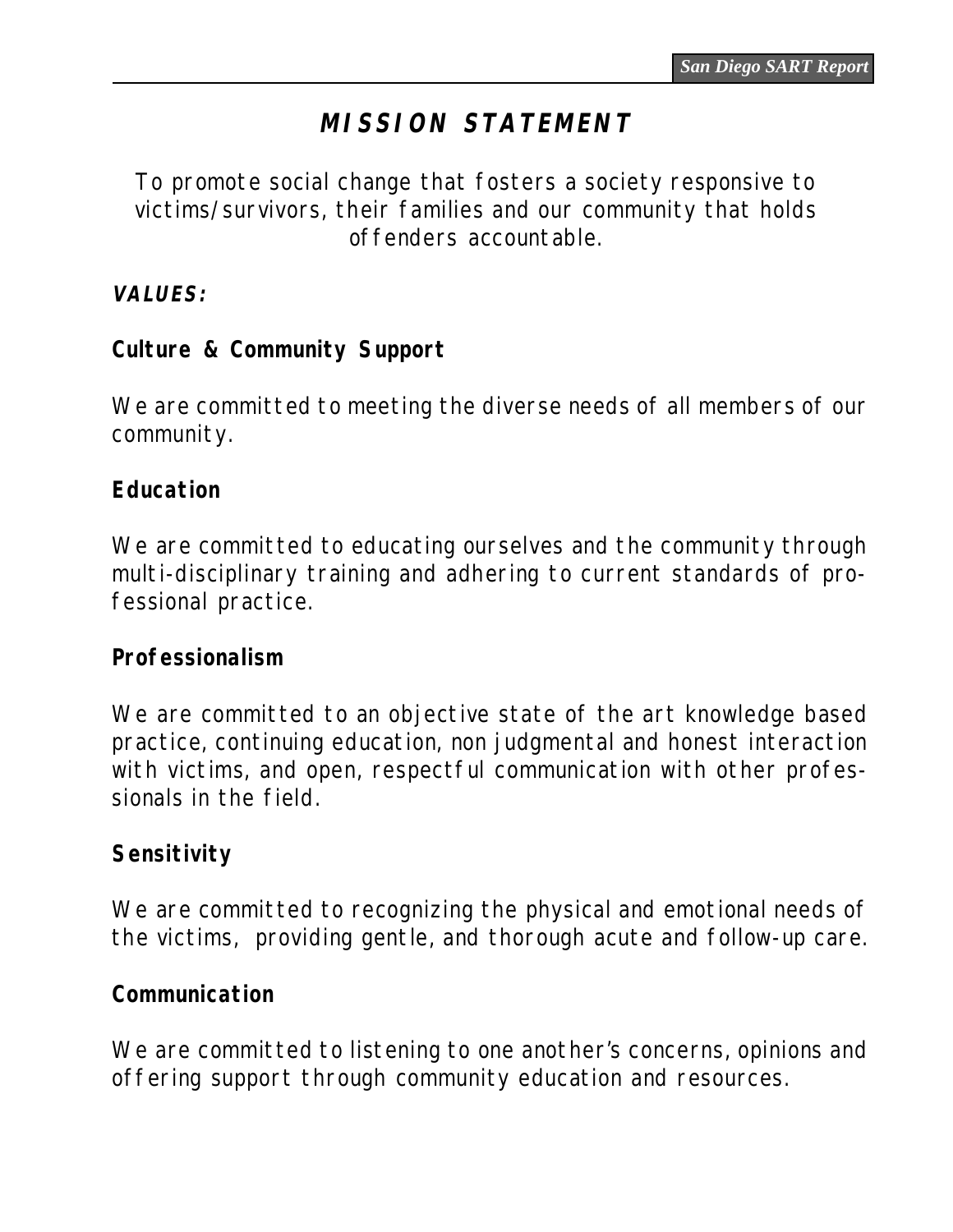#### **VICTIM QUESTIONNAIRE**

A confidential questionnaire, available in English and Spanish, was developed to elicit SART program feedback from victims/survivors of sexual assault. The questionnaire and a pre-stamped, pre-addressed envelope is given to the victim at the completion of the evidentiary examination. Responses are mailed directly to the County of San Diego, Emergency Medical Services, entered into a data base, and anonymously shared with SART program personnel. The questionnaires ask victims to rate the services provided by law enforcement personnel, forensic examiners, and advocates as excellent, good, fair, or poor. A majority of the victims rate the services as excellent. Additionally, there is space to provide written remarks for each agency. Below are a few comments:

- "The people that I dealt with today were absolutely amazing. I was more than impressed, as well as surprised, at how nice, understanding and comforting everyone was."
- "This has been one of the most difficult experiences I've ever been through. ... if more women who have experienced this knew what support efforts law enforcement provided, more would come forward. Keep up the great work and support."
- "The nurse was great, real understanding, sympathetic, and gentle."
- "It really did make everything easier to have the SART advocate there to help me through the whole experience."
- "The officer, the nurses, and the crisis counselor were all very helpful and understanding and so very caring about my needs."
- "I'm only 16 years old, and I was raped, and the police officers, detectives, and the nurse & advocate @ SART were very nice, comforting, and helpful. They made me feel a lot better! Thank you!"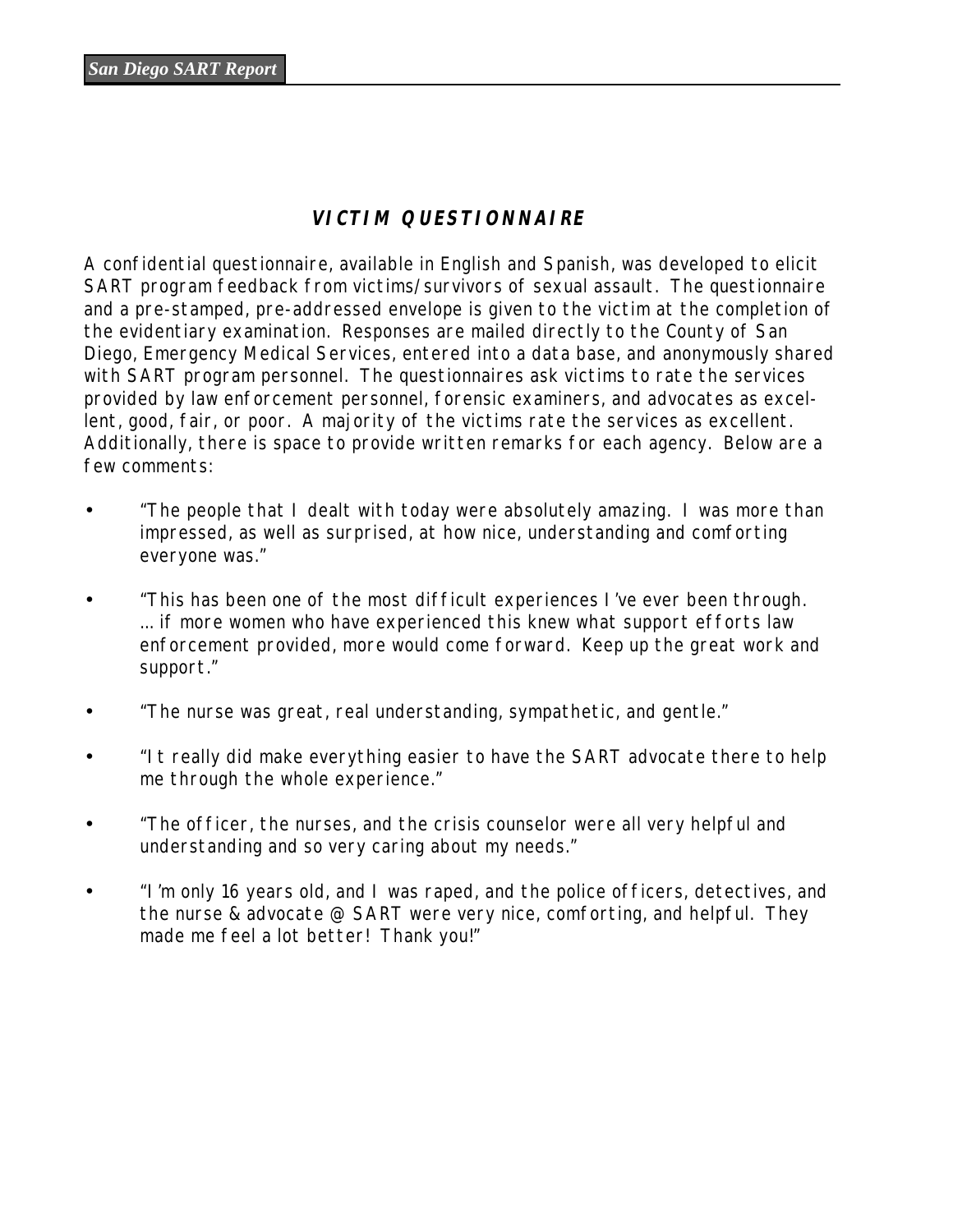# Table of Contents

| SECTION 1: BACKGROUND AND PARTICIPATING AGENCIES  13<br>Authorizing Law Enforcement Agency by Report Period  19                                                                      |  |
|--------------------------------------------------------------------------------------------------------------------------------------------------------------------------------------|--|
| SECTION 2: FREQUENCY AND DEMOGRAPHICS AT ADULT CENTERS  23<br>Rate of Examinations by Race/Ethnicity and Age Group  29                                                               |  |
| SECTION 3: EXAMINATION OUTCOMES AND VICTIM-PERPETRATOR<br>Positive Visible Physical Findings by Time Since Assault  35<br>Perpetrator Relationship: Known to Victim vs. Stranger  40 |  |
|                                                                                                                                                                                      |  |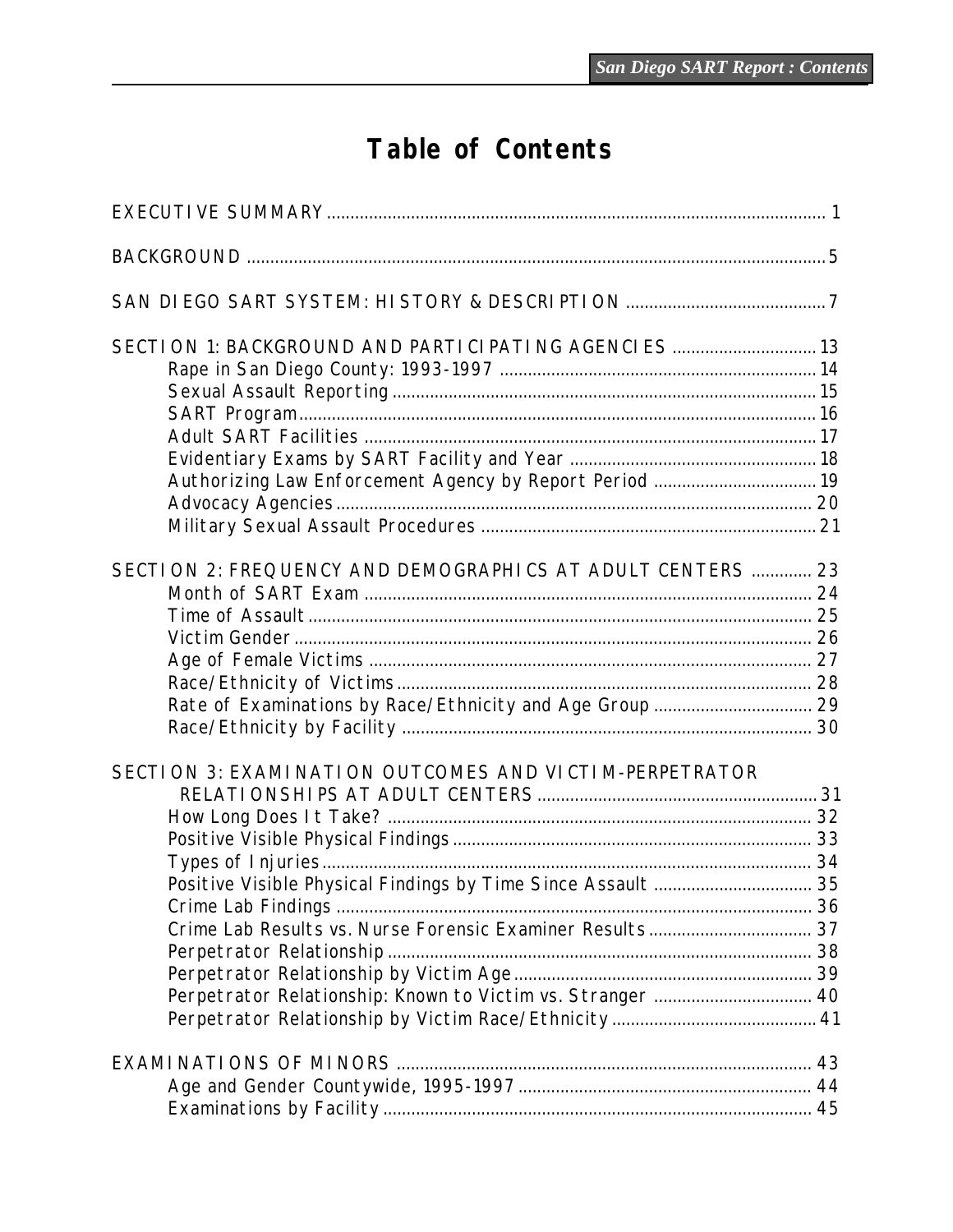| SECTION 4: EXAMINATIONS OF MINORS (CONT.)                   |  |
|-------------------------------------------------------------|--|
|                                                             |  |
|                                                             |  |
|                                                             |  |
|                                                             |  |
|                                                             |  |
|                                                             |  |
|                                                             |  |
| Authorizing Law Enforcement Agency: Palomar Hospital  53    |  |
|                                                             |  |
|                                                             |  |
|                                                             |  |
| SART SYSTEMS REVIEW COMMITTEE PAST AND PRESENT PARTICIPANTS |  |

1995-2000 ................................................................................................................................. 61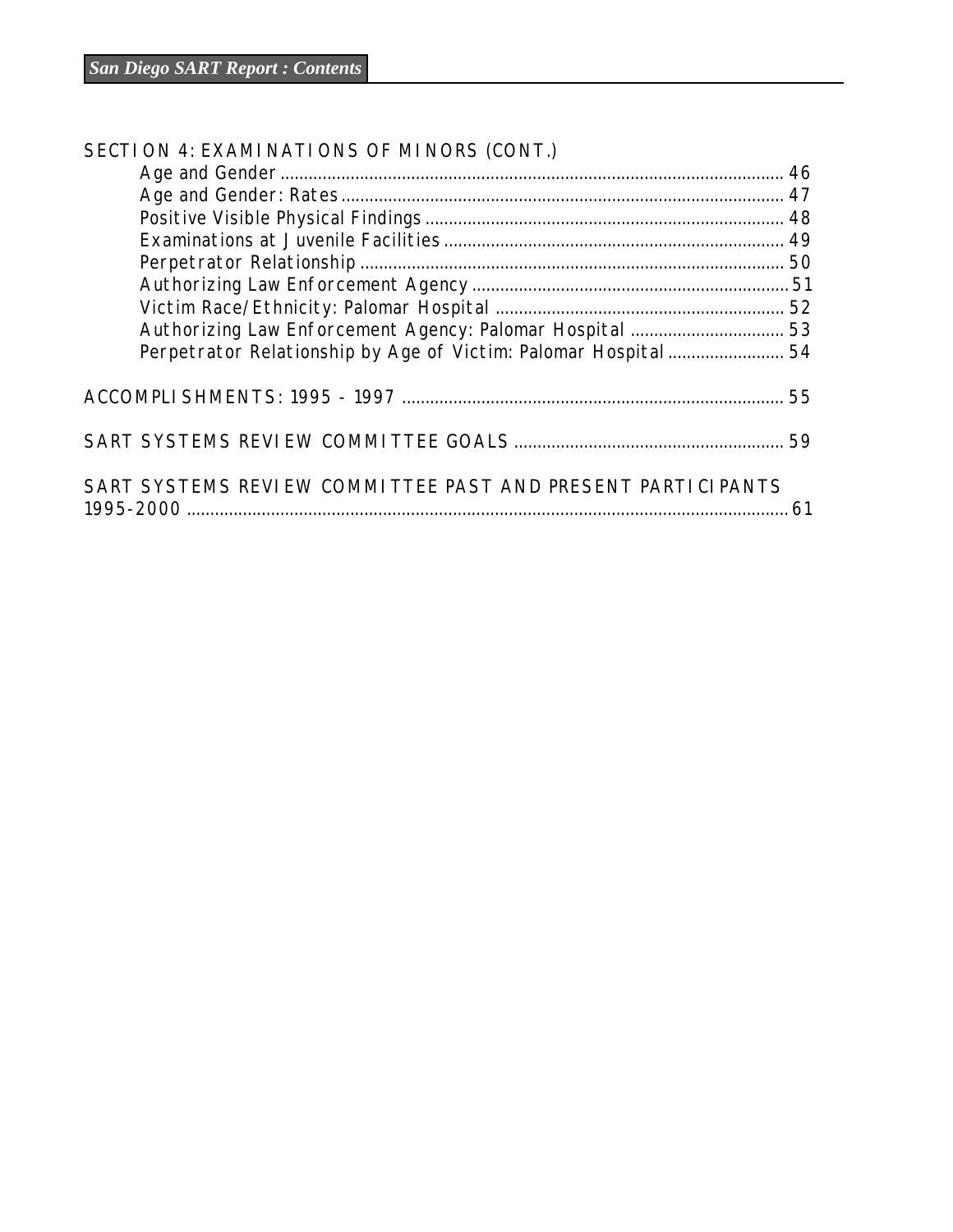# *EXECUTIVE SUMMARY*

<span id="page-6-0"></span>In August of 1991 the San Diego County Board of Supervisors established the Sexual Assault Response Team (SART) model as the standard of care for victims of sexual assault in the County of San Diego. This action was implemented to rectify an identified fragmented, non-standardized response for sexual assault victims.

SART has two primary purposes; (1) to provide emotional support for the victims of sexual assault and (2) to ensure accurate evidence collection to promote the apprehension and prosecution of the perpetrators of this crime. SART utilizes a victimsensitive, multi-disciplinary approach to guarantee achievement of these goals. The team consists of law enforcement personnel, skilled forensic examiners, and sexual assault victim advocates. Since the implementation of the SART model, the program has been strengthened by the active participation of district attorneys and crime lab personnel. Advocates, law enforcement, forensic examiners and victims interface with the District Attorney's Office to cultivate a seamless approach to the prosecution of suspects.

The SART program, initially conceived for adult civilian victims of sexual assault, has expanded to incorporate San Diego's child abuse centers and military personnel. The cooperative efforts of the many agencies involved has facilitated the standardization of countywide policies and procedures and has established a model that has gained regional and national recognition.

The Sexual Assault Response Team Systems Review Committee Report outlines achievements during the calendar years of 1995 - 1997. A few of these accomplishments are catalogued below:

- Acquaintance Rape Speaker's Bureau established in 1995 by San Diego Police Department Sex Crimes Unit to provide risk reduction education to the community. A partnership with the San Diego school system incorporates the education into high school curriculum
- Developed a countywide release of information system enabling the District Attorney Victim/Witness Assistance Program and all advocacy agencies to share information for the purpose of coordinating court accompaniment for the victim.
- Developed a Victim Questionnaire in English & Spanish to elicit feedback from victims who had been served by the SART process. Division of Emergency Medical Services developed a data base to house questionnaire responses.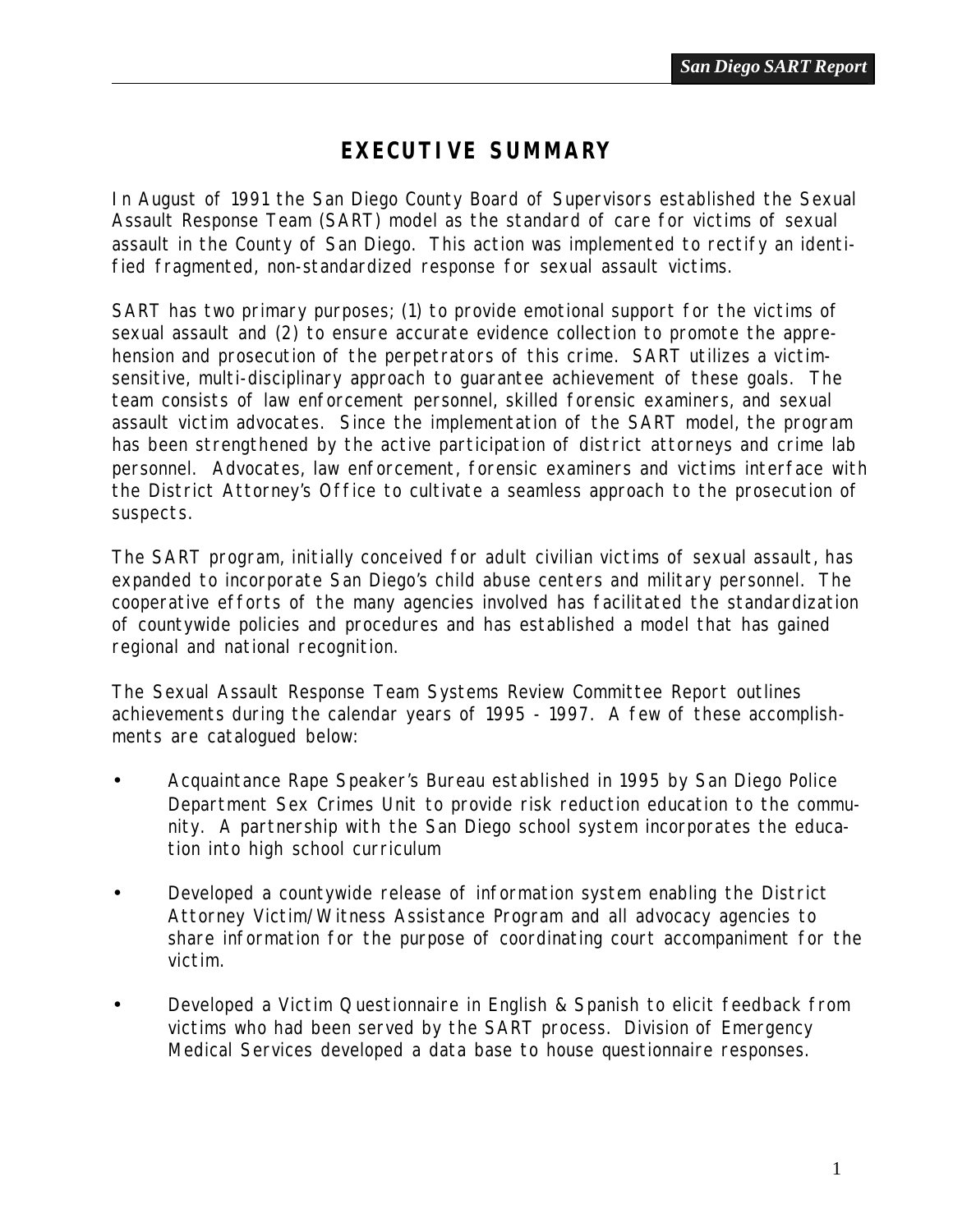• Revised the countywide data base to include additional relevant data elements. Included evidentiary examination information from the Center for Child Protection, Palomar Medical Center and the San Diego Naval Medical Center. Established a disk transfer process for adult SART centers to facilitate download of information into the countywide data base.

The Health & Human Services Agency, Division of Emergency Medical Services was charged with the responsibility of evidentiary examination data collection. Some important statistics for the period include:

- Two thousand one hundred eighty-five exams were conducted in adult SART facilities during calendar years 1993 - 1997.
- Ninety-six percent (96%) of the evidentiary exams conducted at adult SART facilities were for female victims (1993 - 1997).
- During 1993 1997, the San Diego Police Department authorized 46% of county exams at adult facilities, followed by the San Diego Sheriff's Department (20%), Oceanside PD (9.3%), Escondido P.D. (5%), Chula Vista PD (4%) and El Cajon PD (4%).
- A majority of exams (56%) at adult facilities were for females ages 18 29. This age group comprises 17% of the population which translates to a rate of 104 evidentiary exams per 100,000 females (1993 - 1997).
- The highest rate of evidentiary exams conducted at all adult and child SART facilities for years 1995 - 1997 was for the 15 - 19 year age group (210/ 100,000).
- At adult/adolescent SART facilities, fifty-seven percent (57%) of exams were authorized for White female sexual assault victims, 19.3% were for Black females, and 17.7% were for Hispanics (1995-1997).
- Exam rates for Black females 18 years and older were three times the White rate (1.43/100,000 vs 0.34/100,000). The Hispanic female examination rate was 0.43 per 100,000 female residents 18 years or older (1995 - 1997).
- Seventy percent (70%) of victims undergoing evidentiary examinations at adult SART facilities stated they knew the perpetrator (1996 & 1997).
- Positive visible physical findings were identified by forensic examiners in 88% of adult/adolescent evidentiary examinations (1996 & 1997).
- In a three year period, 1593 evidentiary exams were conducted at the two child abuse centers; Center for Child Protection at Children's Hospital & Health Center and Palomar Hospital (1995-1997).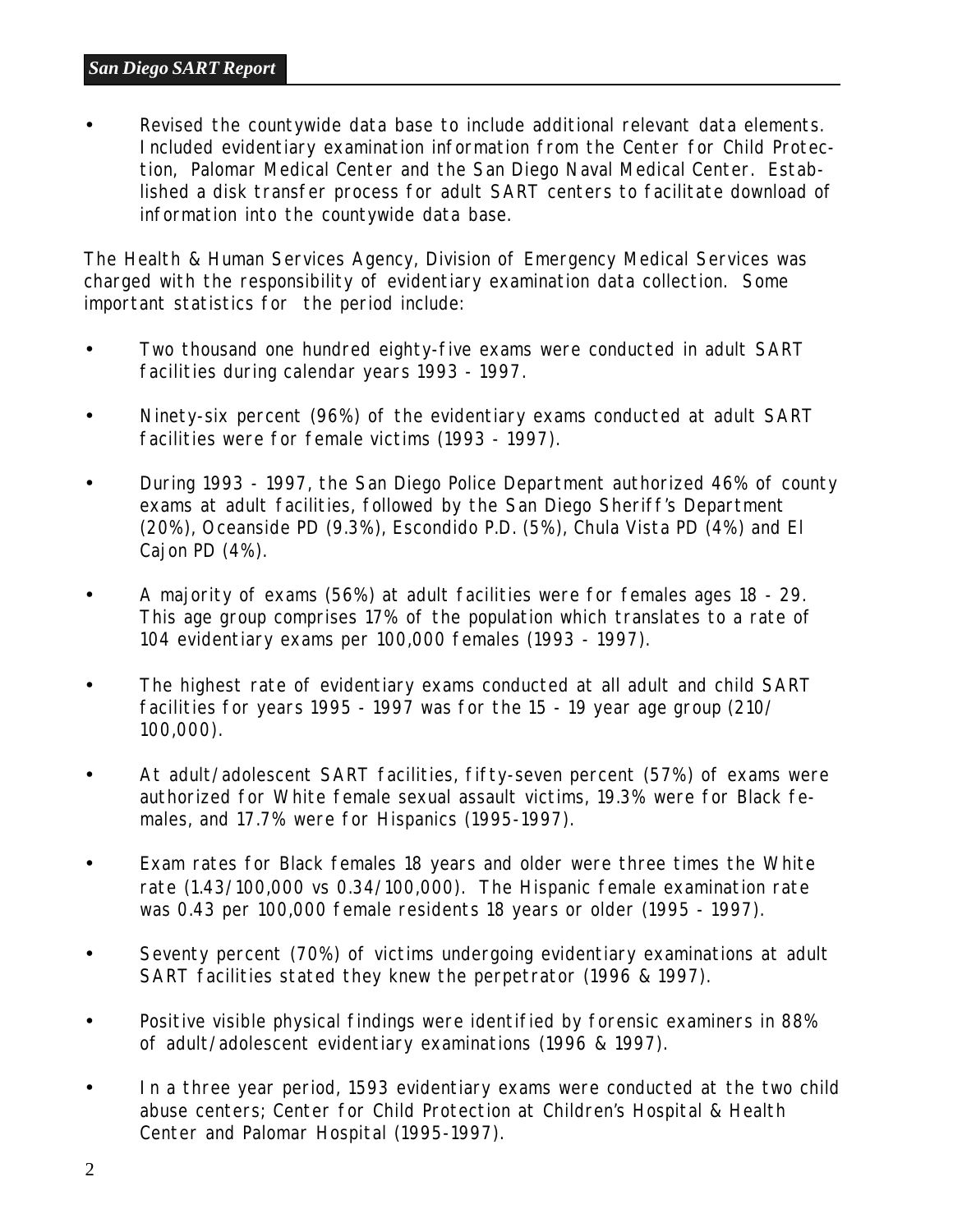- For selected sexual assault cases reported to the San Diego Police Department, and reviewed by the District Attorney's Office, there was a statistically significant increase (p<0.001) in suspect charging from 30% in 1994 to 53% in 1996. This may suggest, that as the SART system matured, prosecution efforts were enhanced. Concurrent developments during this three year period, such as personnel and policy changes warrant further investigation.\*
- Research was conducted on 1,228 sexual assault cases reported to the San Diego Police Department from 1994-1996. Evidentiary examinations were performed in 697 of these cases, and the Office of the District Attorney reviewed 257 of the cases with SART exams for prosecution. The percent of these cases in which the identified suspect was charged with a crime increased from 39% in 1994 to 61% in 1996. A number of factors may have contributed to this result including the implementation and maturation of the San Diego County Sexaul Assault Response Team.\*

<sup>\*</sup> Lindsay, Suzanne P. "An Epidemiologic Study of the Influence of Victim Age and Relationship to the Suspect on the Results of Evidentiary Examinations and Law Enforcement Outcomes in 'cases of Reported Sexual Assault". Doctoral dissertation, San Diego State University and the University of California at San Diego, June, 1998.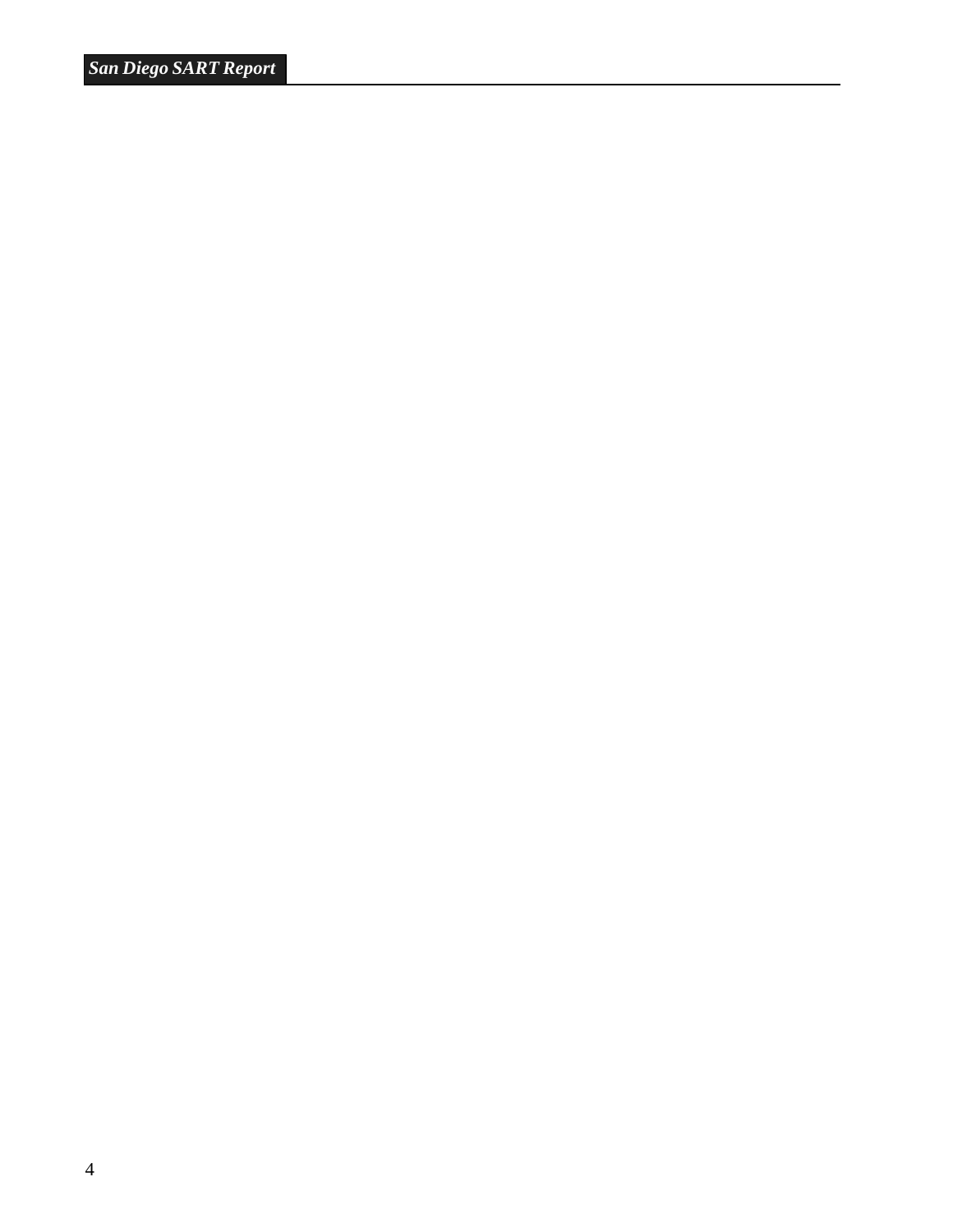## *BACKGROUND*

<span id="page-10-0"></span>At the request of the Director of the Department of Health Services, The "Report on the Current Status of Sexual Assault Examinations in San Diego County" was presented to the Board of Supervisors in November 1990. The report described a fragmented system of care for sexual assault victims including inconsistent access, availability, timeliness and accuracy of evidentiary examination processes. To address these problems the San Diego Board of Supervisors and the Department of Health Services convened a multi-jurisdictional, multi-disciplinary task force. The task force was requested to investigate the extent and nature of issues impeding consistent and appropriate processes for incidents of sexual assault and to suggest avenues for improvement. In 1991, the Board of Supervisors accepted the recommendations of the task force to implement the Sexual Assault Response Team (SART) model for the San Diego community.

On November 6, 1990 (#42), the Board of Supervisors adopted a resolution authorizing the formation of a multi-jurisdictional SART task force for the purposes of:

> planning and implementing a regional response to Sexual Assault Evidentiary Examinations, and

establishing a regional standard of practice addressing the timeliness and quality of examinations, access and availability, cost, prosecutability, accuracy and municipal concerns.

On August 13, 1991 the "Report of San Diego County Regional Sexual Assault Evidentiary Examination Task Force" was presented to the Board of Supervisors and the following task force recommendations were adopted:

> Accept the San Diego County Regional Sexual Assault Evidentiary Task Force report in order to guide the planning and implementation of the regional response to the sexual assault evidentiary examinations process.

Establish the SART concept for the evidentiary examination as the standard of practice for San Diego County.

Direct the Chief Administrative Officer, through the Department of Health Services, to facilitate the coordination of a countywide SART program and work with the medical, law enforcement and advocacy groups to ensure continued system improvements and oversight to the SART process.

Direct the Chief Administrative Officer, through the Department of Health Services, to provide an annual report to the Board of Supervisors on the progress of the implementation of the countywide SART system.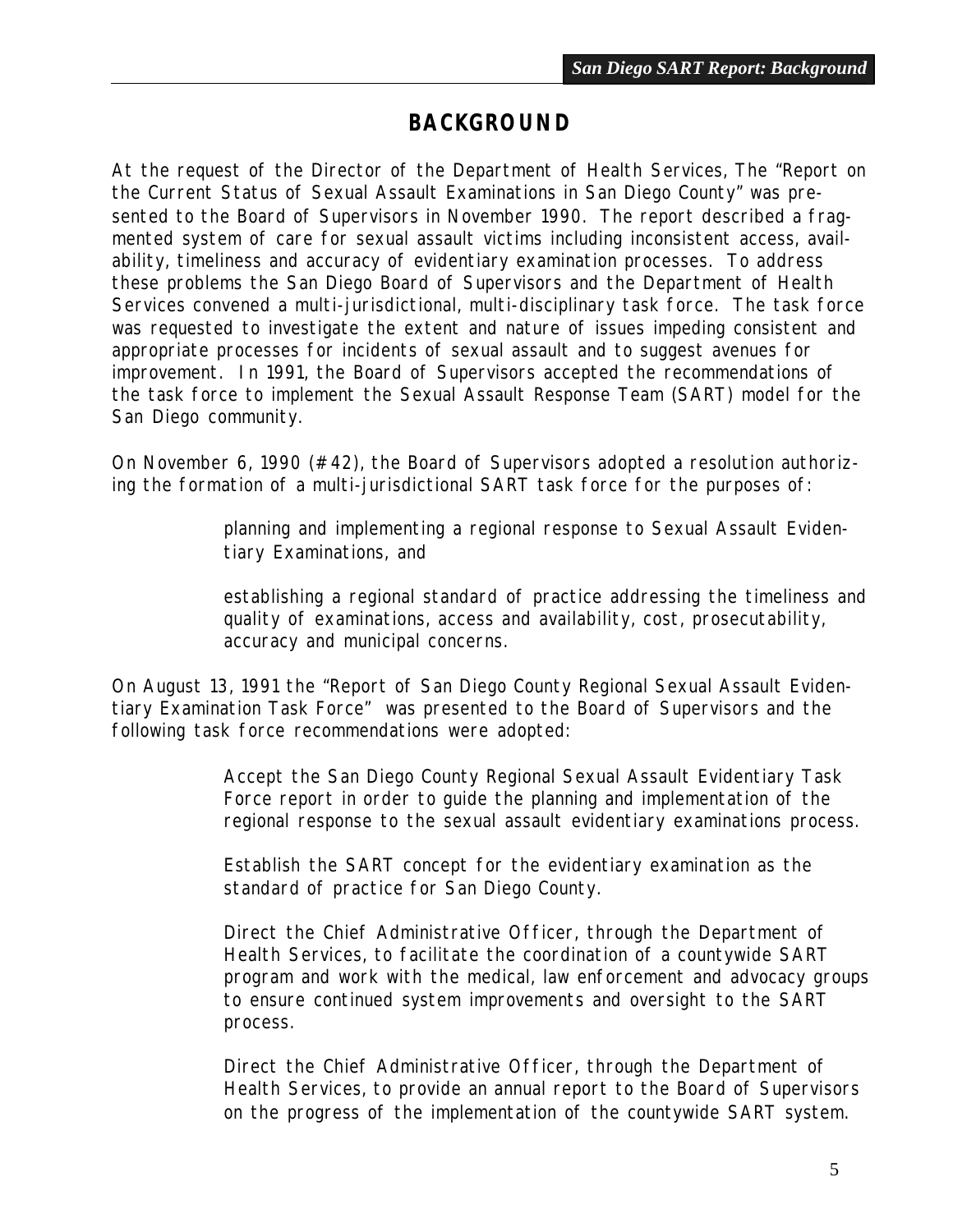On May 9, 1995 the first report of the SART Systems Review Committee was presented to the San Diego County Board of Supervisors.

This SART Systems Review Committee Report provides a description of the SART as it has evolved since inception, outlines accomplishments, future goals, and evidentiary examination data reflective of frequency, demographics, and system operations.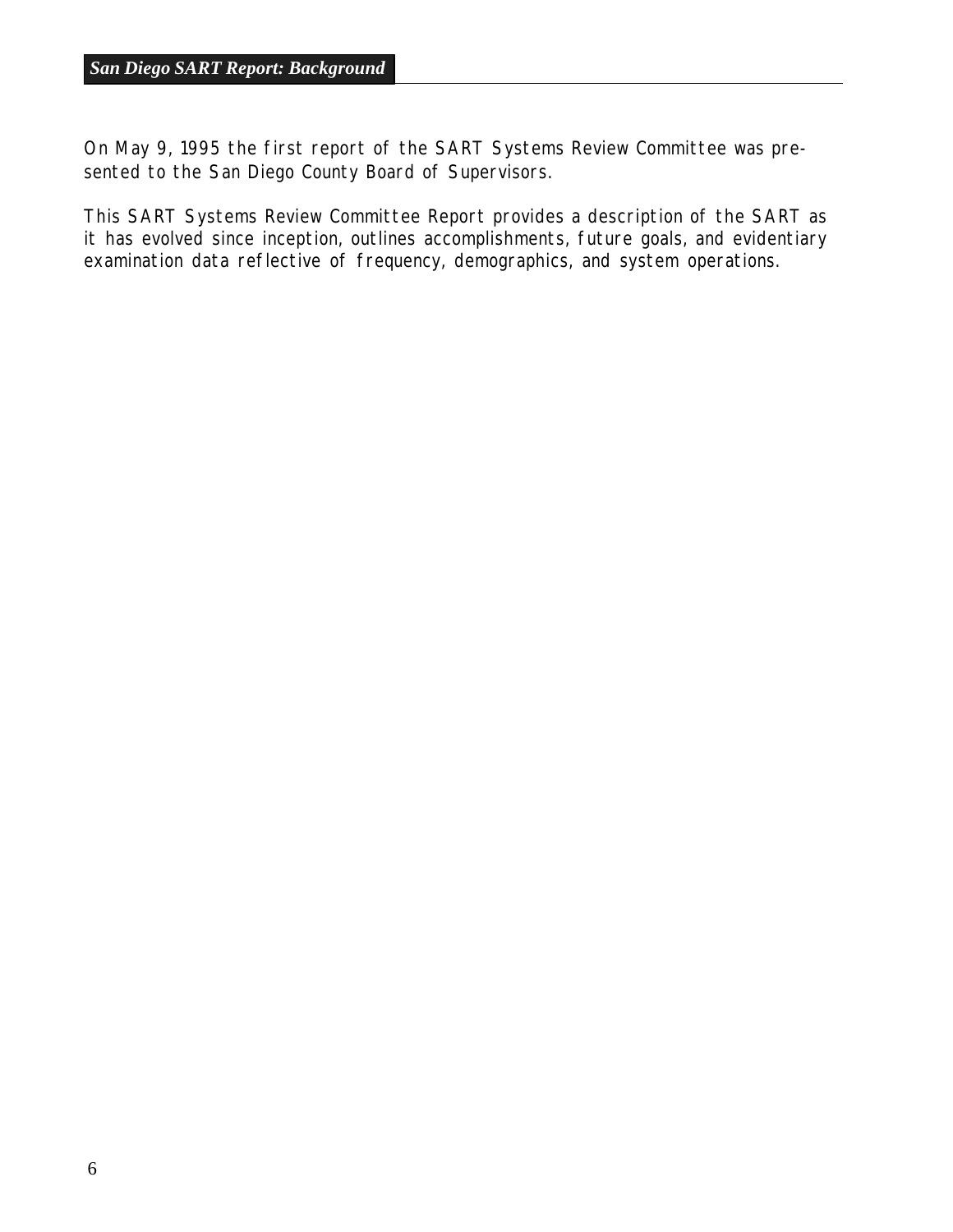# **SAN DIEGO SART SYSTEM HISTORY & DESCRIPTION**

#### <span id="page-12-0"></span>**HISTORY**

Prior to the advent of the San Diego Sexual Assault Response Team (SART), evidence collection efforts and emotional support for the adult victims of this crime were inconsistent and fragmented. The evidentiary examination, commonly referred to as the "rape exam", was authorized by law enforcement agencies to collect information to assist in the prosecution of sexual assault perpetrators. Because the nature of the examination required that medical personnel conduct the procedure, law enforcement agencies contracted with Emergency Departments countywide to perform the exam. Before the implementation of SART, not all law enforcement agencies had such contracts and efforts to identify a hospital facility often resulted in delays. The exams were conducted in the public atmosphere of the Emergency Department and, because life-threatening patients had to take priority, the examination was often delayed or interrupted. The skill and accuracy of the physical and historical exam was dependent on the experience of the medical practitioner. Rarely were genital injuries photographed because the necessary equipment (a colposcope & camera) were unavailable in most emergency departments. Emotional support may have been provided by social workers at some Emergency Departments but with no assurance of follow-up.

Once the SART system was implemented law enforcement agencies developed contracts with designated hospitals committed to performing comprehensive examinations for sexual assault victims, using specially trained nurse forensic examiners and patient advocates available for emotional support of the victim. This team response helps victims of sexual assault avoid repetitive and unnecessary questioning and delays, provides emotional support for the victims, and assures correct and consistent gathering of evidence thus enhancing the apprehension and prosecution of perpetrators of the violent crime of rape.

#### **CURRENT SART SYSTEM PROGRAM OPERATIONS**

The focus of the SART system during the initial implementation was to ensure a coordinated response for civilian adult/adolescent victims of sexual assault. Efforts were focused in this area because at that time all child and a proportion of adolescent evidentiary examinations were conducted at two facilities, the Center for Child Protection at Children's Hospital & Health Center and Palomar Medical Center.

The last several years has witnessed increased SART community collaboration, not only between the adult SART participants, but also between professionals representing the child abuse facilities, the Office of the District Attorney, San Diego crime labs, and military programs. This extension of SART participation beyond the original model has resulted in a sharing of information, efforts to standardize treatment, intra-agency cross education, and coordination of services.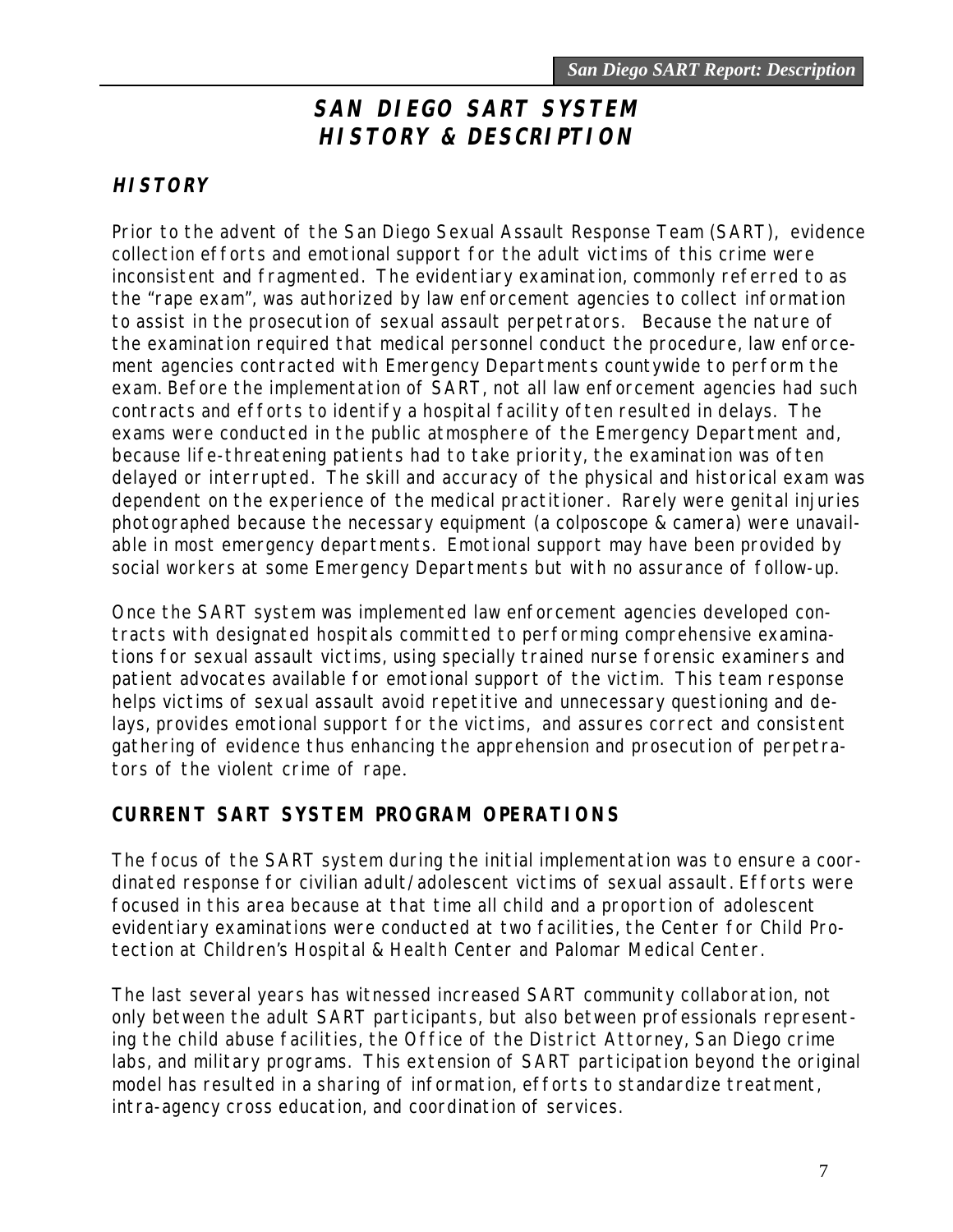Currently all San Diego county law enforcement agencies have contracts with area hospitals to provide sexual assault evidentiary examinations (SAEE):

> Adult exams (> 18 years) are conducted at VillaView Hospital or Pomerado Hospital.

Child exams (0 - 13 years) and most exams for developmentally delayed persons are conducted at the Center for Child Protection at Children's Hospital & Health Center or at the Child Abuse Unit at Palomar Hospital.

Adolescent exams (14 - 17 years) are conducted at one of the four facilities listed above, dependent on law enforcement contract.

The forensic examination is a legal procedure and, as ordered by Penal Code Section 13823.95, the financial responsibility of the law enforcement agency in whose jurisdiction the sexual assault occurs.

#### **Adult Examination Facilities**

When notified of a sexual assault, law enforcement interviews the victim, any available witnesses, and secures the crime scene. If law enforcement determines that forensic evidence may be retrievable and there are documentable injuries, and if the victim consents to undergo an evidentiary examination, the 24 hour on-call sexual assault forensic examiner (SAFE) and sexual assault victim advocate are paged to meet law enforcement and the victim at the hospital.

The forensic interview and examination are conducted by the forensic nurse specialist in a quiet room, separate from the public and busy atmosphere of the emergency department. San Diego SAFE's have all completed a special core curriculum course, providing didactic education and clinical experience in the examination, collection, and documentation of sexual assault forensic evidence. Examiners use a colposcope, which is a magnifying instrument to visualize skin and genital injuries. A camera is attached to the colposcope which provides photographic documentation of findings. Forensic practitioners provide education and prophylaxis for sexually transmitted diseases and emergency contraception when indicated.

The immediate availability of qualified clinicians to perform sexual assault evidentiary exams decreases the long waits previously experienced by sexual assault victims and enhances the prosecution of perpetrators. The SART system also enables law enforcement officers to return to the field in an expeditious manner.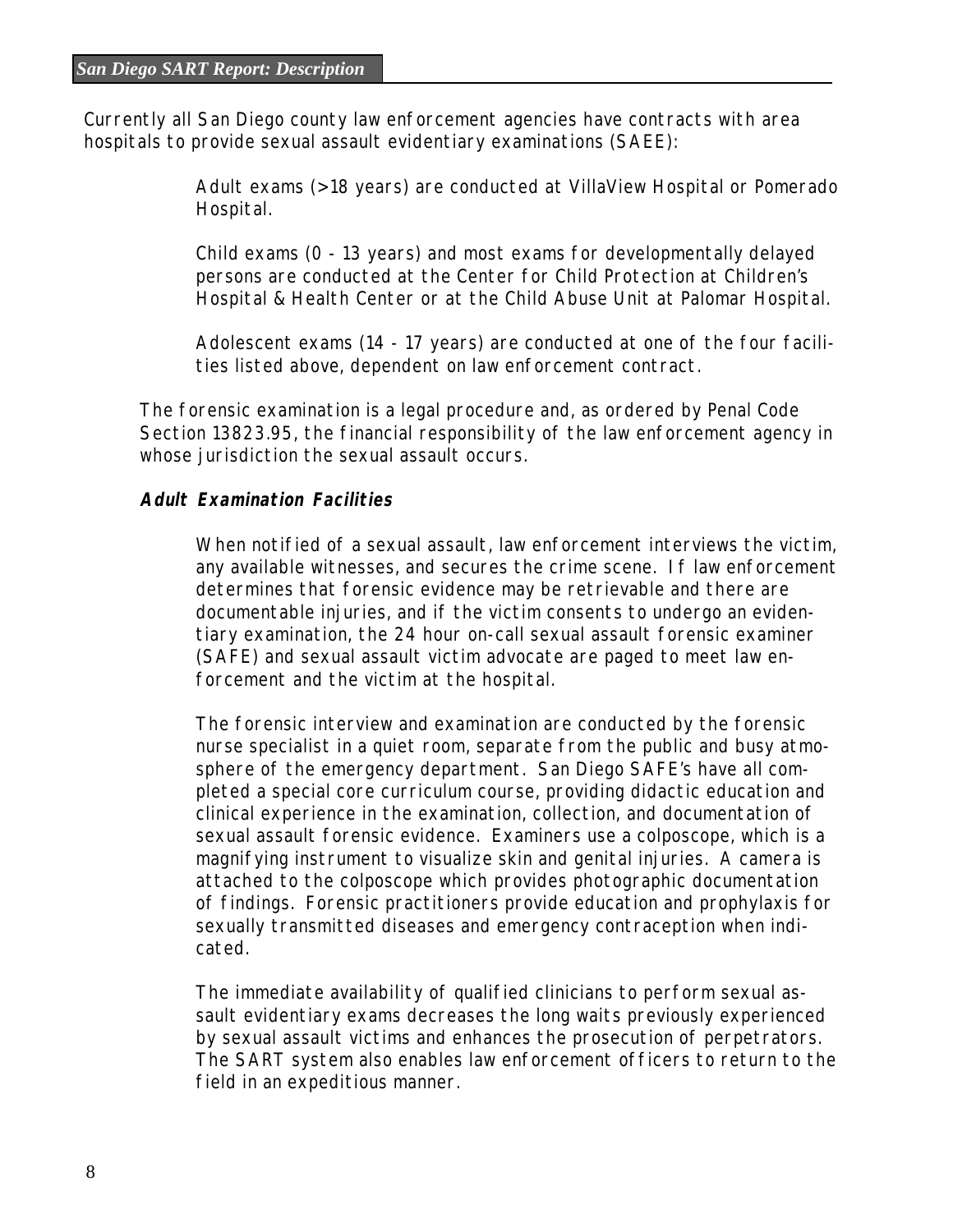The addition of the sexual assault victim advocate to the SART team recognizes the importance of psychological and emotional support for the victim. The sexual assault victim advocate is the person whose primary purpose is to provide emotional support throughout the process. In addition to providing this support at the time of the exam, advocates ensure that victims are informed about follow-up counseling services, the Victim/Witness Assistance Program, and community resources. They may also accompany the victim to interviews and court if needed. The primary agencies providing advocacy include:

- Center for Community Solutions (CCS)
- Escondido's EYE Counseling and Crises Services
- Oceanside's Women's Resource Center

Other volunteer agencies, including the Citizens Adversity Support Team (CAST), Crisis Intervention (CI), the Trauma Intervention Program (TIP), and the Sexual Assault Victim Intervention (SAVI) program provide immediate emotional and psychological support for victims when requested.

The District Attorney Victim/Witness Assistance Program also provides court accompaniment and assists victims with a variety of services including filing compensation claims for possible reimbursement of lost wages, and medical and counseling expenses.

#### **Child Examination Facilities**

The Center for Child Protection and Palomar Medical Center have comprehensive programs to assist in the detection and evaluation of child abuse and molest. Their staff includes physicians, social workers and nurses.

At the request of law enforcement or Children's Services Bureau (CSB), a physician/nurse team is immediately available for acute assaults reported within 72 hours of the incident. A day time examination is scheduled for cases disclosed beyond 72 hours.

Every effort is made to eliminate unnecessary and repetitive interviews. At the request of law enforcement, specially trained evidentiary social workers are available to conduct videotaped interviews with child and adolescent victims. This service is also available for severely developmentally delayed adults.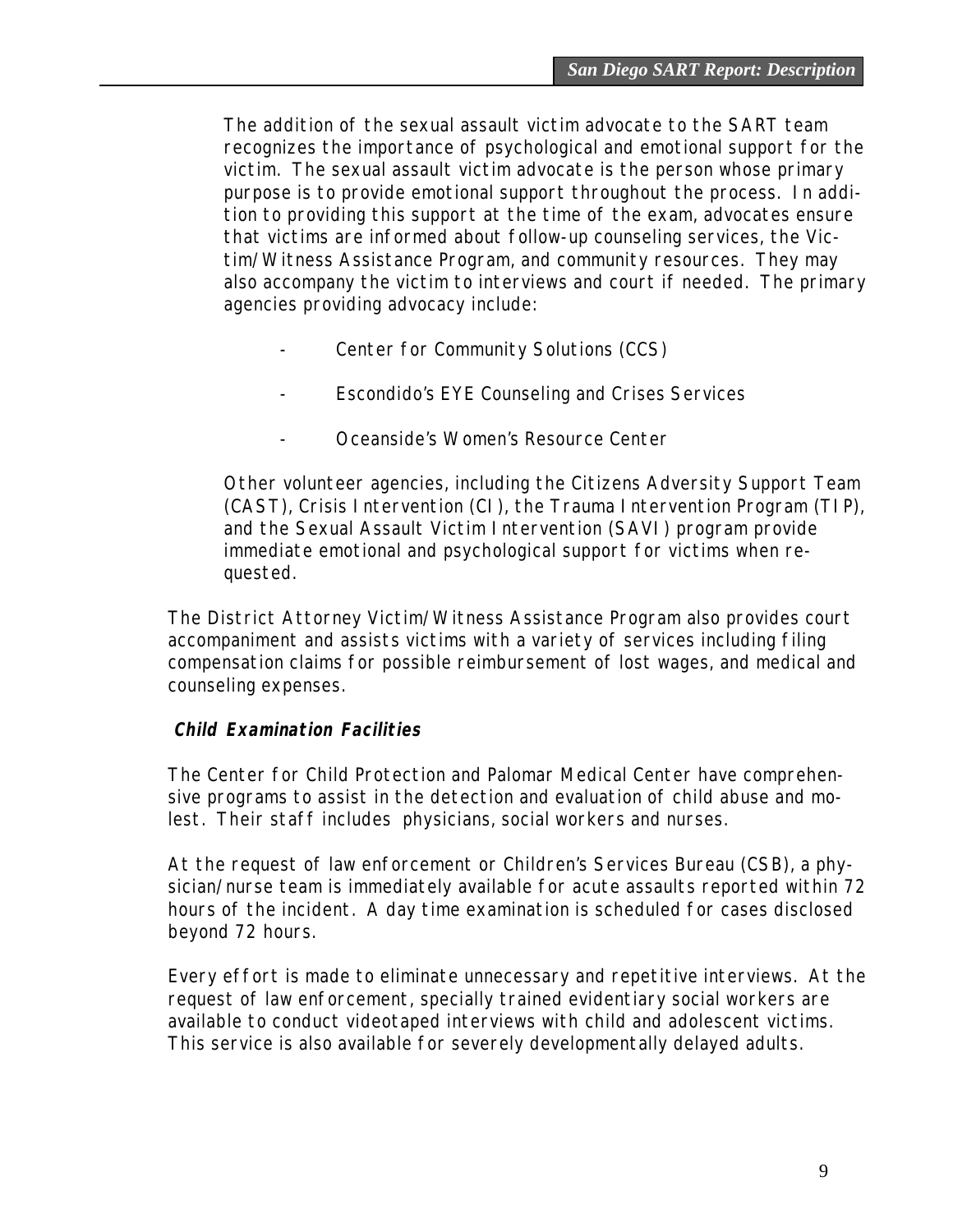#### **SART SYSTEMS REVIEW COMMITTEE**

The Sexual Assault Response Team (SART) Systems Review Committee was established by the Director of the Department of Health Services to address specific policies and procedures related to the implementation and operation of the SART program in San Diego.

The Committee is comprised of representatives from the adult/adolescent SART facilities of Pomerado and Villa View Community Hospital, the child/adolescent centers of the Center for Child Protection (CCP) and Palomar Medical Center, the San Diego Naval Medical Hospital, law enforcement agencies, advocacy programs, district attorneys and victim-witness personnel from the District Attorney's (DA's) Office, Crime Labs, Indian Health Council and the Health & Human Services Agency, Division of Emergency Medical Services.

The Systems Review Committee exemplifies how cooperation and collaboration can enhance outcomes of multi-disciplinary programs.

#### **DATA COLLECTION EFFORTS**

Prior to the SART program, basic questions regarding the number of evidentiary exams performed, law enforcement agency involvement, sexual assault victim demographics, and examination time sequence, were not centrally tracked. Currently all SART facilities provide SART system data to the Division of Emergency Medical Services for input to a central computerized data base. Data points were chosen to accomplish the following goals:

- Evaluate the strengths and weaknesses of the SART program
- Provide basic demographic victim information
- Track SART facility, law enforcement, and advocate agency participation
- Document physical injuries incurred as a result of sexual assault
- Improve the quality of the forensic exam
- Provide data for grant funding and clinical research on sexual assault victims
- Track and evaluate judicial outcome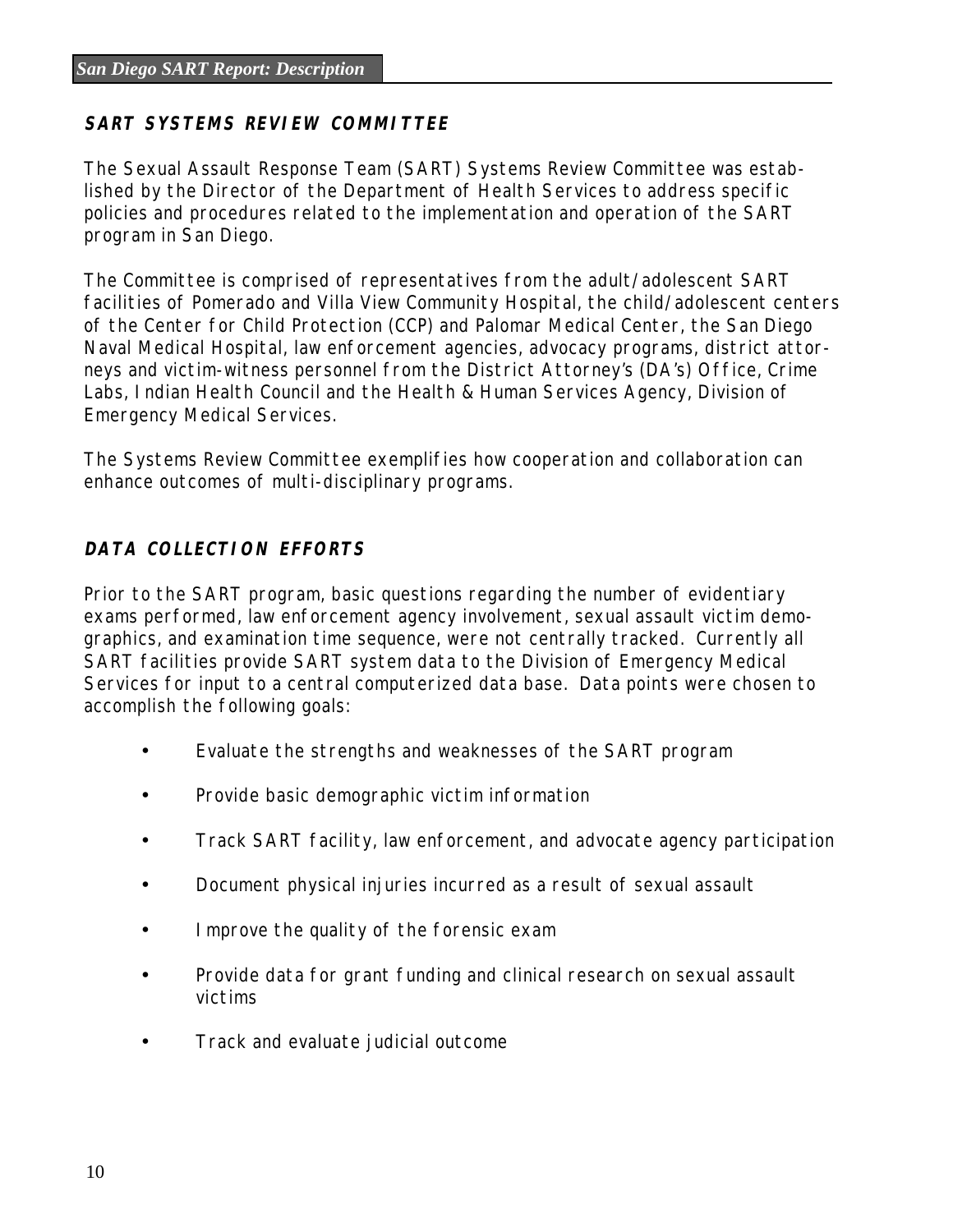#### **SART SYSTEMS REVIEW COMMITTEE REPORT**

This report provides evidentiary examination and program operation data, a summary of SART Systems Review Committee accomplishments and standardized procedures, and an outline of future SART program goals. Data for 1998 has been received from VillaView, Pomerado and Palomar Hospitals. However, because 1999 data is incomplete, it has not been analyzed and will be included in next year's report.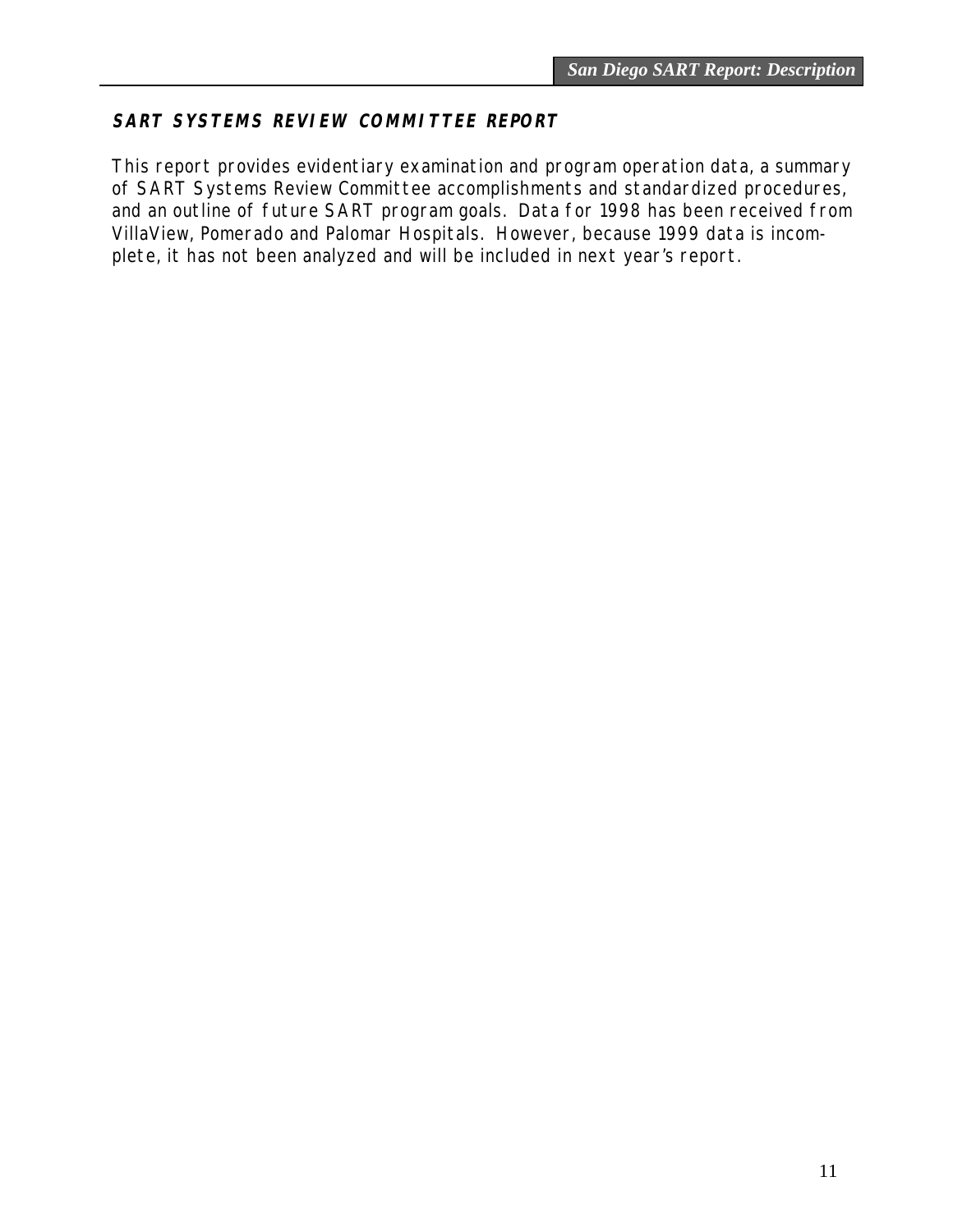# **DATA SECTION FORMAT**

Countywide data collection efforts were initiated in October 1992 for participating **adult SART facilities**. The data collection instrument was revised in 1994 and 1995 to capture information relevant to system changes and research interests. For this reason there are some tables that reflect data from 1992 - 1997, while other tables depict data for a two or three year period.

Complete data from the **child abuse centers** is only available for 1995 - 1997. Information is not analogous to adult data, but is comparable in many areas. When available and relevant, data from the adult and child facilities is combined in the data tables.

Most exams authorized by the Naval Criminal Investigative Services (NCIS) for years 1992 - 1997 were conducted at San Diego adult SART facilities. This information is incorporated into the adult SART data tables, while the data from the 24 exams done at the **Naval Medical Center San Diego** is not included in this report.

#### **Section 1: Background and Participating Agencies**

• Information is from **adult SART facilities**. Many data tables in this section reflect information for a five year period stratified by participating agencies. Descriptions of agencies are also provided.

#### **Section 2: Frequency and Demographics at Adult Centers**

• Information is from **adult SART facilities** and concentrates on basic demographics and rates per population.

#### **Section 3: Examination Outcomes and Victim Perpetrator Relationships**

• Information is from **adult SART facilities** and reflects SART system operations, examination findings and perpetrator relationships.

#### **Section 4: Examination of Minors**

• Information is from **adult and child SART facilities**. Data tables either reflect combination data or information from the child abuse centers only.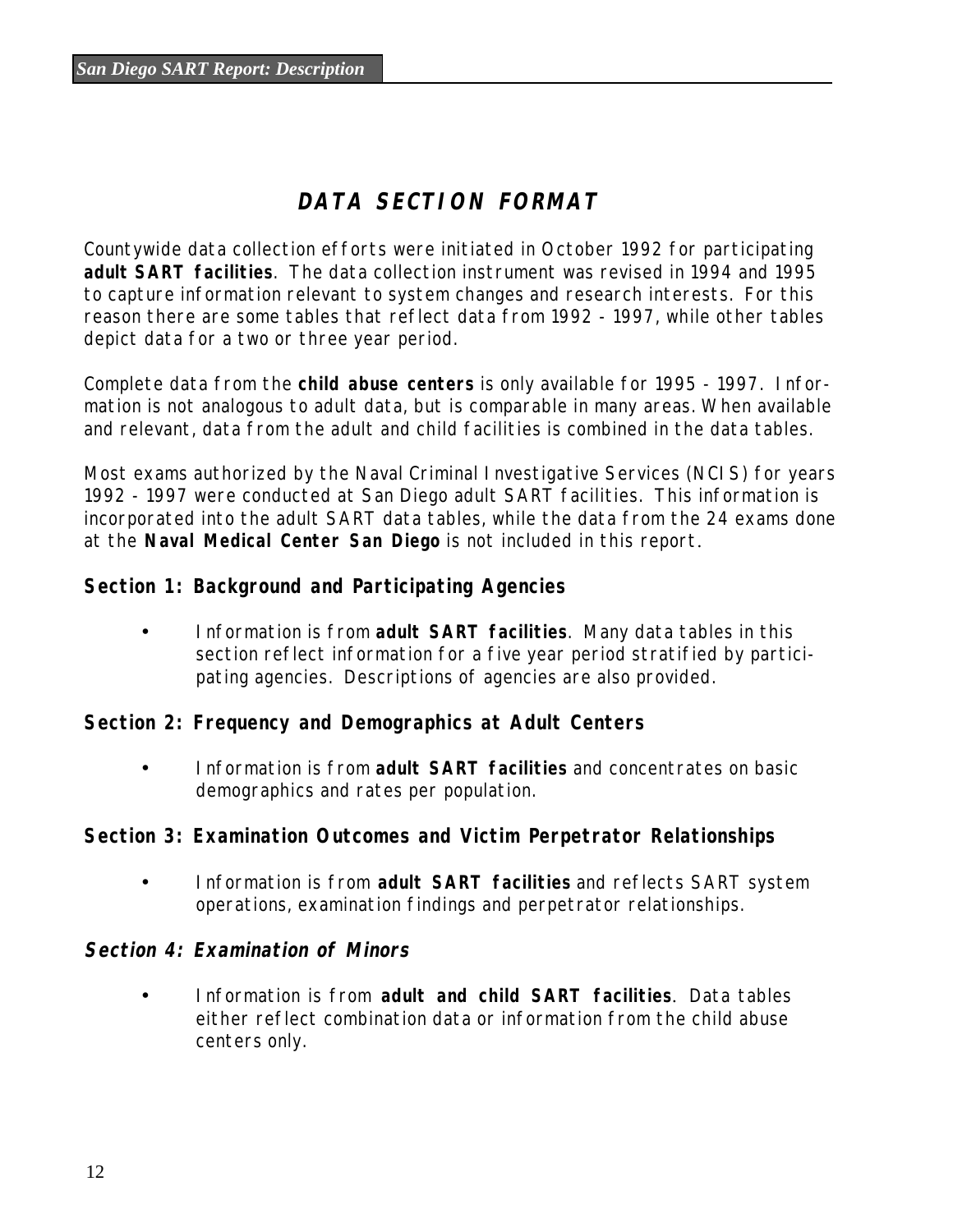<span id="page-18-0"></span>

# Background and Participating Agencies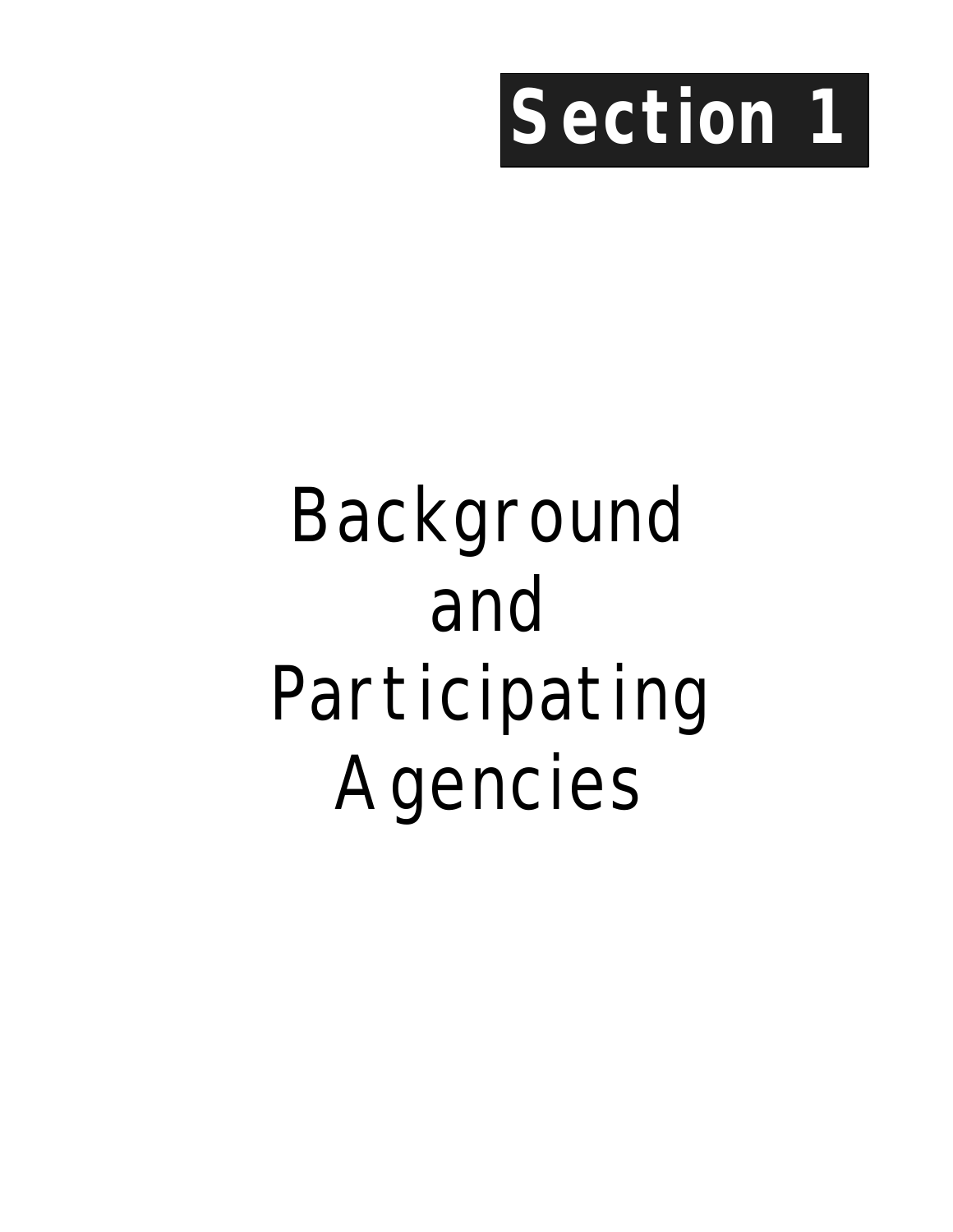#### Rape in San Diego County: 1993-1997

<span id="page-19-0"></span>The San Diego Association of Governments (SANDAG) reports rape statistics annually for the FBI's Uniform Crime Report (UCR). The UCR defines and limits "rape" to forcible, non-consenting carnal knowledge against females, and includes penal codes 261(a)(2). This includes rape against females of all ages, but excludes incidents of consensual sex with a minor (statutory rape). It also excludes non-forcible sexual assaults involving developmentally disabled persons and against victims who do not resist because of the influence of alcohol or drugs. Sexual assaults against males are reported separately in the FBI index assault category. For the years 1993 through 1997, SANDAG documented an annual average of 818 women who reported either attempted or completed rapes. For 1997, this corresponds to an incidence rate of 72 rapes for every 100,000 females. As the table below shows, rapes are reported as either attempted or completed.

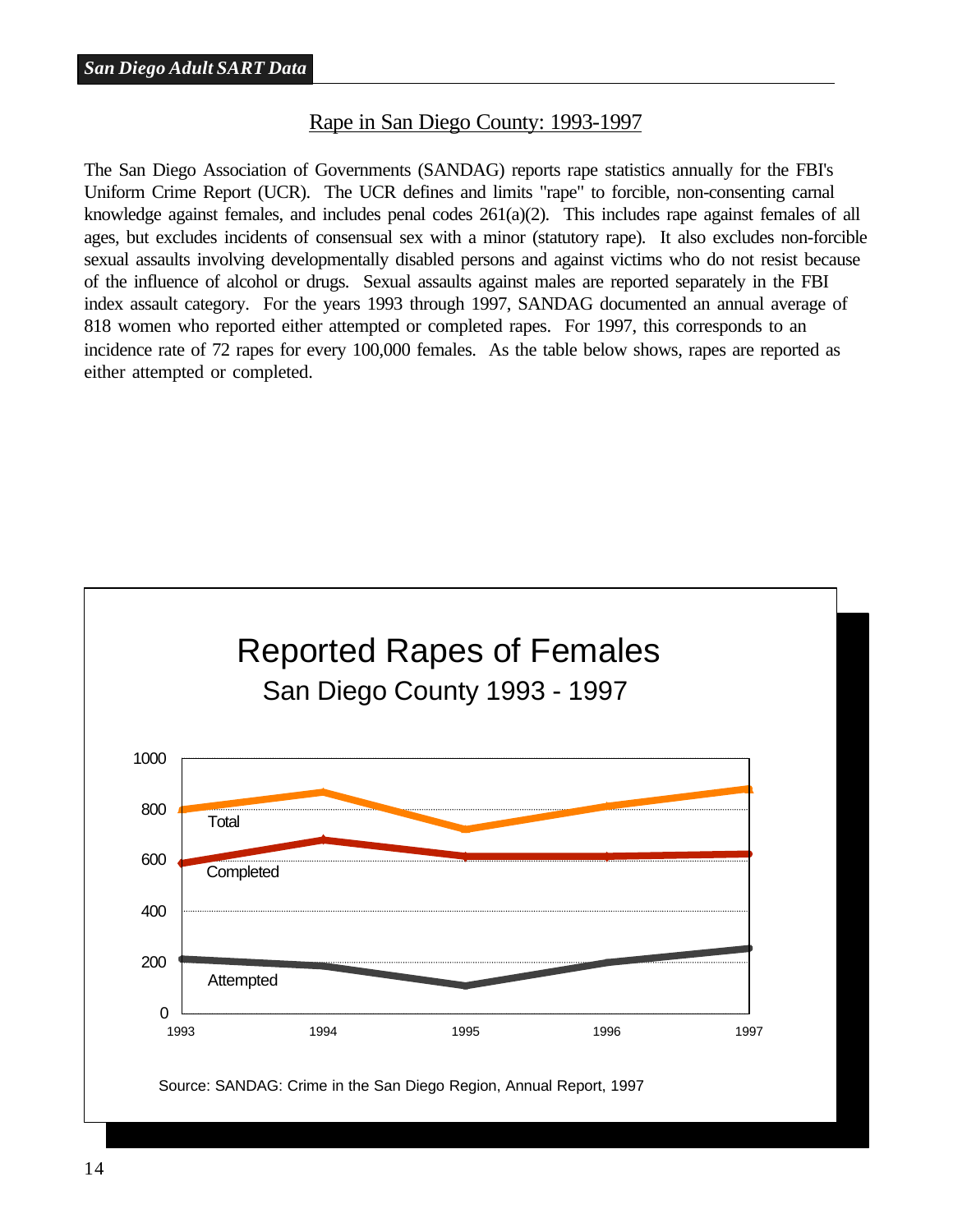#### Sexual Assault Reporting

<span id="page-20-0"></span>The total number of sexual assaults is unknown because only a proportion are reported to law enforcement authorities. In 1990, the FBI Uniform Crime Report documented 102,560 reported attempted or completed rapes against women and children. A National Women's Study conducted in the same year used probability sampling to estimate that 680,000 adult women were raped and 84% of these women did not report the crime. The number of reported assaults that receive evidentiary examinations may be further limited for a variety of reasons, including victim refusal or if evidence or documentation of injury would be unlikely to result from the examination (e.g., if too much time had passed since the assault).

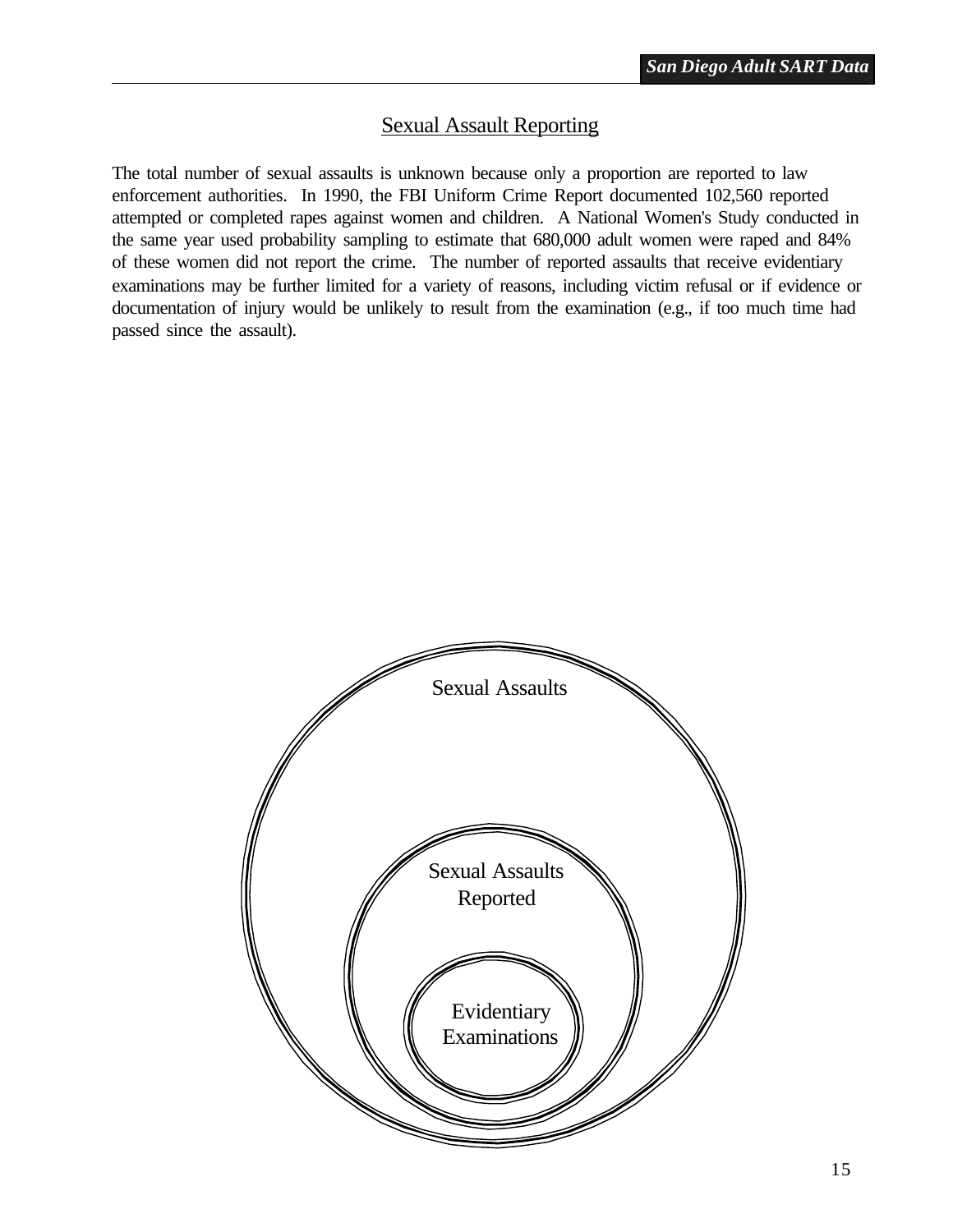#### SART Program

<span id="page-21-0"></span>The San Diego County Sexual Assault Response Team (SART) inital response is comprised of three elements. The responding law enforcement agency conducts the investigation, authorizes the exam, and collects information for prosecution. Specially trained Sexual Assault Forensic Examiners (SAFEs) are located at regional health facilities, where they perform the evidentiary examination. Representatives of advocacy agencies are present to guide the victim through the process and to provide immediate and long term support.

Follow-up prosecution activities include the district attorney, and may involve testimony from law enforcement and health care personnel along with continuing support from the advocacy agency representatives.

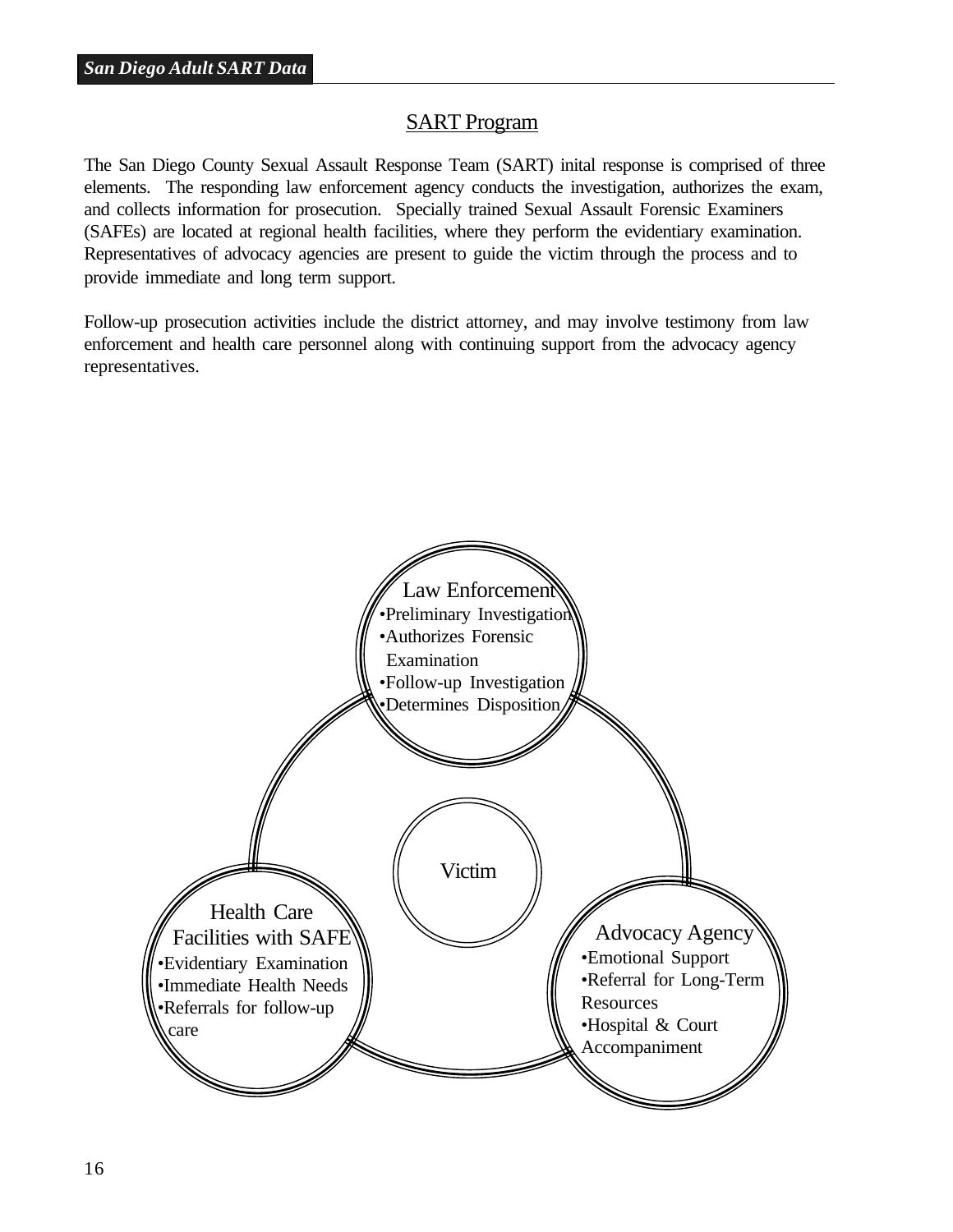#### Adult SART Facilities

<span id="page-22-0"></span>The SART program began in August 1991 and data collection started in October 1992. Statistical analysis presented in this report reflects full calendar years only and excludes data from the three months in 1992 (107 exams). For the period during which data is available, four separate hospitals have served as adult SART examination facilities. Two of these hospitals, Pomerado (north county) and Villa View (central region) have provided services from the outset of the program through the present time. Sharp Cabrillo Hospital, which began conducting examinations at the start of the SART program, discontinued the program in October 1993. Grossmont Hospital was a SART facility from April of 1993 through June of 1995.

Other facilities in San Diego County also perform sexual assault and child abuse examinations for specific population subgroups. The Center for Child Protection at Children's Hospital and Health Center and the child abuse unit at Palomar Medical Center contract with several law enforcement agencies to conduct examinations on all victims 13 years and younger. Additionally, some law enforcement agencies contract to have adolescents age 14 to 17 seen at these facilities. The military bases in the region use their own resources to investigate allegations of sexual assault occurring on military property and these exams are conducted at the San Diego Naval Medical Center.

Some of the data elements collected have changed since program implementation. This report will specify the time period covered for all statistics.

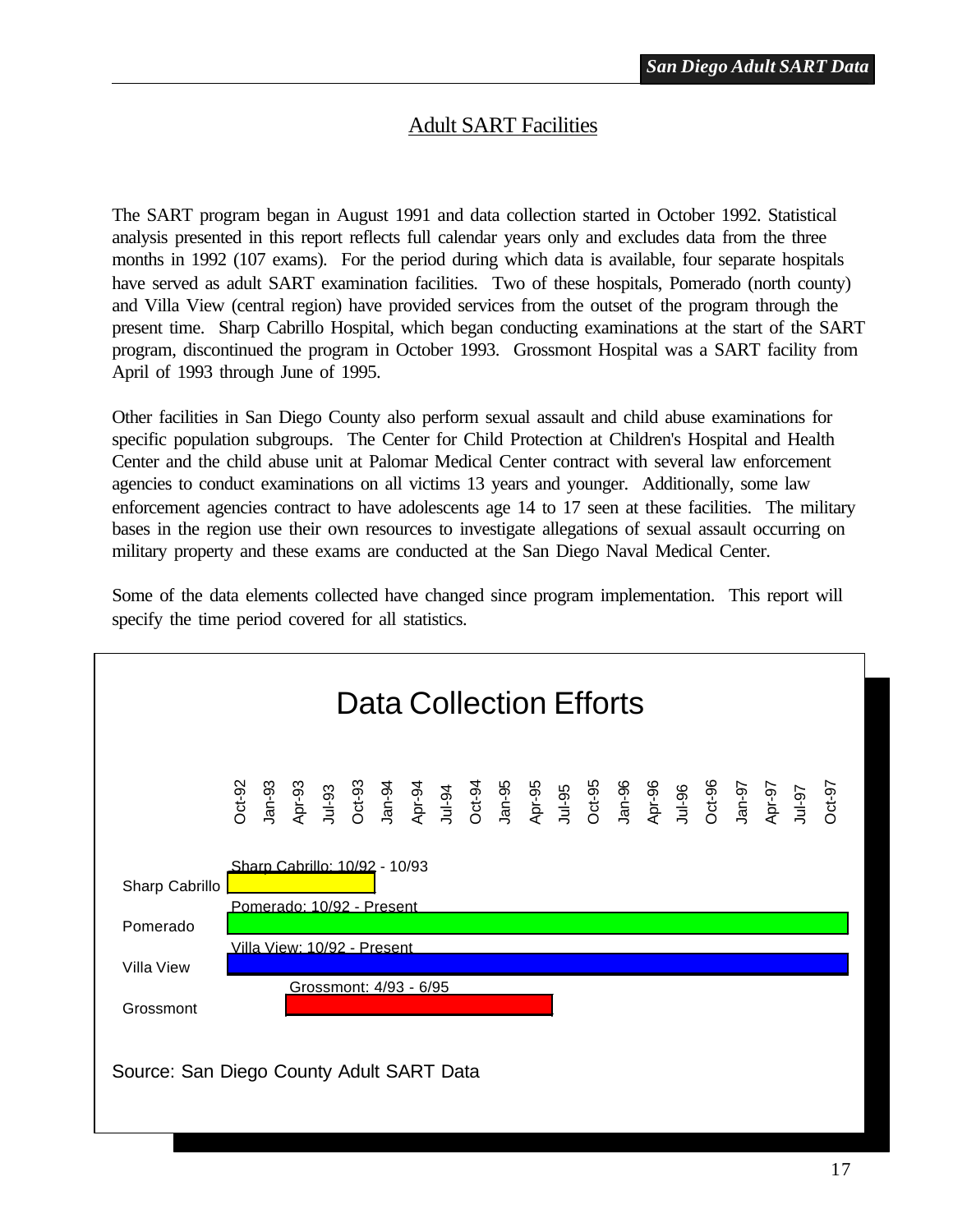#### Evidentiary Exams by Facility and Year

<span id="page-23-0"></span>Between January 1, 1993 and December 31, 1997, 2185 evidentiary exams were conducted at adult SART facilities. Overall, the number of exams performed at SART adult facilities increased by 20% during this fiveyear period.

Villa View Hospital conducted 1198 (55%) of the examinations during this time period, and had two forensic examiners on call 24 hours a day to address its high examination volume. Their high volume was due in part to a contract with the San Diego Police

#### **Number of Exams by Year and Percent Change**

|       | <b>Number</b> | <b>Percent</b><br><b>Change</b> |
|-------|---------------|---------------------------------|
| 1993  | 393           |                                 |
| 1994  | 425           | 8%                              |
| 1995  | 468           | 10%                             |
| 1996  | 425           | $-9%$                           |
| 1997  | 474           | 12%                             |
| Total | 2185          | 21%                             |

Source: San Diego Adult SART Data, 1993 - 1997

Department, which serves 44% of the county population. Pomerado Hospital, which serves the north county and parts of the east county region, conducted 747 exams (34%). Grossmont Hospital and Sharp Cabrillo Hospital both conducted evidentiary examinations in the past but discontinued SART services due to low volume.

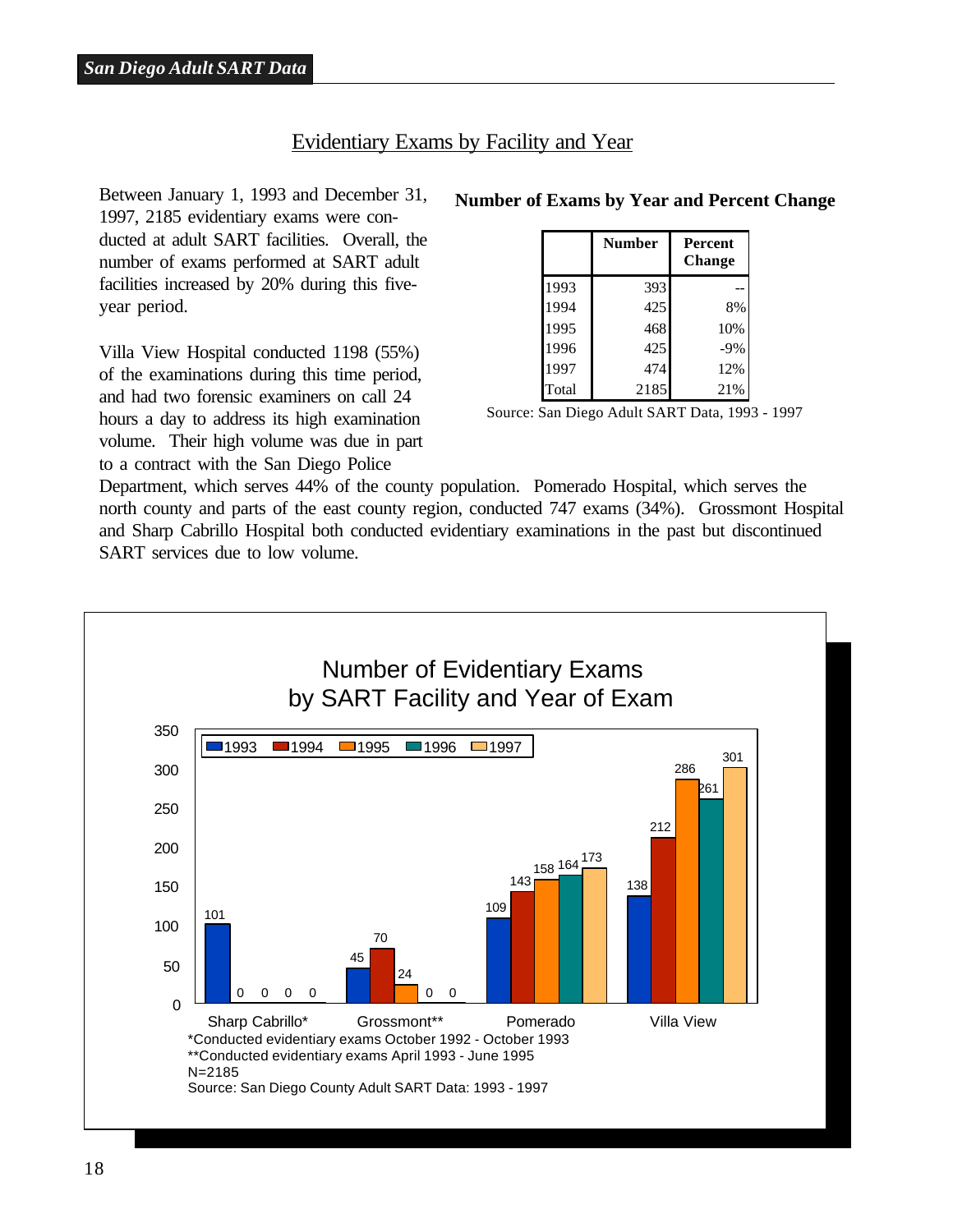#### Authorizing Law Enforcement Agency by Report Period

<span id="page-24-0"></span>The responding law enforcement agency is responsible for authorizing the examination and transporting the victim to the SART facility. Since the examination is conducted for the purpose of collecting evidence, the authorizing law enforcement agency is also responsible for cost reimbursement. The San Diego Police Department, whose jurisdiction encompasses 44 percent of the county population, authorized 46 percent of SART examinations during the five-year period from 1993-1997. Oceanside, with 5.5 percent of the population, had 9.0 percent of SART cases. The contributions of the other major cities were as follows: Escondido (4.4% of population), 5.0%; Chula Vista (5.7% of population), 3.8%; El Cajon (3.4% of population), 3.7%. The San Diego County Sheriff, which patrols the county's unincorporated regions and holds contracts with several cities (29.3% of population), authorized twenty percent of SART cases.

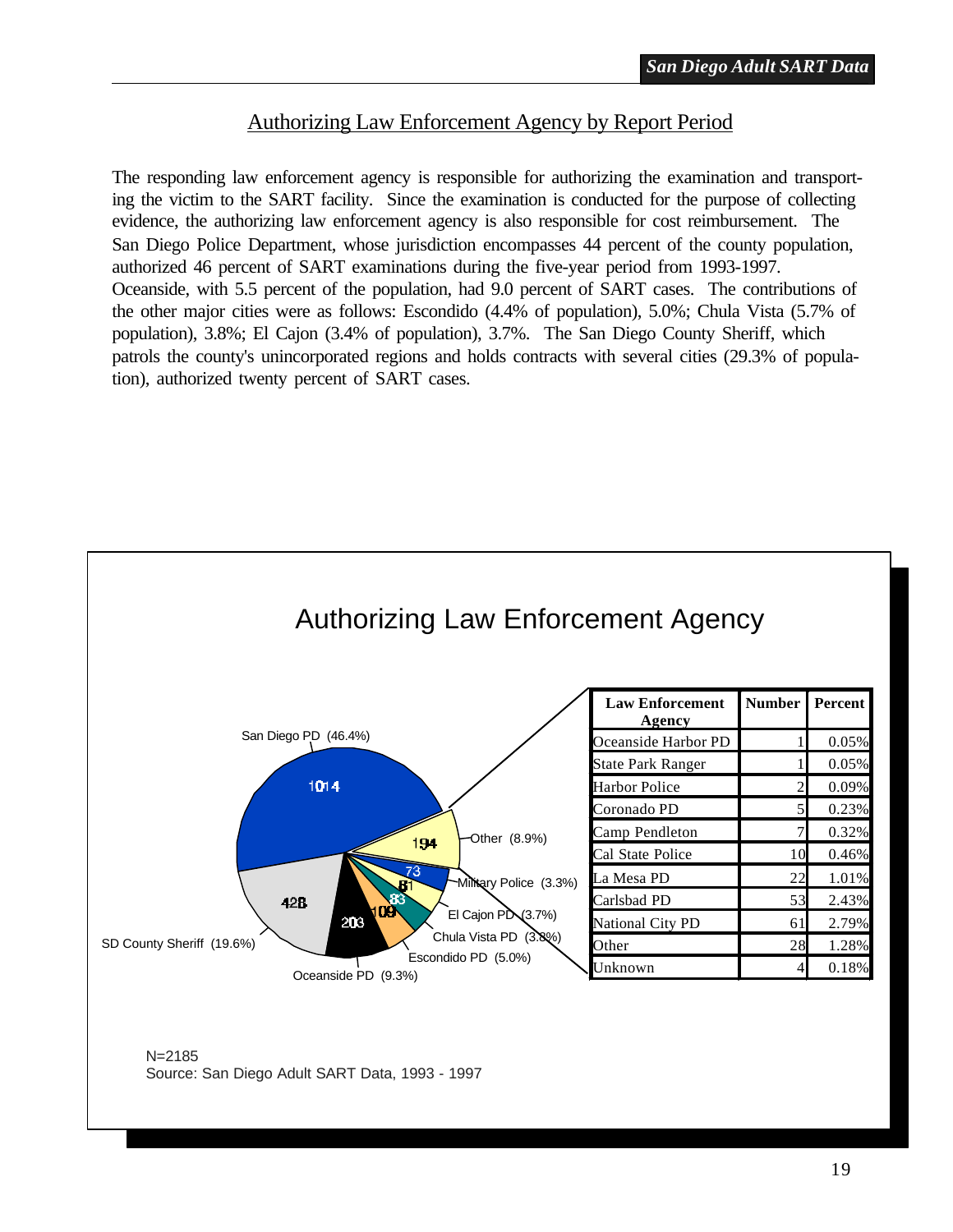#### Advocacy Agencies

<span id="page-25-0"></span>The sexual assault victim advocate's primary purpose is to provide emotional support throughout the SART process. In addition, advocates ensure that victims are informed about follow-up counseling services, the Victim/Witness Assistance Program, and community resources. If requested, they are present during law enforcement and attorney interviews and provide court accompaniment. During 1996/1997, the Office of Criminal Justice Planning (OCJP) sponsored several advocacy service providers. The majority of services were provided by the Center for

| Agency       | Pomerado | <b>Villa View</b> | <b>Total</b>   |
|--------------|----------|-------------------|----------------|
| <b>Blank</b> | 11       | 65                | 76             |
| <b>CCS</b>   |          | 394               | 394            |
| CAST         |          | 16                | 16             |
| CI           |          | 36                | 36             |
| EYE          | 192      | 0                 | 192            |
| <b>NCCT</b>  |          | 2                 | $\overline{c}$ |
| SAVI         | 9        | 19                | 28             |
| <b>TIP</b>   |          | 13                | 13             |
| <b>WRC</b>   | 120      |                   | 120            |
| Other        | 5        |                   | 22             |
| Total        | 337      | 562               | 899            |

**Advocacy Agencies by SART Facility, 1996 - 1997**

Source: San Diego Adult SART Data: 1996 - 1997

Community Solutions (CCS), EYE Crisis & Counseling Services, and the Women's Resource Center in Oceanside (WRC). As shown in the accompanying table and chart, CCS, which provided services exclusively to Villa View Hospital, performed 44% of advocacy services during the time for which this information is available. EYE and WRC accounted for 35% of advocacy services, serving Pomerado Hospital. In addition to the OCJP funded agencies, several community-based and law enforcement-affiliated volunteer programs offer first line support for sexual assault victims. The District Attorney Victim/Witness Assistance Program offers comprehensive services to crime victims. Advocates are located throughout the county. Services may include: crisis intervention, community resource referrals, assistance with filing Victims of Crime Compensation Claims, and information about the criminal justice system. D.A. victim advocates are also available to intercede on behalf of victims with family and friends as well as law enforcement officers and prosecutors.

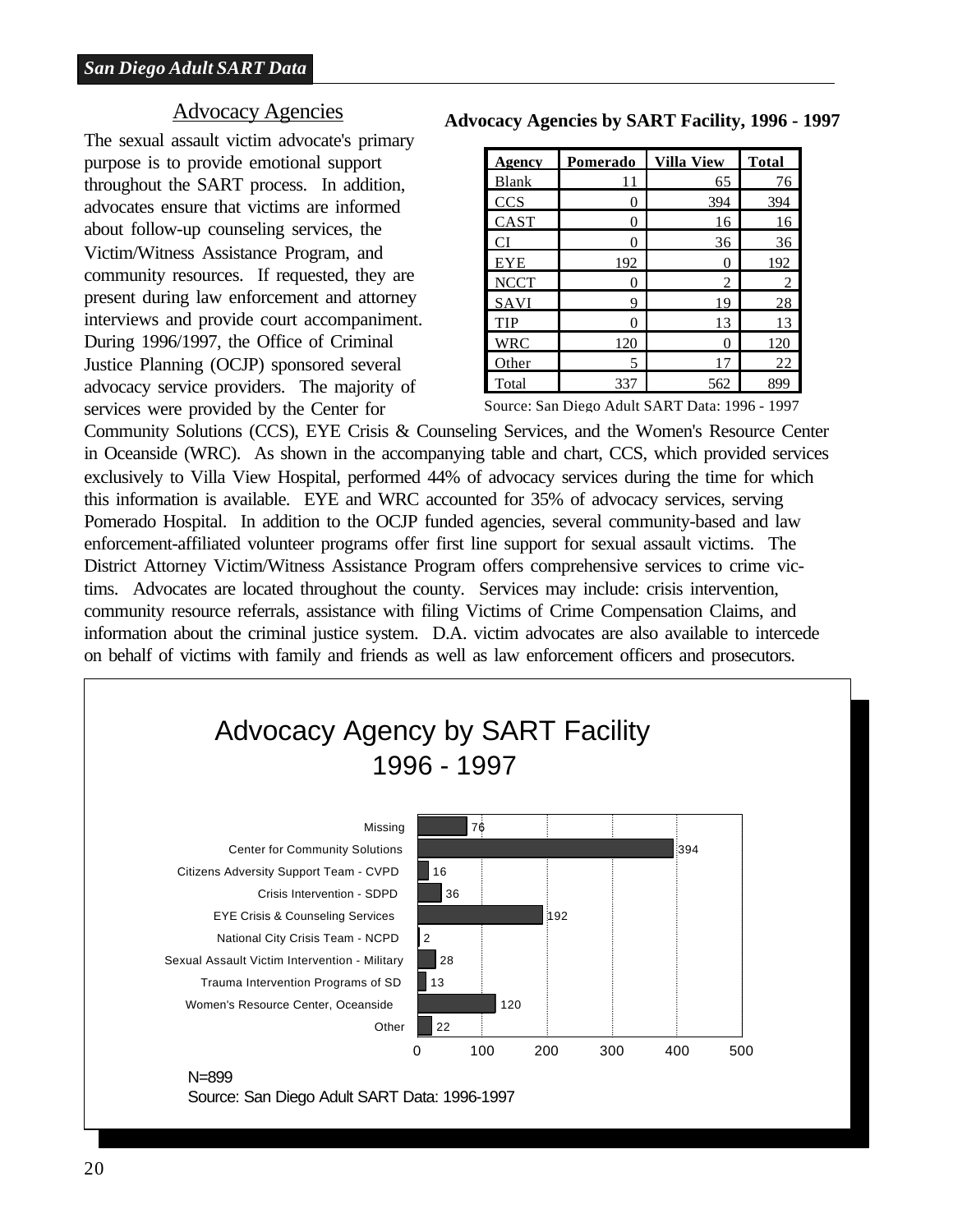#### Military Sexual Assault Procedures

<span id="page-26-0"></span>The military has a large presence in San Diego and their personnel have participated in SART activities since the beginning of the San Diego program. Divergent military structure and policy requires a sexual assault model slightly different from San Diego SART procedures. The primary dissimilarity is the need for the military to provide training for medical personnel to ensure forensic skills are available in foreign bases and on naval vessels. Initially Emergency Department and obstetric/gynecological residents were trained to conduct evidentiary exams for adult sexual assault victims. After two years it was decided that this was not meeting the needs of victims or law enforcement because of the competing time commitments of the medical residents. Currently, specially trained Navy examiners conduct the evidentiary examinations at Naval Medical Center San Diego and provide forensic education to the medical residents. Sexual assaults committed on military bases fall under the jurisdiction of the Naval Criminal Investigative Services (NCIS) and authorized examinations are conducted at the Naval Medical Center San Diego. Sexual assaults of military personnel or dependents in San Diego proper (non-military bases) are authorized by the law enforcement agency in the jurisdiction where the assault occurred. These examinations may be conducted at San Diego SART facilities or Naval Medical Center San Diego. Patient support is provided by advocates from the Sexual Assault Victim Intervention (SAVI) program.

A strong collaborative relationship between military personnel and the representatives from the San Diego sexual assault community has helped promote an effective sexual assault military program. A brief summary of their program in San Diego follows.

- A sexual assault program is established at the Naval Medical Center San Diego (1994).
- The navy expands their program to include colposcopic exams for on-base and military dependent-children. (1995).
- The adult sexual assault naval program is temporarily discontinued (1996) and NCIS authorized exams are conducted at San Diego adult SART facilities.
- San Diego forensic examiners provide education for SAVI regarding the evidentiary process used in adult facilities (1996).
- San Diego advocates work with SAVI to establish a procedure for military advocates to provide victim assistance when exams are done at adult SART facilities. This process is important to help familiarize the victim with the military's sexual assault procedures (1996).
- The San Diego SART model is presented to the Navy Surgeon General for use in the establishment of their multidisciplinary sexual assault program (1996).
- The Navy implements a training program for sexual assault examiners and investigators.
- Military forensic examiners observe and train at San Diego adult SART facilities to increase experience (1997).
- The SART program is re-established at the Naval Medical Center San Diego (1998).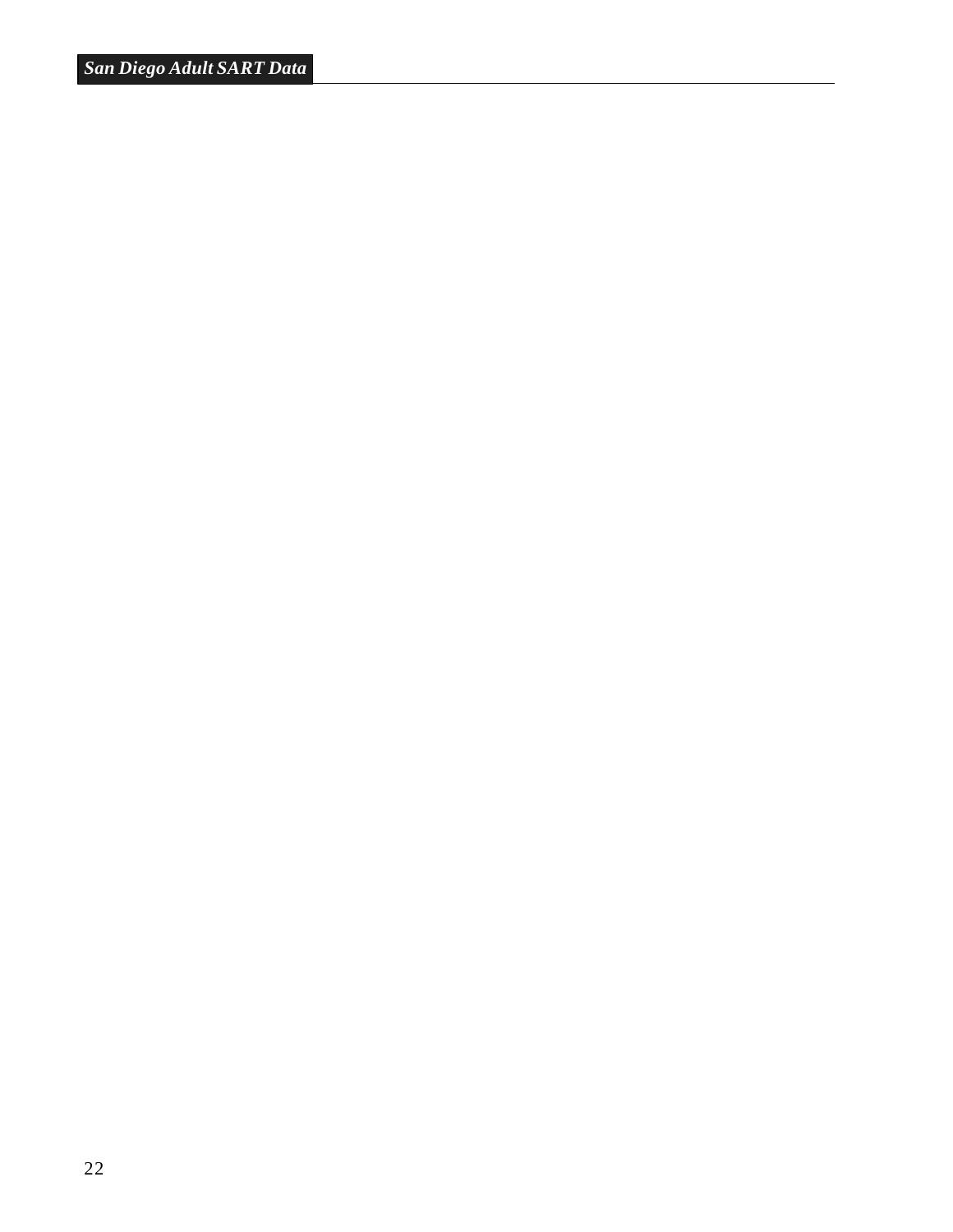

# <span id="page-28-0"></span>Frequency and Demographics at Adult Centers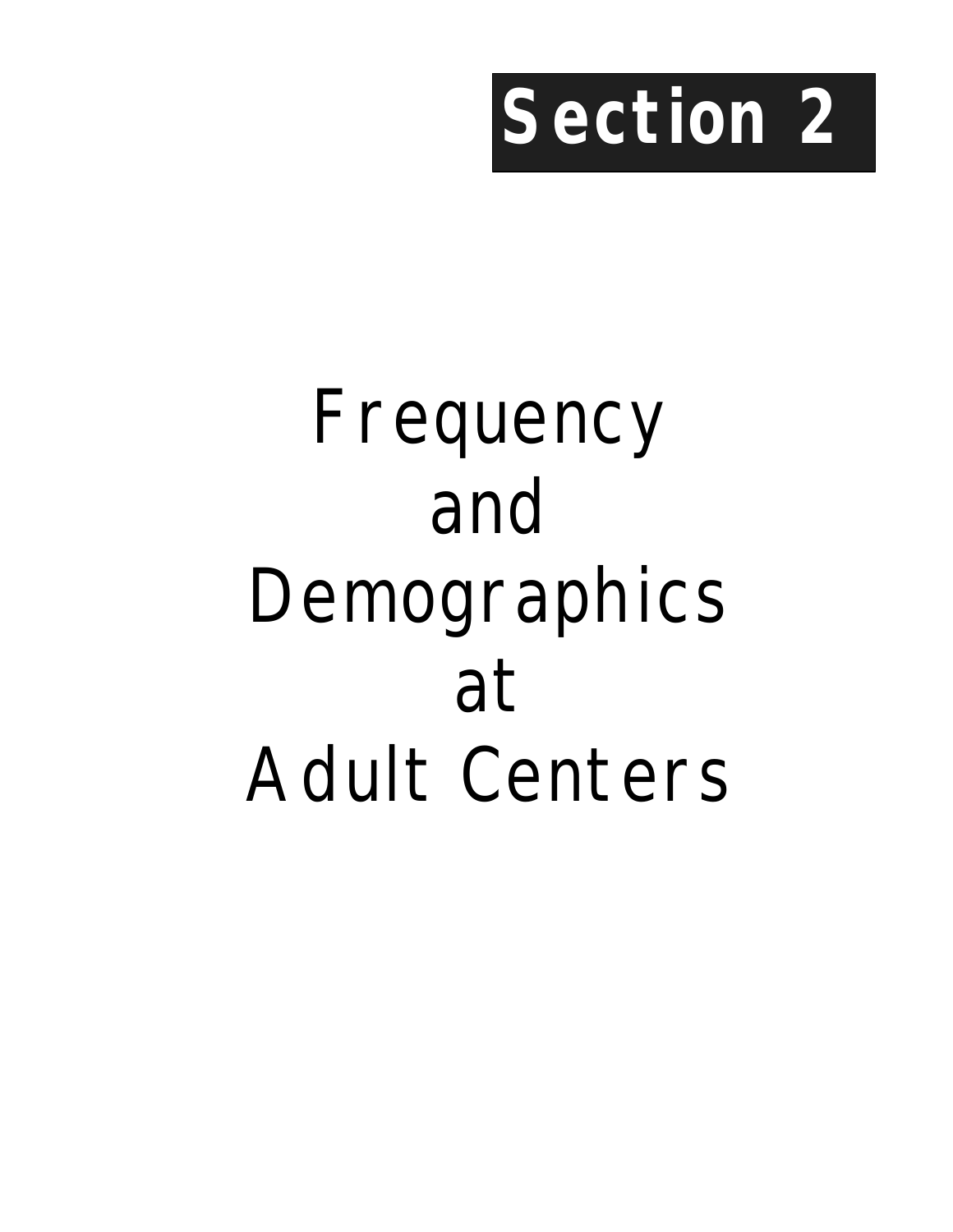#### Month of SART Exam

<span id="page-29-0"></span>The following graph demonstrates the number of SART exams by month and year. The line shows the mean number of exams for each month. These data show a seasonal variation, with July and August experiencing the highest mean numbers of exams for the time period, and November seeing the fewest examinations on average.

#### **Number of SART Exams by Month, 1993 – 1997**

| <b>Month of Exam</b> | 5 Year<br>Mean | 5 Year<br><b>Total</b> |
|----------------------|----------------|------------------------|
| January              | 37             | 186                    |
| February             | 30             | 149                    |
| March                | 33             | 163                    |
| April                | 36             | 181                    |
| May                  | 36             | 179                    |
| June                 | 40             | 199                    |
| July                 | 44             | 218                    |
| August               | 44             | 218                    |
| <u>September</u>     | 38             | 191                    |
| October              | 38             | 189                    |
| November             | 26             | 131                    |
| December             | 36             | 181                    |
| Total                | 437            | 2185                   |

Source: San Diego Adult SART Data: 1993 - 1997

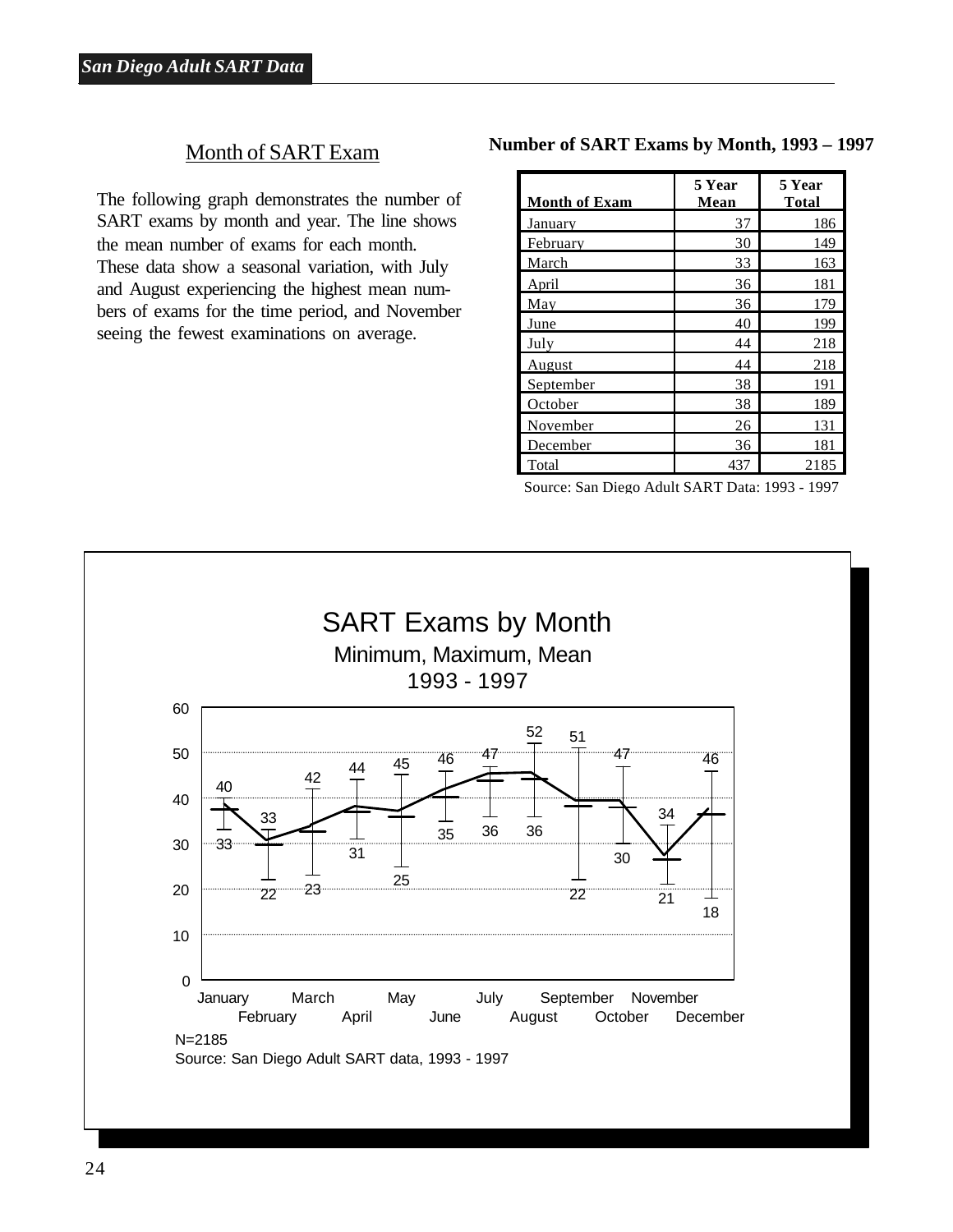#### Time of Assault

<span id="page-30-0"></span>Time of day is a strong factor in the occurrence of sexual assaults. For the period from 1995 through 1997, 71% of the assaults occurred during the twelve-hour time interval from 6 p.m. to 6 a.m. with peak incidence from 1:00 to 3:00 a.m.

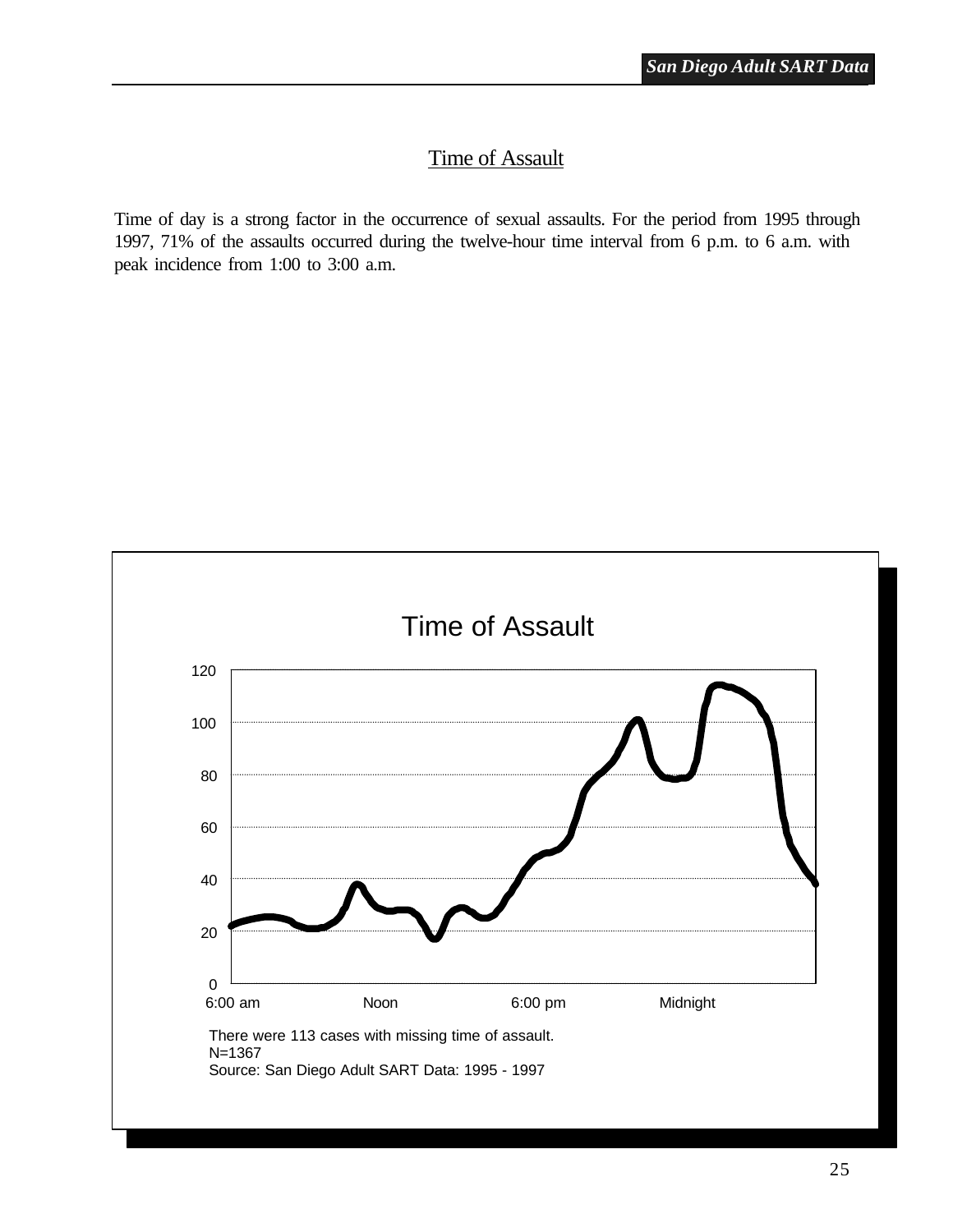#### Victim Gender

<span id="page-31-0"></span>While nearly all (96%) of the evidentiary examinations performed are on female victims, SART facilities and advocate agencies have made a concerted effort to have appropriate services available for males as well. It is extremely important that the needs of male victims be actively addressed, for two reasons. First, it has been suggested that because the stigma of sexual assault is even greater for male victims than for females, they are far less likely to report an assault. Second, research has found that adolescent male victims are much more likely to act out their frustration through suicide attempts, violence, and substance abuse<sup>1</sup>. Intervention, therefore, is crucial in this group in order to interrupt the cycle of victims becoming abusers.



1. Darves-Bornoz J.M., Choquet M., Ledoux S., Gasquet I., Manfredi R. Gender Differences in Symptoms of Adolescents Reporting Sexual Assault. Social Psychiatry & Psychiaric Epidemiology. 33 (3): 111-7, 1998 March.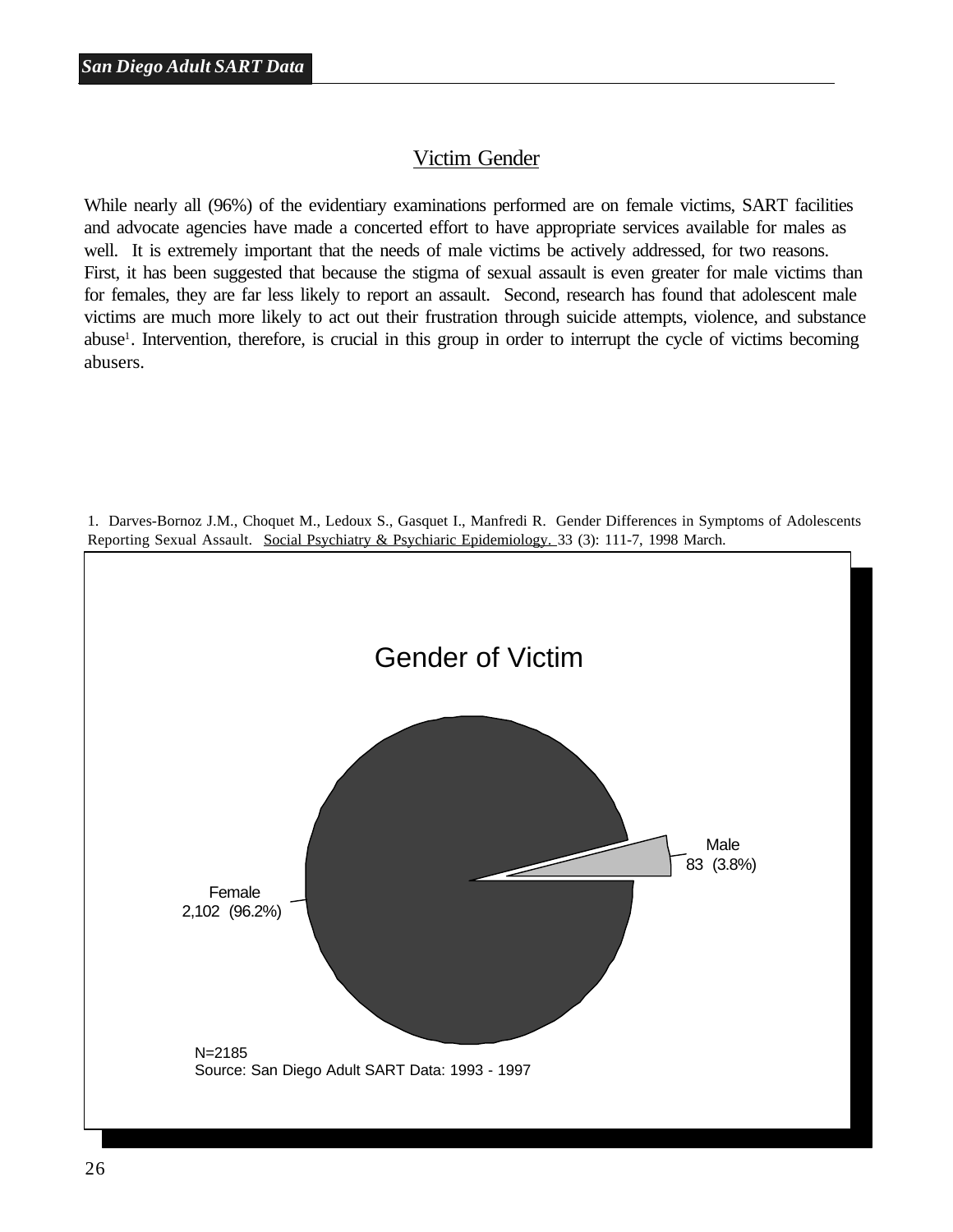#### Age of Female Victims

<span id="page-32-0"></span>Despite comprising only 23% of the total adult female population, victims between 18 and 29 years make up 62% of adult evidentiary examinations in SART facilities for a rate of almost 104 per 100,000. Many law enforcement agencies contract with the Center for Child Protection and Palomar Hospital to conduct exams for victims less than 18 years of age. For this reason, the number of exams conducted at adult SART facilities for the 0-17 age group are not included in the rate caculations.

#### **Examinations by Age for Adult Female Victims**

| <b>Age Group</b> | <b>Number</b><br>of Exams | Percent of<br><b>Exams</b> | <b>Annual Rate Per</b><br><b>100,000 Females</b> |  |  |
|------------------|---------------------------|----------------------------|--------------------------------------------------|--|--|
| 18-29            | 1175                      | 62.4%                      | 103.5                                            |  |  |
| 30-39            | 461                       | 24.5%                      | 39.5                                             |  |  |
| 40-49            | 172                       | 9.1%                       | 18.8                                             |  |  |
| $50+$            | 70                        | 3.7%                       | 4.2                                              |  |  |
| Unknown          |                           | $<$ 1%                     | **                                               |  |  |
| Total $18+$      | 1884                      | 100%                       |                                                  |  |  |

\*Female victims only

\*\*Rates not calculated

Source: San Diego Adult SART Data, 1993 – 1997 Population Estimates for San Diego County, July 1995, From SANDAG, 2020 Regionwide Forecast

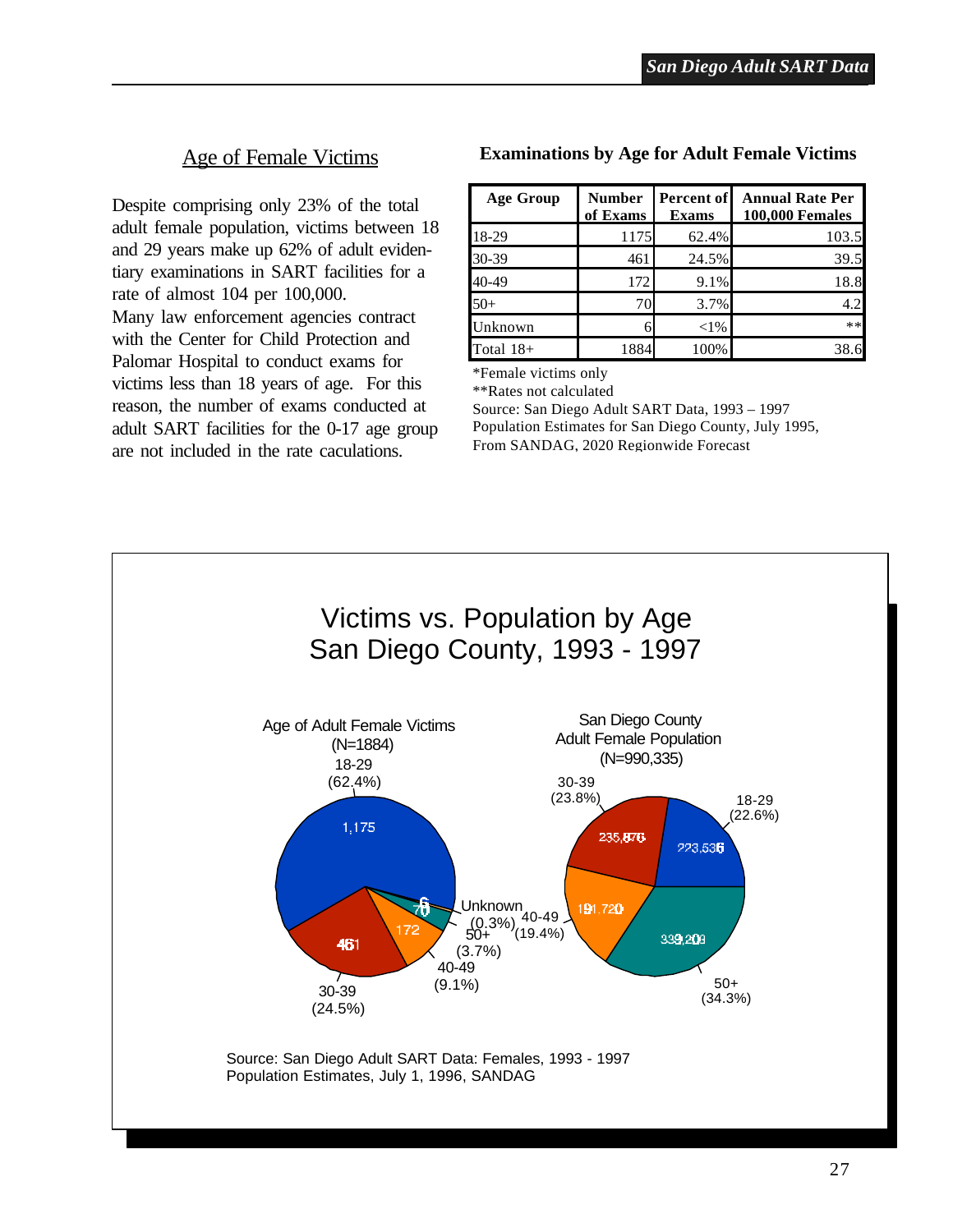#### <span id="page-33-0"></span>Race/Ethnicity of Victims

Beginning in July 1994 additional data points were collected in the countywide SART database. These include race/ethnicity, the general relationship of the perpetrator to the victim and whether the forensic examination disclosed positive visible physical findings consistent with the history of sexual assault.

Expressing race/ethnicity-specific data in terms of rates allows a

#### **Number and Rate of Female Evidentiary Exams by Race/Ethnicity (Rate per 1,000 Females)**

| <b>Race/Ethnicity</b> | <b>San Diego County</b><br><b>Female</b><br>Population* | Number of<br>$Exams*$ | Rate |  |
|-----------------------|---------------------------------------------------------|-----------------------|------|--|
| White                 | 653,116                                                 | 660 (56.6%)           | 0.34 |  |
| <b>Black</b>          | 52,568                                                  | 225 (19.3%)           | 1.43 |  |
| Hispanic              | 161,127                                                 | 206 (17.7%)           | 0.43 |  |
| Asian/Other           | 93,524                                                  | $70(6.0\%)$           | 0.25 |  |
| <b>nknown</b>         |                                                         | $5 (< 1\%)$           | **   |  |
| Total                 | 990.335                                                 | 1166                  | በ 39 |  |

\*Females 18 years of age and older

\*\*Rates not calculated on five or fewer incidents Source: San Diego Adult SART Data; 1995 – 1997; Population Estimates, January 1, 1996, SANDAG

much more meaningful comparison of different population groups than would be possible by examining raw numerical data by itself. For example, many more examinations were performed for White female sexual assault victims than for Blacks (660 versus 225 exams from 1995 through 1997). However, since the Black population was so much smaller, the rate among Black women was calculated to be more than three times higher than that for Whites (1.43 compared to 0.34 per 1,000). Keep in mind that this data should not be used to draw conclusions about rates of sexual assaults, since it is limited to those assault victims who reported and received evidentiary examinations.

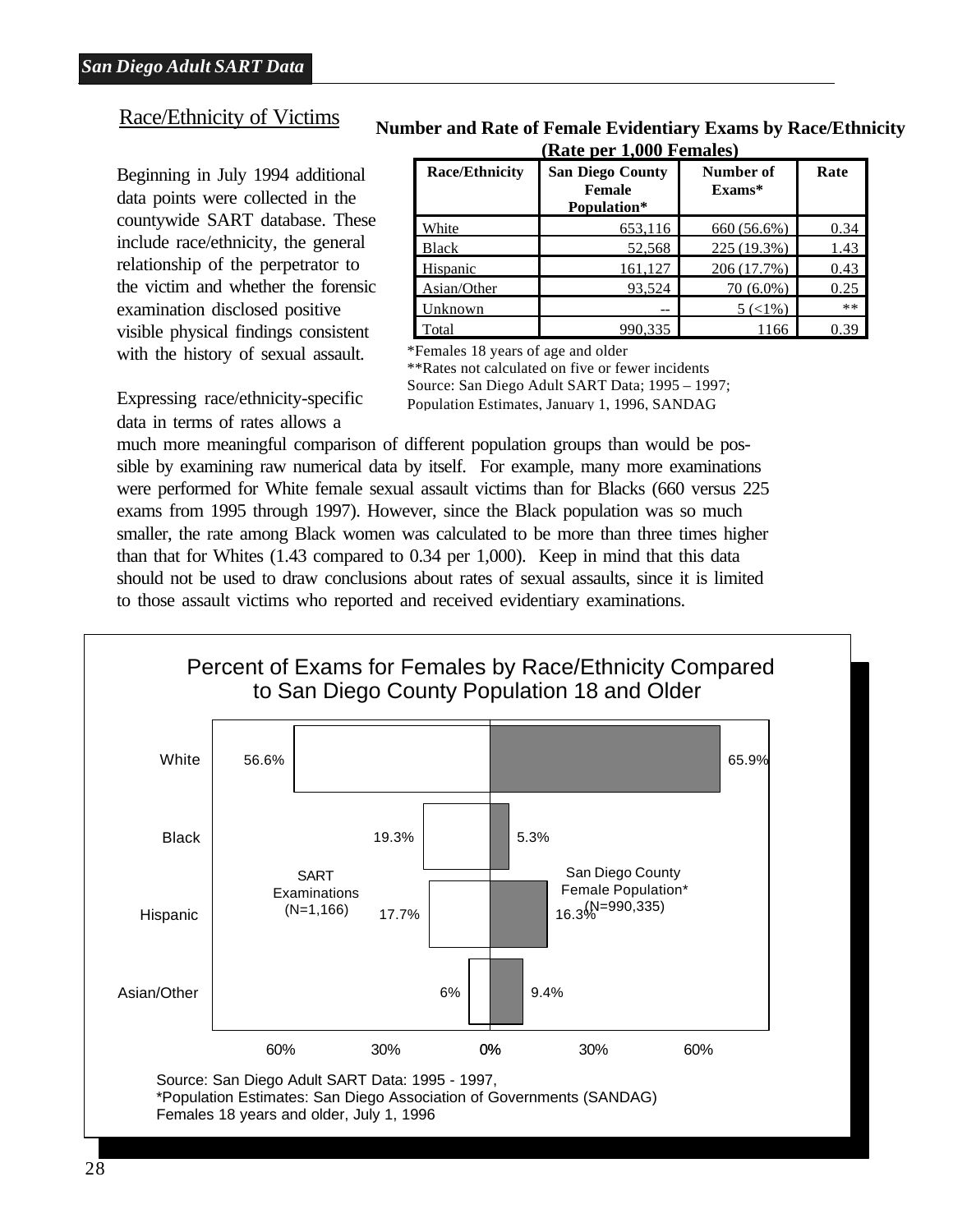<span id="page-34-0"></span>

| <b>Adult Females, 1995-1997</b> |               |       |               |      |                 |      |                    |      |               |      |
|---------------------------------|---------------|-------|---------------|------|-----------------|------|--------------------|------|---------------|------|
| White                           |               |       | <b>Black</b>  |      | <b>Hispanic</b> |      | <b>Asian/Other</b> |      | <b>Total</b>  |      |
| <b>Age Group</b>                | <b>Number</b> | Rate* | <b>Number</b> | Rate | <b>Number</b>   | Rate | <b>Number</b>      | Rate | <b>Number</b> | Rate |
| 18-29                           | 391           | 1.08  | 129           | 2.63 | 153             | 0.82 | 40                 | 0.55 | 713           | 1.07 |
| 30-39                           | 166           | 0.38  | 73            | 1.58 | 37              | 0.24 | 18                 | 0.25 | 294           | 0.42 |
| 40-49                           | 69            | 0.18  | 14            | 0.50 | 10              | 0.10 | 10                 | 0.18 | 103           | 0.18 |
| $50+$                           | 33            | 0.04  | 8             | 0.23 | 5               | 0.04 | 2                  | 0.02 | 48            | 0.05 |
| Total                           | 659           | 0.34  | 224           | 1.42 | 205             | 0.36 | 70                 | 0.25 | 1158          | 0.39 |

# **Rate of Examinations by Race/Ethnicity and Age Group San Diego County Adult SART Facilities**

\*Rate per 1,000

Note: Total excludes 6 victims with unknown race/ethnicity and 3 with unknown age group Source: San Diego County Adult SART Data, 1995-1997 Rates calculated from SANDAG population estimates for July1, 1996

Rates of examination among Black women were more than twice the rates of all other racial/ethnic groups for every age group 18 years and older. Rates across racial/ethnic groups declined with advancing age. It is noteworthy that while the examination rate decreased for every race/ethnic as they got older, the Black rates for each successive age group remained higher than the next younger group for all others.

Incomplete data is available for the 14 to 17 year olds since many of them are examined at the child abuse centers. There were a total of 143 victims in this age group examined at the adult SART facilities, of whom 82 (57%) were White, 10 (7%) were Black, 36 (25%) were Hispanic, and 14 (10%) were in the Asian/Other category.

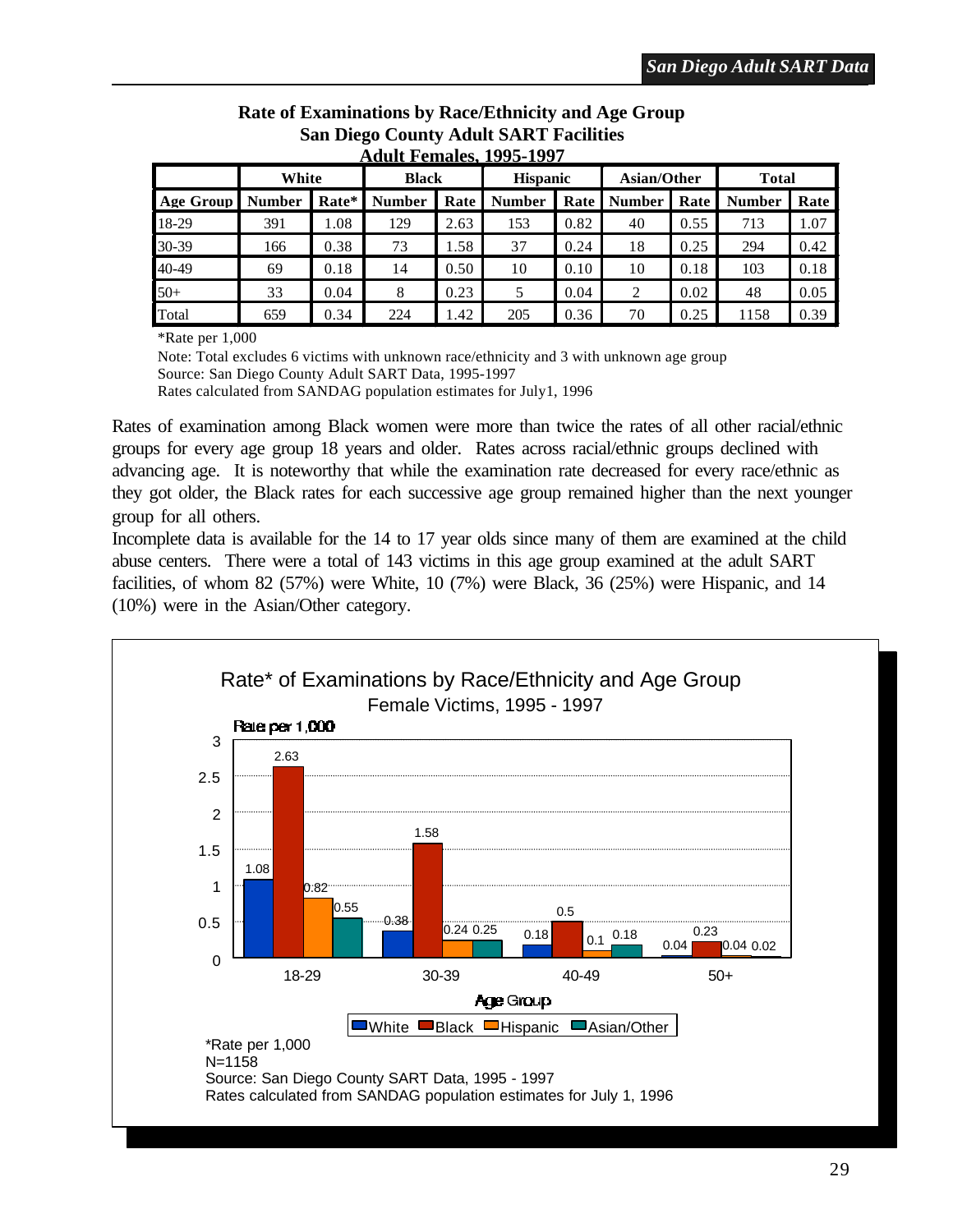#### Race/Ethnicity by Facility

<span id="page-35-0"></span>The distribution of race/ethnicity by treating facility is shown below for the years 1995-1997. Villa View Hospital, located in the southern and more urban section of the county, sees a higher proportion of minority victims than Pomerado Hospital, which is located in more of a suburban setting. Grossmont Hospital (not shown) performed 20 adult examinations during this time period, of which 6 (30%) were minorities. Over half (57%) of the sexual assault victims brought to adult SART facilities were White, 17.9% were Black, and 18.6% were Hispanic. Villa View Hospital's proportions are influenced by the high percentage of Black female victims seen at their facility. As previously documented, Black women in San Diego County have a higher rate of evidentiary examinations than any other race/ethnicity population.

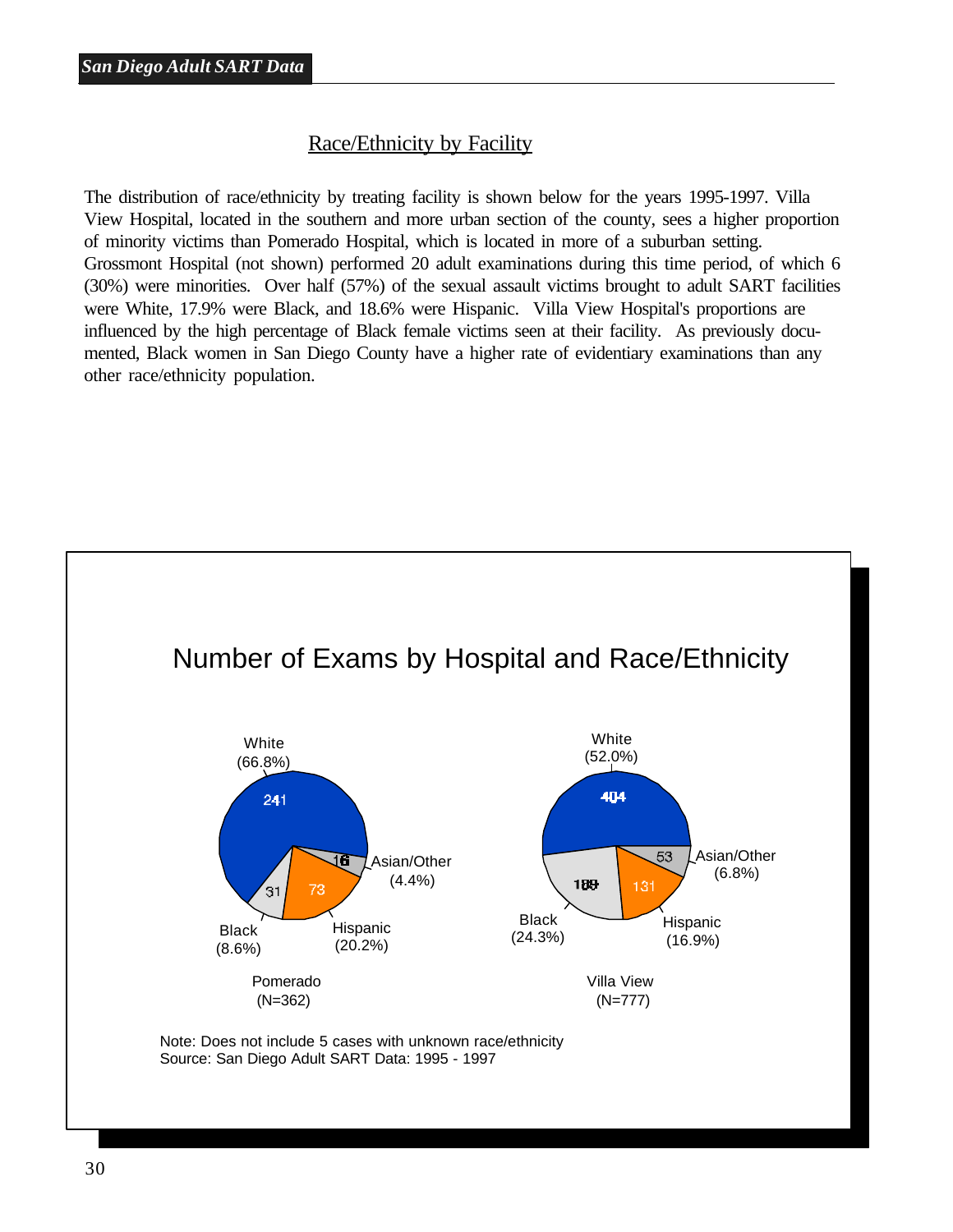

## Examination Outcomes and Victim-Perpetrator Relationships At Adult Centers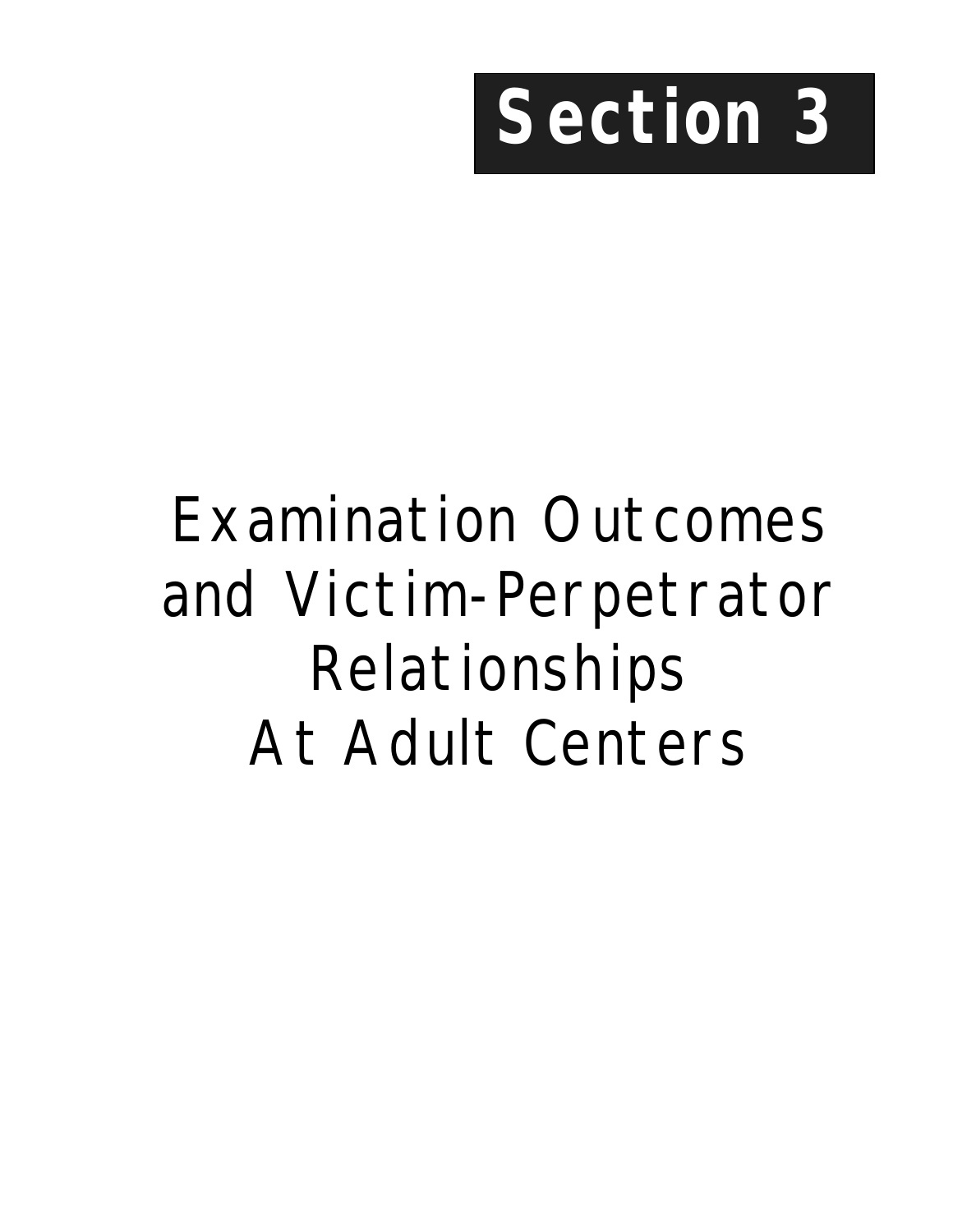## How Long Does It Take?

Time is a crucial factor in attending to the victim's needs as well as in ensuring that useful evidence will be obtained. Typically, the period between assault and the time that the incident is reported to SART takes the longest (median  $= 6 \frac{1}{2}$  hours). This is primarily due to the victim's decision of when to report the sexual assault, but times also vary dependent on law enforcement's need to investigate the incident and secure the crime scene. Once the victim arrives at a SART facility, the examination begins within 30 minutes for half of all victims, and the examination is completed in approximately two hours, on average. This is a vast improvement over previous anecdotal reports of total exam times of up to nine hours once the victim reaches the facility. Certain sexual assault cases are excluded from the time data runs because they are not an accurate reflection of SART system operations. In some instances assault victims report directly to the SART facility (walk-ins) without contacting law enforcement. Because law enforcement must be notified and investigate before the exam is authorized these cases skew the time data. Similarly excluded are late disclosures, which are primarily cases of sexual assault of adolescents, developmentally delayed or elderly patients with dementia. Finally, some victims have such serious physical injuries that they must be admitted to a trauma center and have exams as in-patients in non-SART facilities.



<sup>a</sup> Excludes 135 victims who had missing or unknown times, 83 who were walk-ins or had scheduled exams  $b_{\rm Excludes}$  238 victims who had missing or unknown times, 83 who were walk-ins or had scheduled exams, and 1 who had a time less than zero

 $\textdegree$ Excludes 233 victims who had missing or unknown times

Source: San Diego Adult SART Data: 1995 – 1997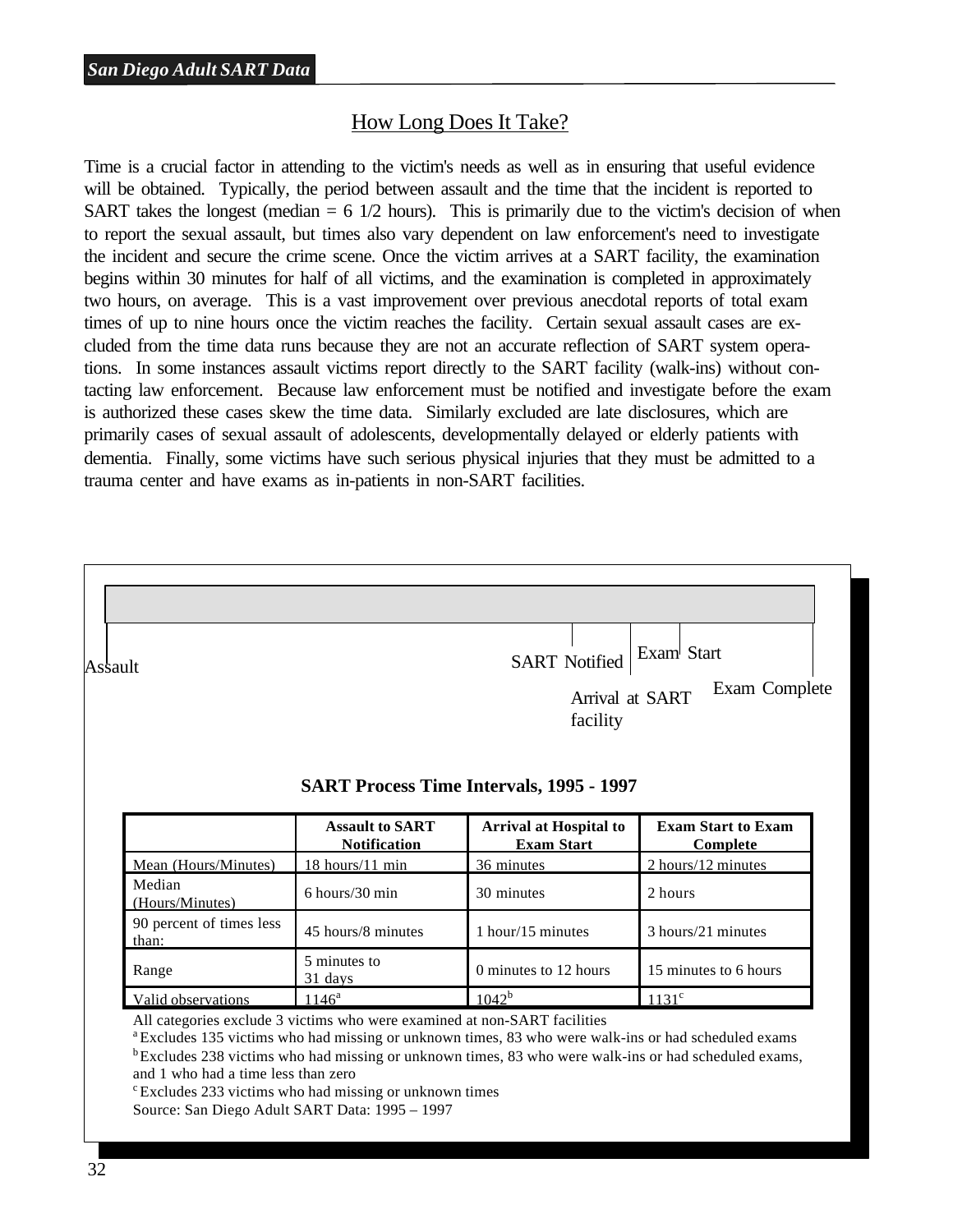#### Positive Visible Physical Findings

"Positive visible physical findings" identified at the time of the examination may include anything from presence of semen to external bodily injuries. The distinction of "visible" physical findings is important because biological evidence such as semen and blood, and trace evidence such as hair, debris, and fibers, will be analyzed by the crime lab which may identify additional corroborating evidence. Eighty-eight percent (88%) of cases (794) examined at the SART facilities during 1996 and 1997 showed positive visible physical findings. Another 19 cases (2%) were inconclusive and 86 (10%) demonstrated no positive visible physical findings.

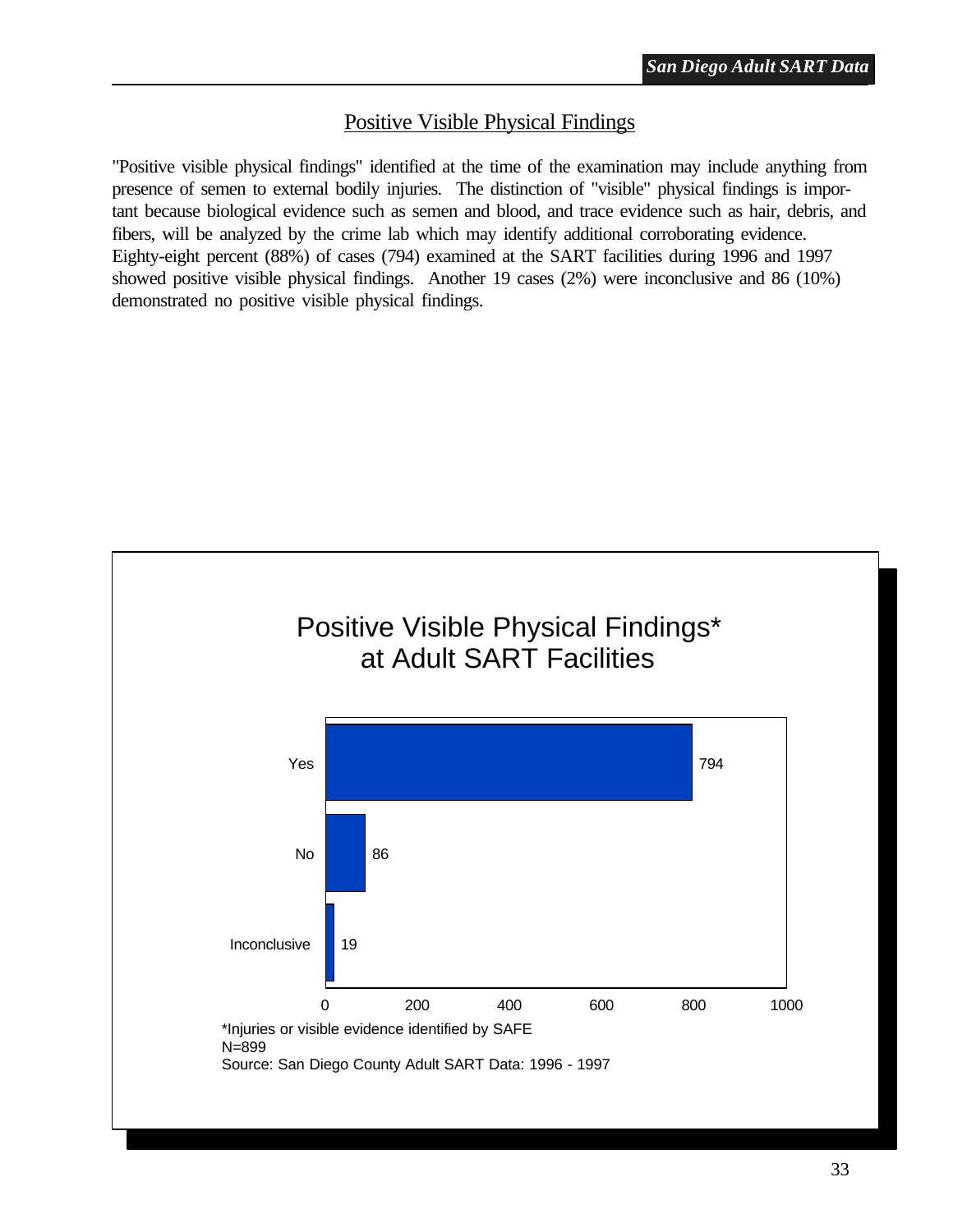#### Types of Injuries

With the implementation of the SART system, forensic examiners employed the colposcope, a magnifying instrument, and a camera to visualize and permanently document genital injuries. Forensic examiners documented genital, rectal, oral, and/or external bodily injuries in 789 (88%) of the victims seen in calendar years 1996 and 1997. Overall, genital injuries were present in 634 (71%) of all examined victims. Bodily injuries were evident in 457 (51%) of those examined. Of the 46% of victims presenting with multiple injuries, 80% had injuries to both the body and genitalia.

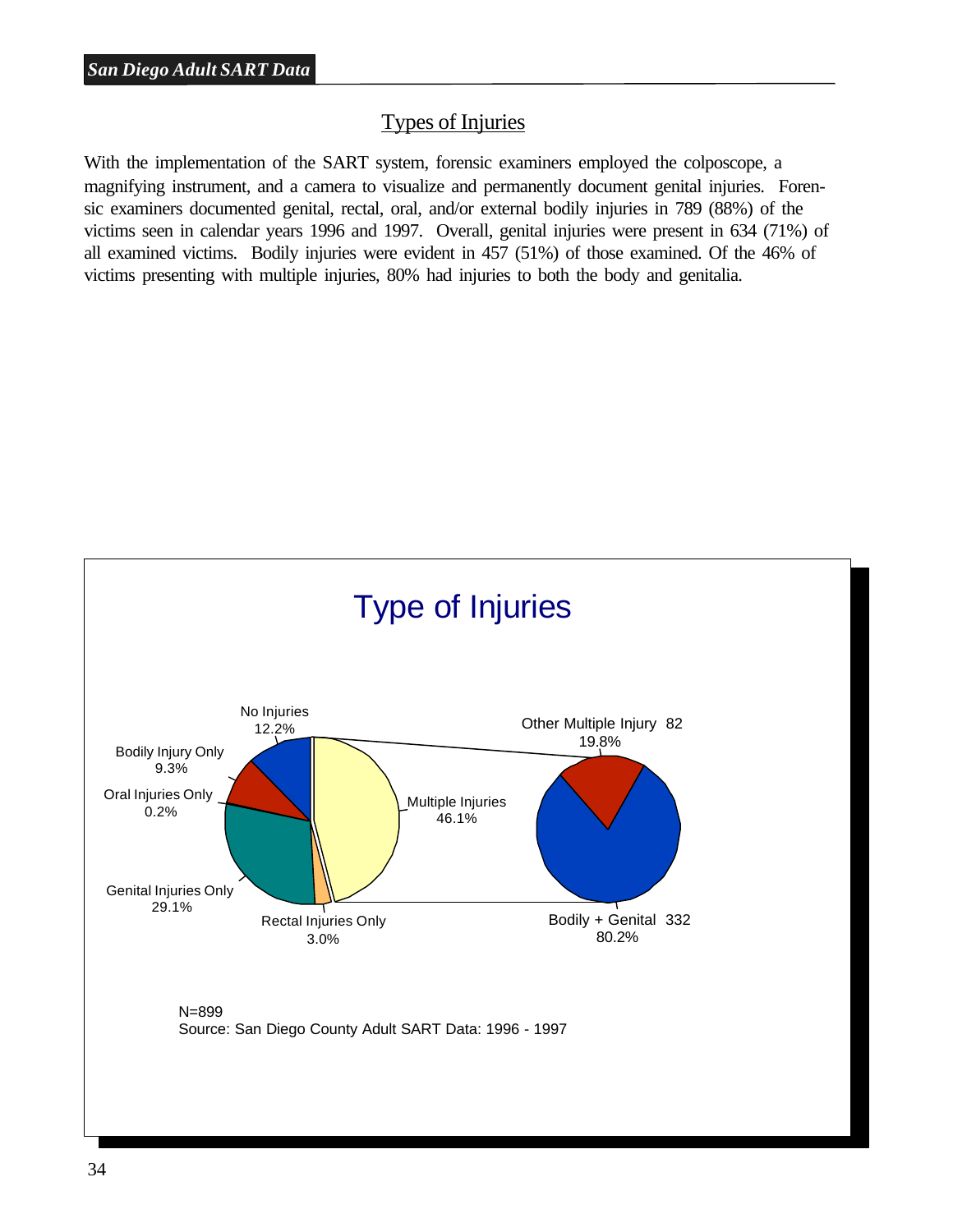#### Positive Visible Physical Findings by Time Since Assault

Positive visible physical findings documented by the forensic examiner include the presence of semen and genital, oral, and external body injuries. This table shows the presence of positive physical findings as they correlate to the time interval from assault to SART notified. There is a steady decrease in the proportion of examinations with positive visible physical findings as the time since assault increases (91% positive when examined within 24 hours, decreasing to 71% among those examined 5 or more days following the assault).

The forensic quality of an exam has been considered to be most productive if it is conducted within 72 hours of the sexual assault. Eighty-five percent of San Diego authorized exams occurred during this time period. In instances of excessive physicality, positive visible findings may still be present and available as evidence.

The lack of visible physical findings does not indicate that a sexual assault did not occur.

|                                    | <b>Assault to SART Notification (in Days)</b> |                |    |      |    |    |   |                 |   |    |                |    |                            |                 |              |                |
|------------------------------------|-----------------------------------------------|----------------|----|------|----|----|---|-----------------|---|----|----------------|----|----------------------------|-----------------|--------------|----------------|
| <b>Positive</b><br><b>Findings</b> | Less than                                     |                |    |      |    |    |   |                 |   |    | $5$ or<br>more |    | Unknown/<br><b>Missing</b> |                 | <b>Total</b> |                |
|                                    | #                                             | %              | #  | $\%$ | #  | %  | # | $\%$            | # | %  | #              | %  | #                          | %               | #            | %              |
| Yes                                | 558                                           |                | 75 | 88   | 38 | 83 |   | 79 <sub>1</sub> |   | 80 |                |    | 94                         | 79.             | 794          | 88             |
| No                                 | 42                                            | $\mathcal{L}$  | 10 | ר ו  | 61 |    |   |                 |   | 20 |                | 29 | 19                         | 16              | 86           | 10             |
| Inconclusive                       |                                               | $\overline{2}$ |    |      |    |    |   |                 |   | 0  |                |    |                            |                 | 19           | $\overline{2}$ |
| Total                              |                                               | ∩∩             | Qς |      |    |    |   |                 |   |    |                |    |                            | 10 <sup>c</sup> |              | $00 \,$        |

#### **Evidentiary Examinations with Positive Visible Physical Findings**

Source: San Diego Adult SART Data: 1996 - 1997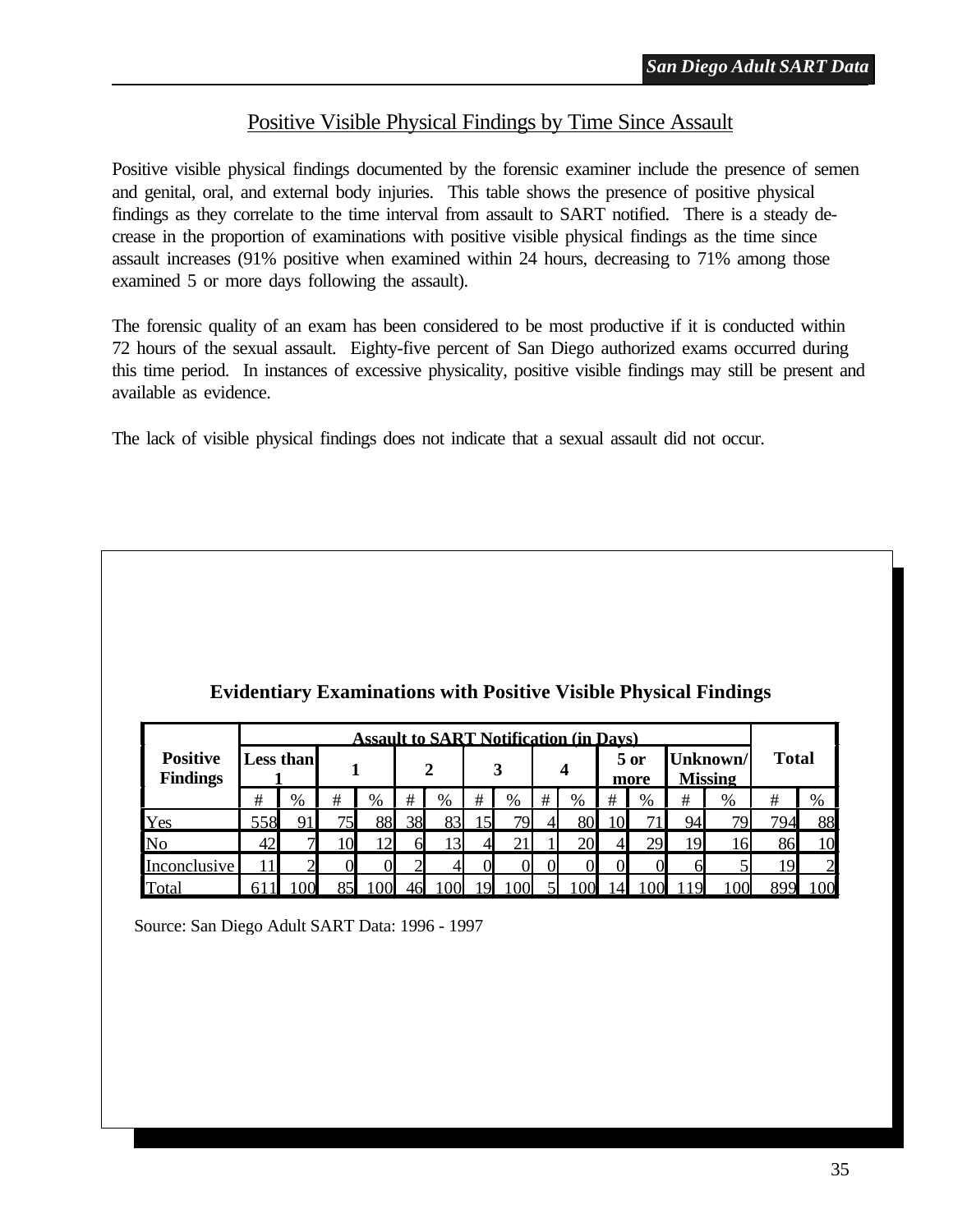#### Crime Lab Findings

Crime Labs provide a crucial service to law enforcement and district attorneys in corroborating the sexual assault history. The San Diego Police Department (SDPD) Crime lab reviews evidence for its police department. The San Diego Sheriff Office (SDSO) Crime Lab investigates cases for all other law enforcement agencies with the exception of the Naval Criminal Investigative Services, which has its own lab.

In 1997 SDSO authorized 102 evidentiary examinations. Of these the SDSO Crime lab was able to match 88 (86%) of the cases in their crime lab log. Eighty one (81) had the Sexual Assault Evidence Kit and/or other physical evidence examined for semen and/or saliva. The evidence found in the Evidence Kit is referred to as Internal Findings, while items such as bedding, clothing, and condoms are referred to as External findings. Overall, semen and/or saliva was detected in 69% (61/88) of cases examined.

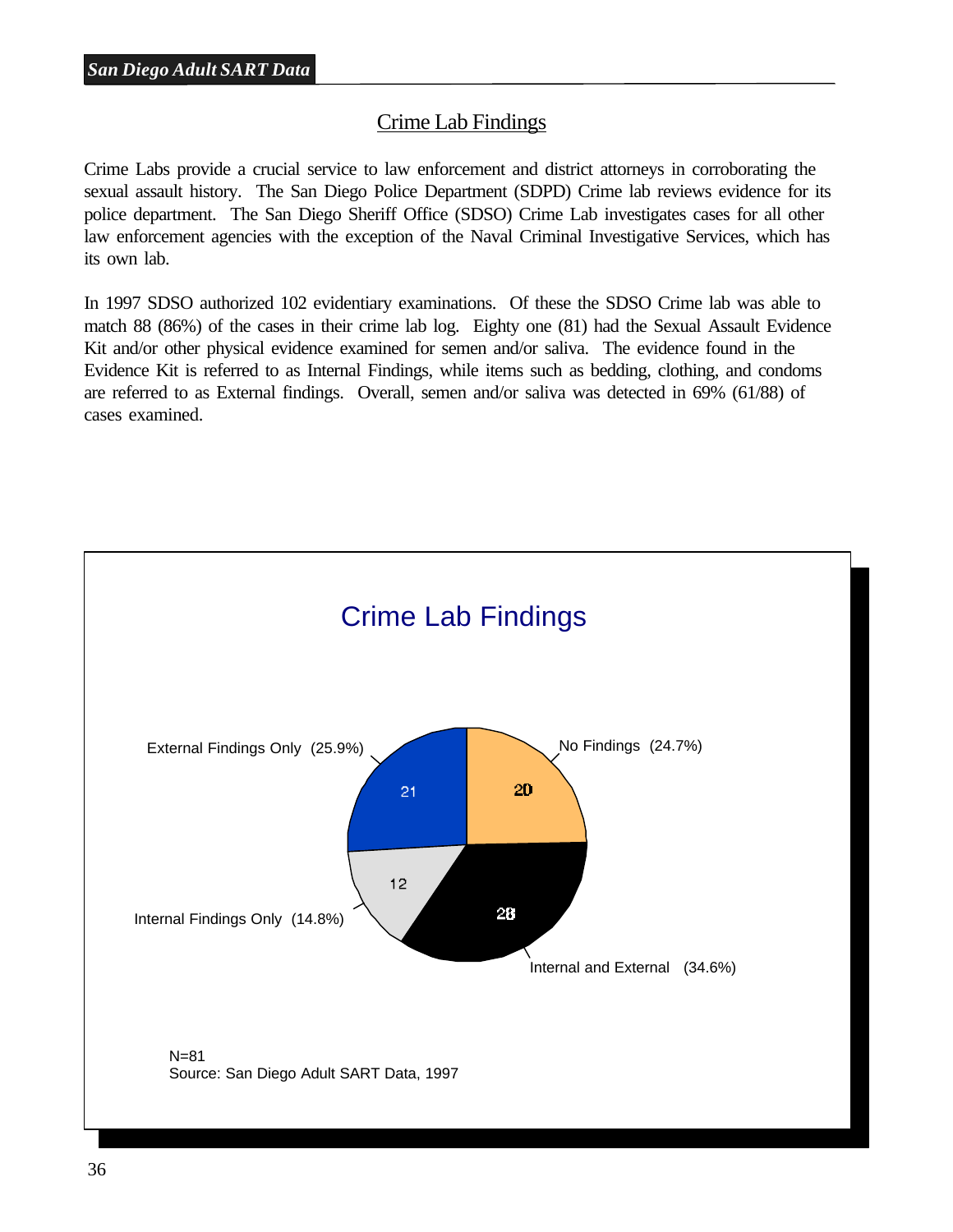#### Crime Lab Results vs. Nurse Forensic Examiner Results

The Office of Criminal Justice Planning (OCJP) suggests that sexual assault forensic examiners do a wet mount to look for sperm in vaginal fluid specimens. To determine the value of this procedure nurse forensic examiner findings were compared to Crime Lab findings. The San Diego Sheriff's Office (SDSO) Crime Lab identified semen in 40 of the Evidence Kits. Of these exams, the forensic examiner identified sperm in one case, representing a 2.5% (1/40) return for the examiner's effort. The wet mount procedure must be done during the examination process which increases the exam time for the victim suggesting its benefit should be weighed against its value. An additional consideration for this procedure is that in some small California municipalities, law enforcement may use the lack of forensic findings to conclude there is no evidence. This may impact the investigation and the final outcome of the case. San Diego's statistics indicate that nurse examiner sperm findings may be misleading almost 98% of the time.

San Diego SART may revisit the value of having nurse forensic examiners check for internal sperm. However, because sperm may maintain viability for 10 - 12 hours post ejaculation, there may be instances when the identification of motile sperm may be important to help determine the time of the assault. Guidelines will be established to suggest when sperm motility may be important for prosecution, for instance in homicide-related sexual assaults. San Diego's suggestions will be forwarded to OCJP for consideration in statewide procedures.

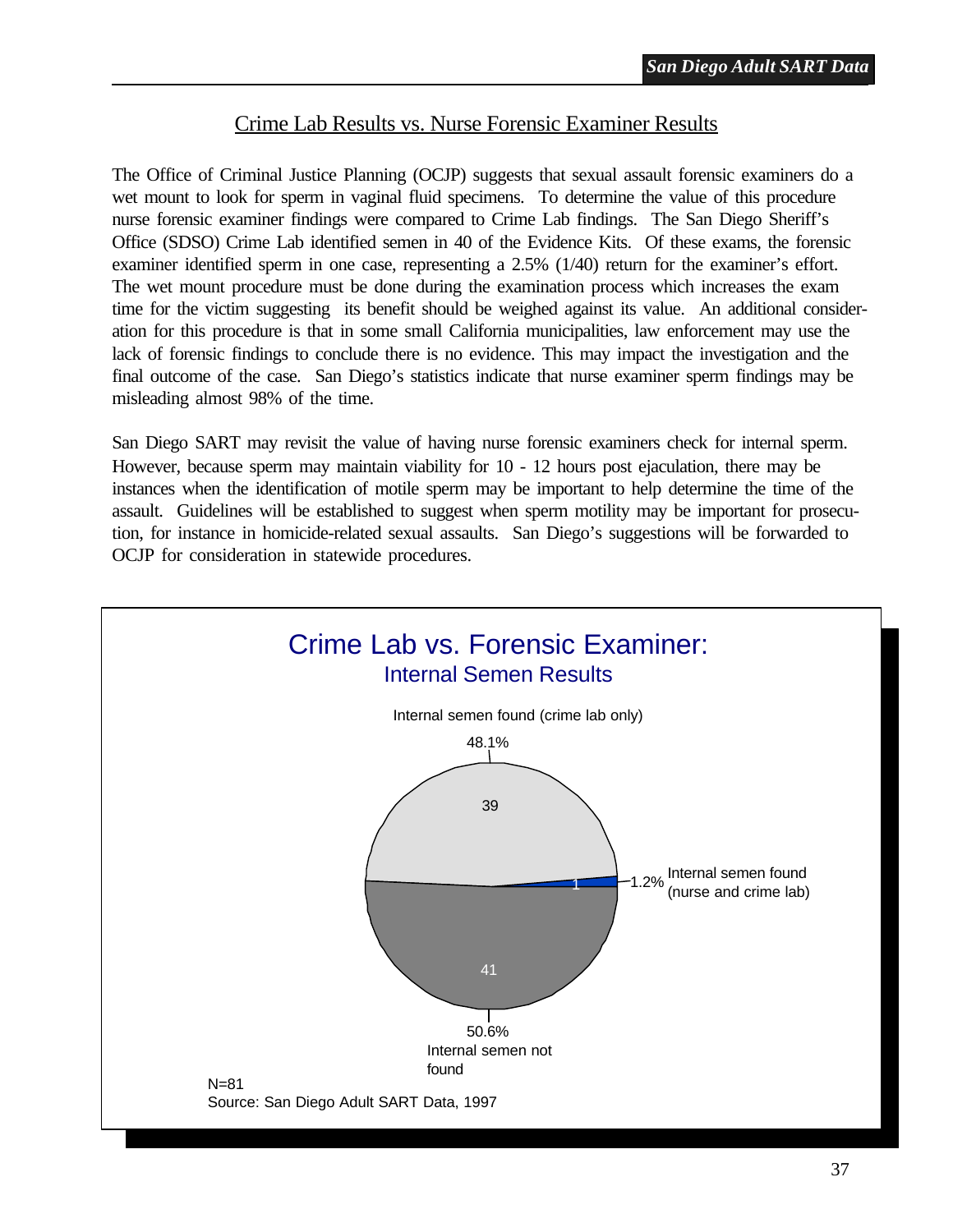#### Perpetrator Relationship

Perpetrator information has been collected since 1996. During calendar years 1996 and 1997, 106 victims receiving examinations had been assaulted by persons with whom they were either married or had lived together at some time. Another 79 were assaulted by somebody they were dating, 406 were assaulted by an aquaintance and 253 by a stranger. A number of victims were assaulted by multiple attackers (n=116). When this was the case, perpetrator status was coded according to the assailant with the closest relationship to the victim. For example, in the case of a victim being attacked by an acquaintance and a stranger, perpetrator status was coded as "acquaintance."

**Perpetrator Status by Reporting Period**

|                     | 1996 | 1997 | <b>Total</b> |
|---------------------|------|------|--------------|
| Spouse              | 21   | 20   | 41           |
| Ex-spouse           | 4    | 6    | 10           |
| Cohabitant          | 9    | 22   | 31           |
| Ex-cohabitant       | 14   | 10   | 24           |
| Fiance              |      | 2    | 3            |
| Dating relationship | 35   | 44   | 79           |
| Relative            | 5    | 6    | 11           |
| Acquaintance        | 192  | 214  | 406          |
| Stranger            | 123  | 126  | 249          |
| Other               | 4    |      | 11           |
| Unknown             | 12   | 17   | 29           |
| Missing/blank       | 5    |      | 5            |
| Total               | 425  | 474  | 899          |

Source: San Diego County Adult SART Data: 1996 - 1997

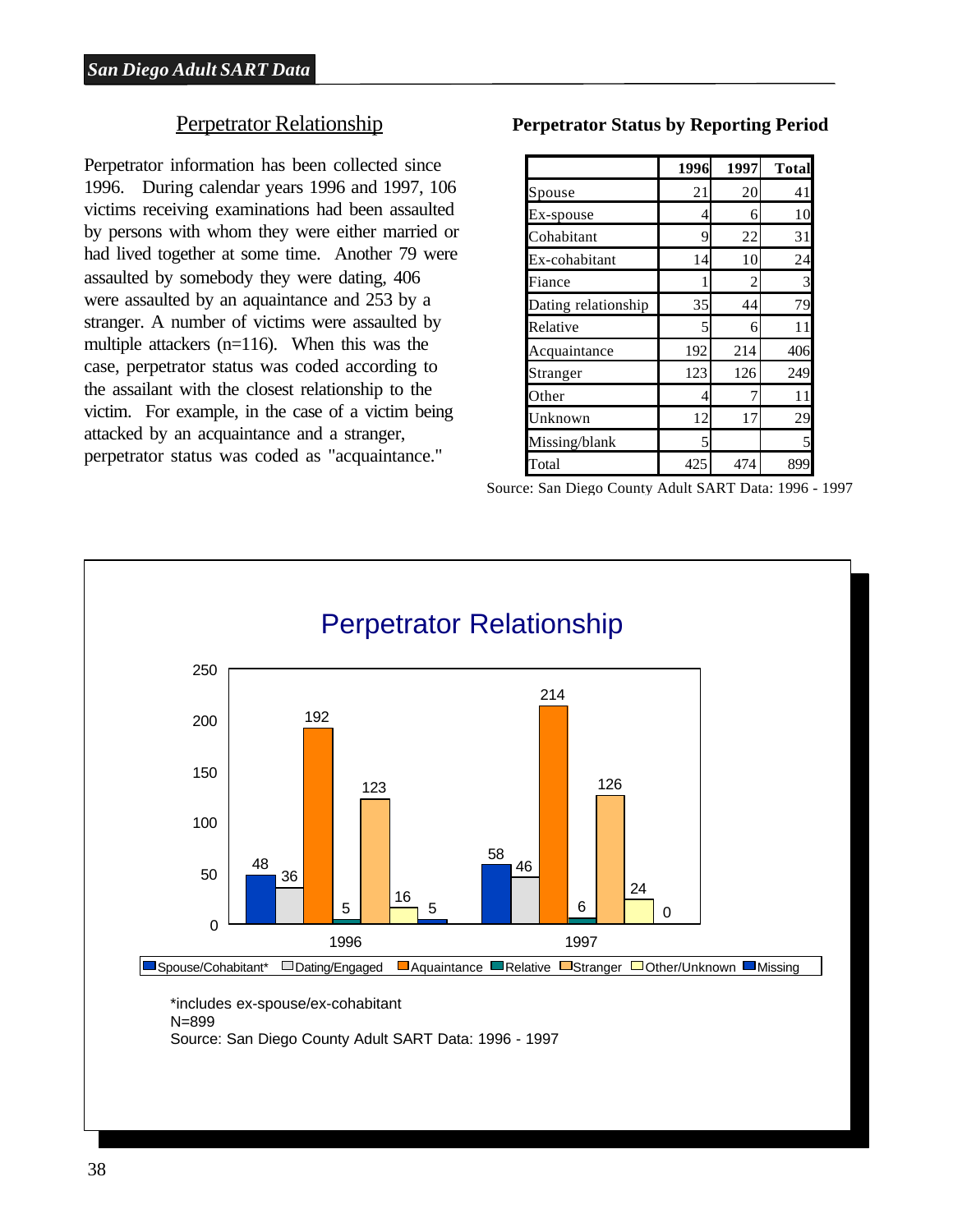#### Perpetrator Relationship by Victim Age

Before age 30, acquaintances were the most common category of assailant, accounting for almost half (45%) of assaults among examined victims. As victims get older, the proportion assaulted by close associates (spouses, cohabitants, dating relationships) and strangers gets larger while casual acquaintances play a lesser part in sexual assaults. Victims over 50 were as likely to be assaulted by a stranger as by somebody they knew.

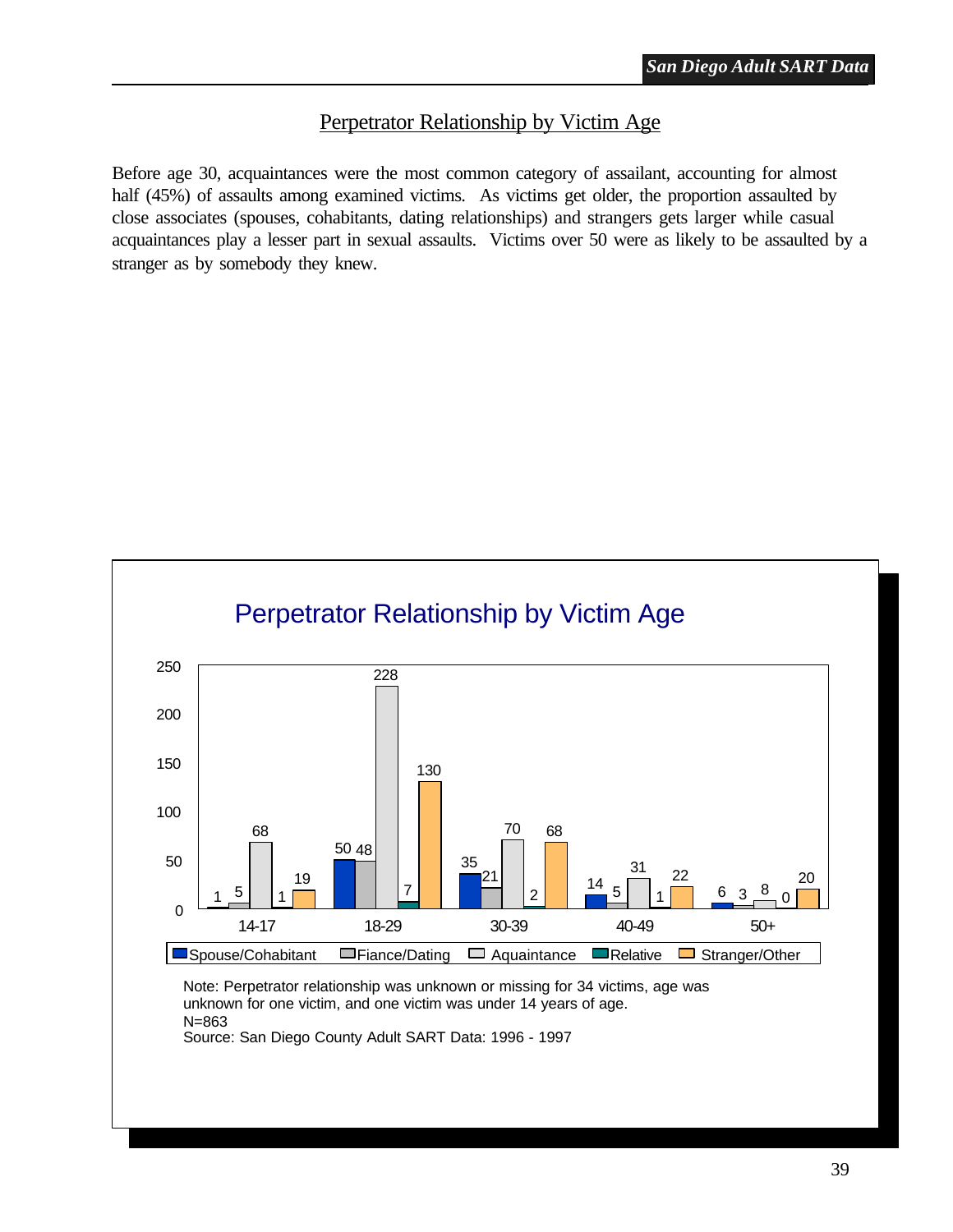#### Perpetrator Relationship: Known to Victim vs. Stranger

An overwhelming 70% of the perpetrators are known to the victim which presents challenges to law enforcment personnel and district attorneys prosecuting the cases. Prior to DNA testing perpetrators often denied participation in the sexual assault. Now, because DNA can prove perpetrator involvement, the case argument often involves the issue of consensual vs. non-consenseual sex.

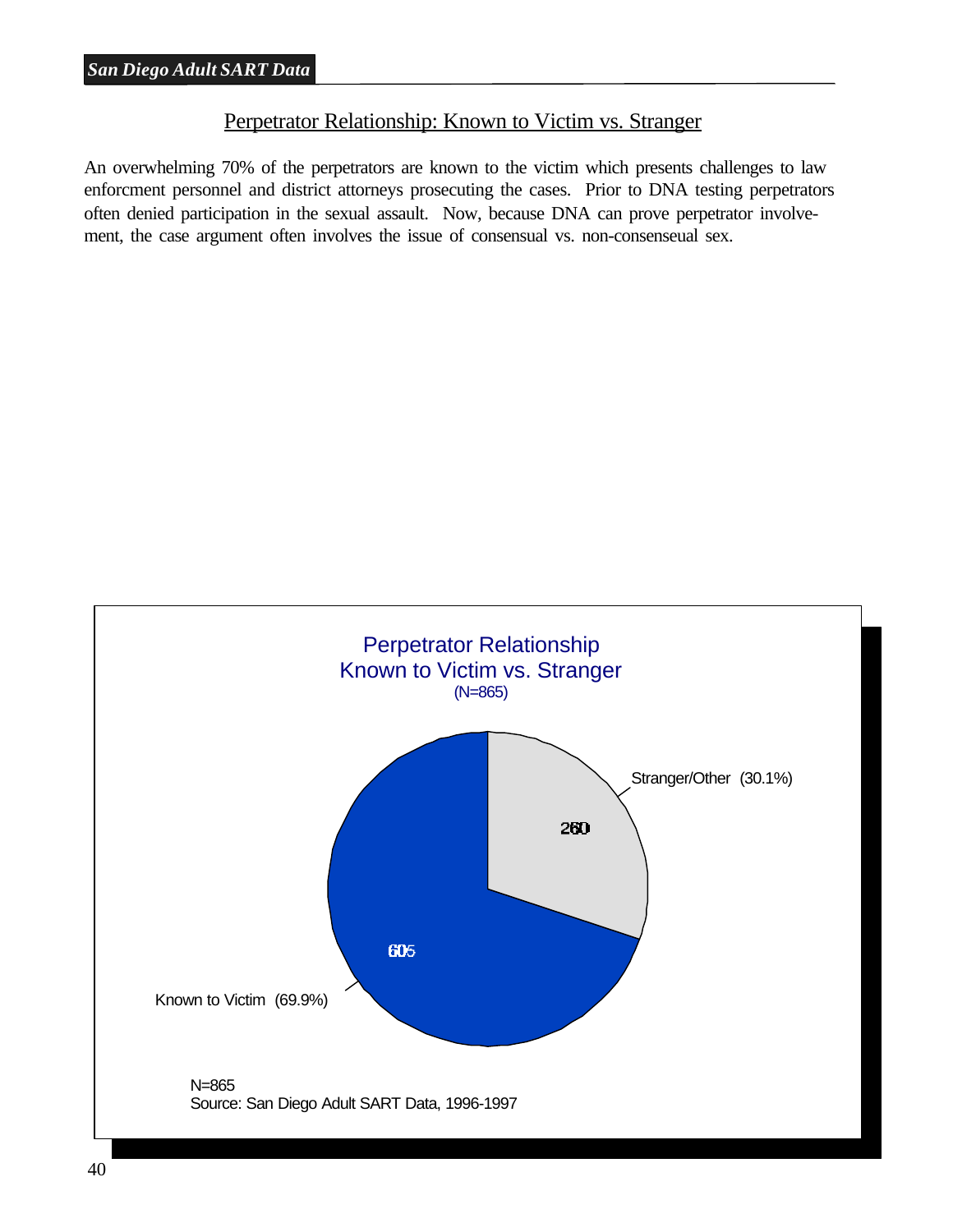#### Perpetrator Relationship by Victim Race/Ethnicity

Across racial and ethnic groups, perpetrators were known to victims in close to 70% of cases. The proportion of assaults perpetrated by acquaintances was highest among White victims (48% compared with 38% for all other racial/ethnic groups).

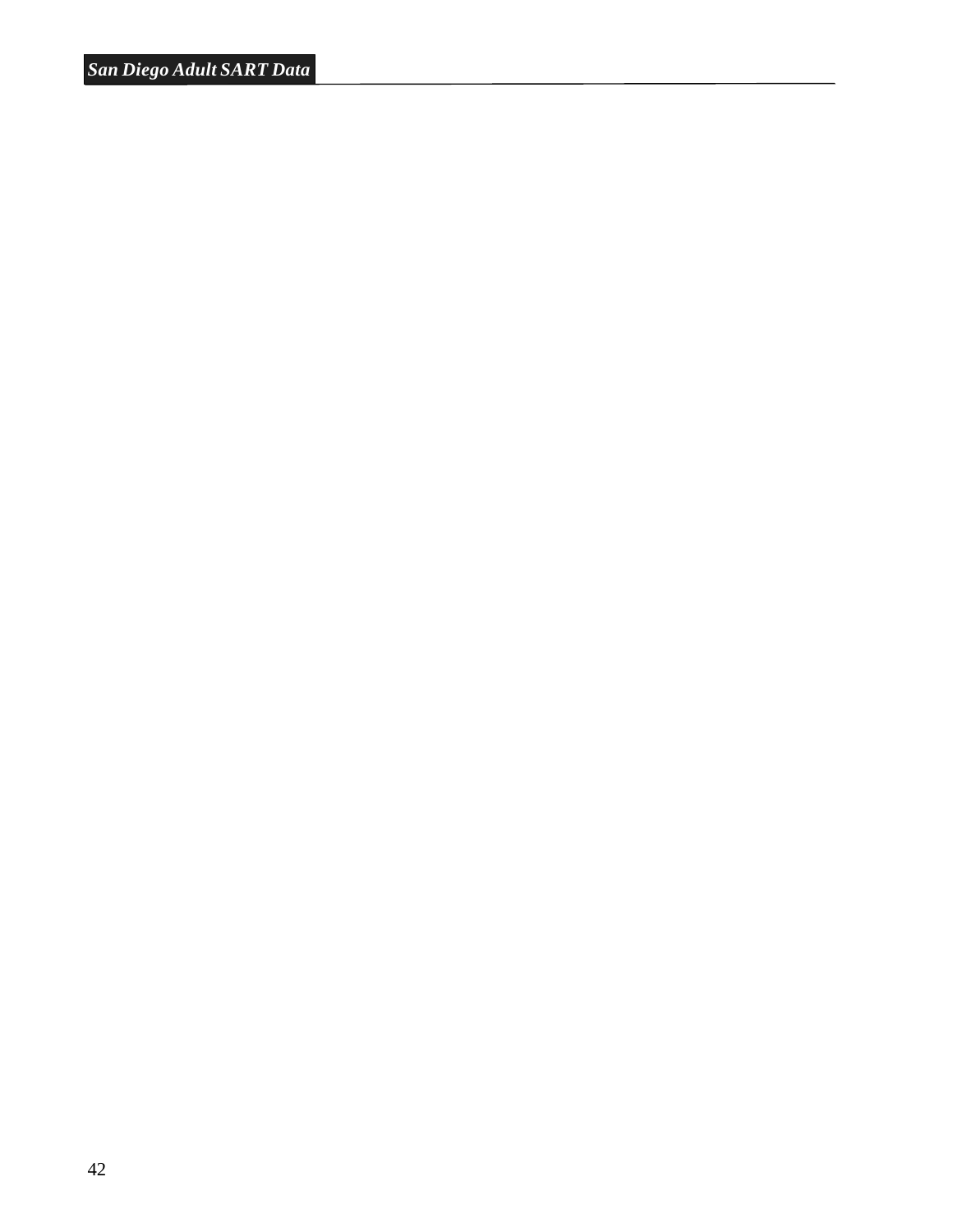

# Examinations of Minors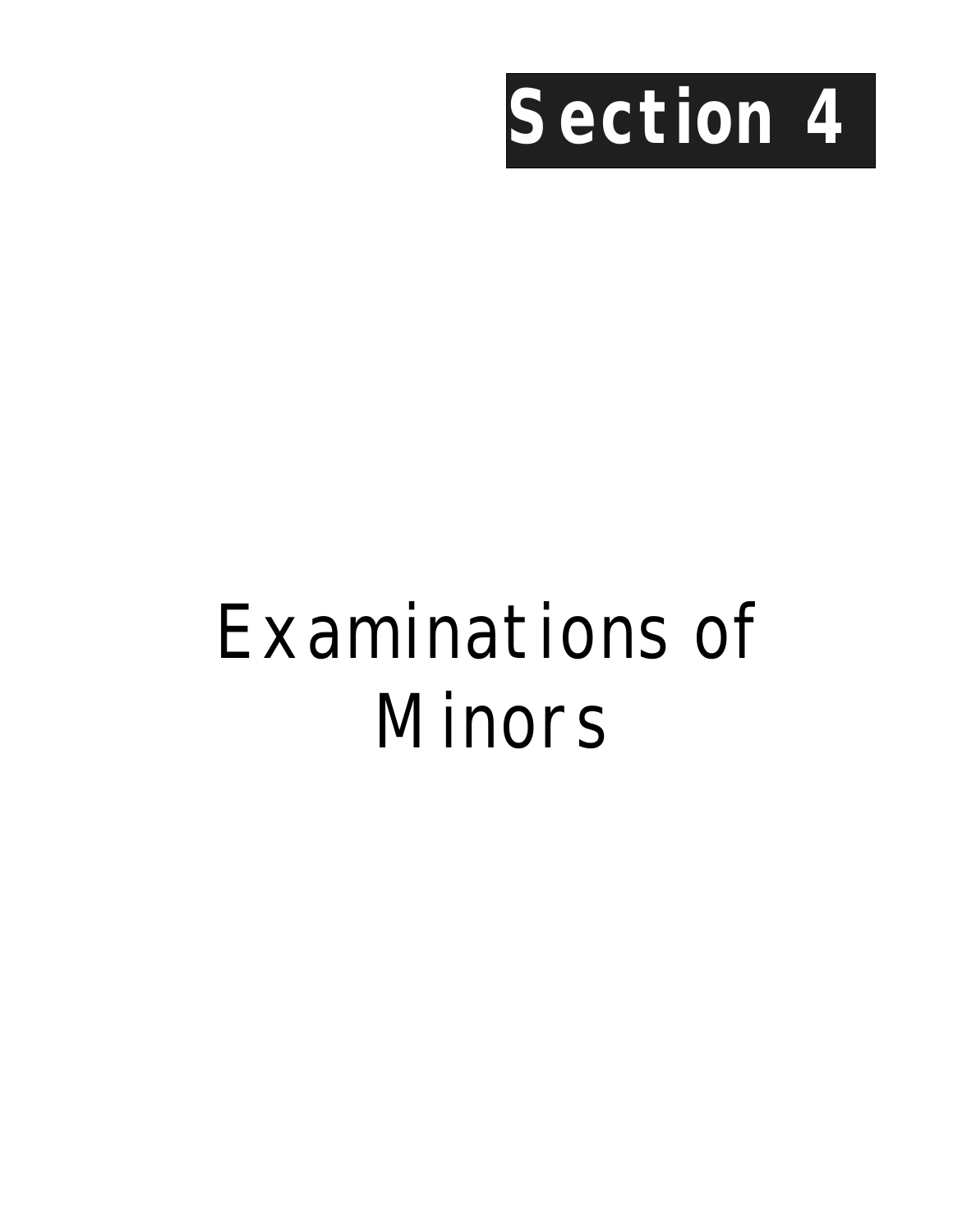#### Age and Gender Countywide, 1995 - 1997

For years 1995 - 1997 all adult and child/adolescent examining facilities provided evidentiary examination information to the countywide database. The information on this page collates gender and frequency statistics. As seen in the accompanying graph and table, 42% of evidentiary exams conducted were for children less than 14 years of age. Although only 9% of evidentiary examinations were conducted for male victims, 74% of male exams were in the 0 to 13 year age group.

| <b>Age Group</b><br>(Years) | <b>Male</b> |            |      | Female     | <b>Total</b> |            |  |
|-----------------------------|-------------|------------|------|------------|--------------|------------|--|
| $0-9$                       | 170         | $(63.2\%)$ | 729  | $(26.9\%)$ | 899          | $(30.2\%)$ |  |
| $10-13$                     | 29          | $(10.8\%)$ | 329  | $(12.1\%)$ | 358          | $(12.0\%)$ |  |
| $14 - 17$                   | 14          | $(5.2\%)$  | 466  | $(17.2\%)$ | 480          | $(16.1\%)$ |  |
| 18-29                       | 29          | $(10.8\%)$ | 732  | $(27.0\%)$ | 761          | $(25.6\%)$ |  |
| 30-39                       | 20          | $(7.4\%)$  | 295  | $(10.9\%)$ | 315          | $(10.6\%)$ |  |
| 40-49                       | 4           | $(1.5\%)$  | 105  | $(3.9\%)$  | 109          | $(3.7\%)$  |  |
| $50+$                       | 3           | $(1.1\%)$  | 49   | $(1.8\%)$  | 52           | $(1.7\%)$  |  |
| Unknown                     |             | $(0.0\%)$  | 3    | $(0.1\%)$  | 3            | $(0.1\%)$  |  |
| Total                       | 269         | $(100\%)$  | 2708 | $(100\%)$  | 2977         | $(100\%)$  |  |

#### **Gender Distribution by Age Group, 1995 - 1997**

Source: San Diego County SART Data: 1995 - 1997

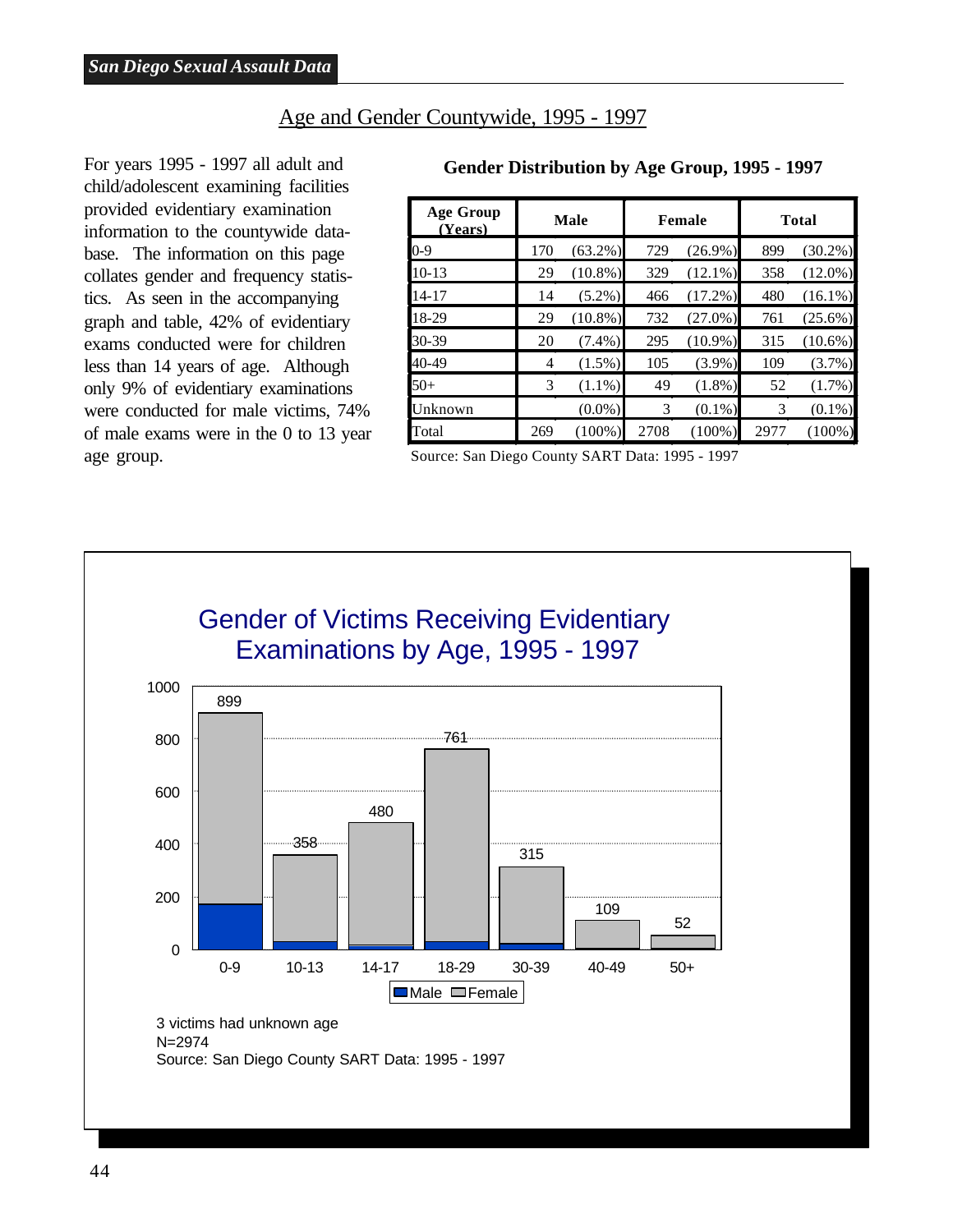#### Examinations by Facility

Since adult data was reviewed in previous tables, this section will focus on countywide juvenile findings for the three-year period of 1995 through 1997. Sexual assaults on children pose unique challenges, not only legally, but also physically and emotionally. Appropriate investigation and treatment requires a facility with special medical and support services. The Center for Child Protection (CCP), located at Children's Hospital and Health Center, and the Child Abuse Unit at Palomar Hospital provide specialized care for young abuse victims. CCP conducted 84% of the evidentiary examinations on children younger than 18 during this time period.

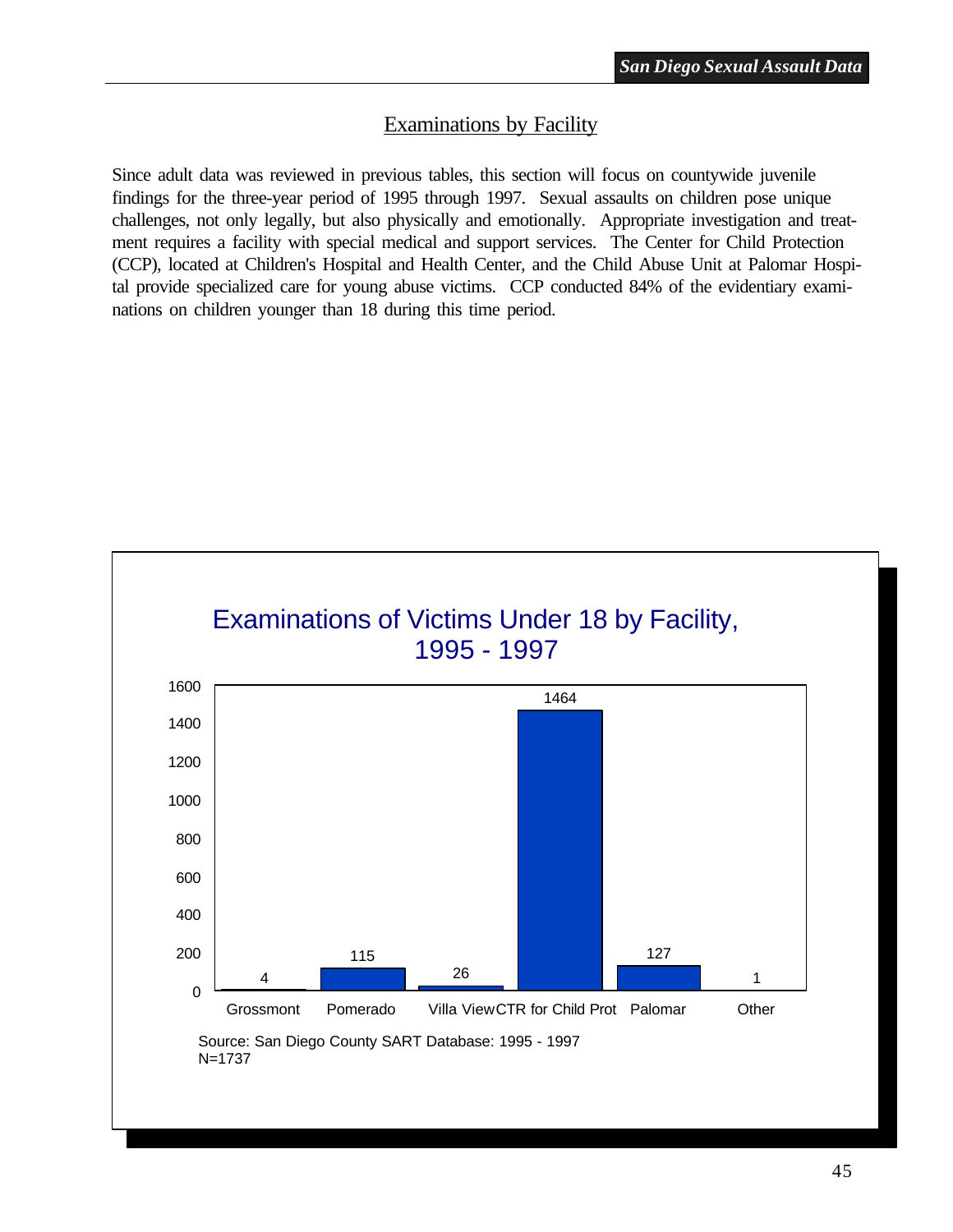#### Age and Gender

The graph below shows the age distribution of victims under the age of 18 who received evidentiary examinations in San Diego County from 1995 through 1997. Females show two distinct peaks in incidence, around ages three and four and ages 13 through 15. Males in the youngest age groups (through age 9) were more than twice as likely as males 10 years and older to have received an examination.

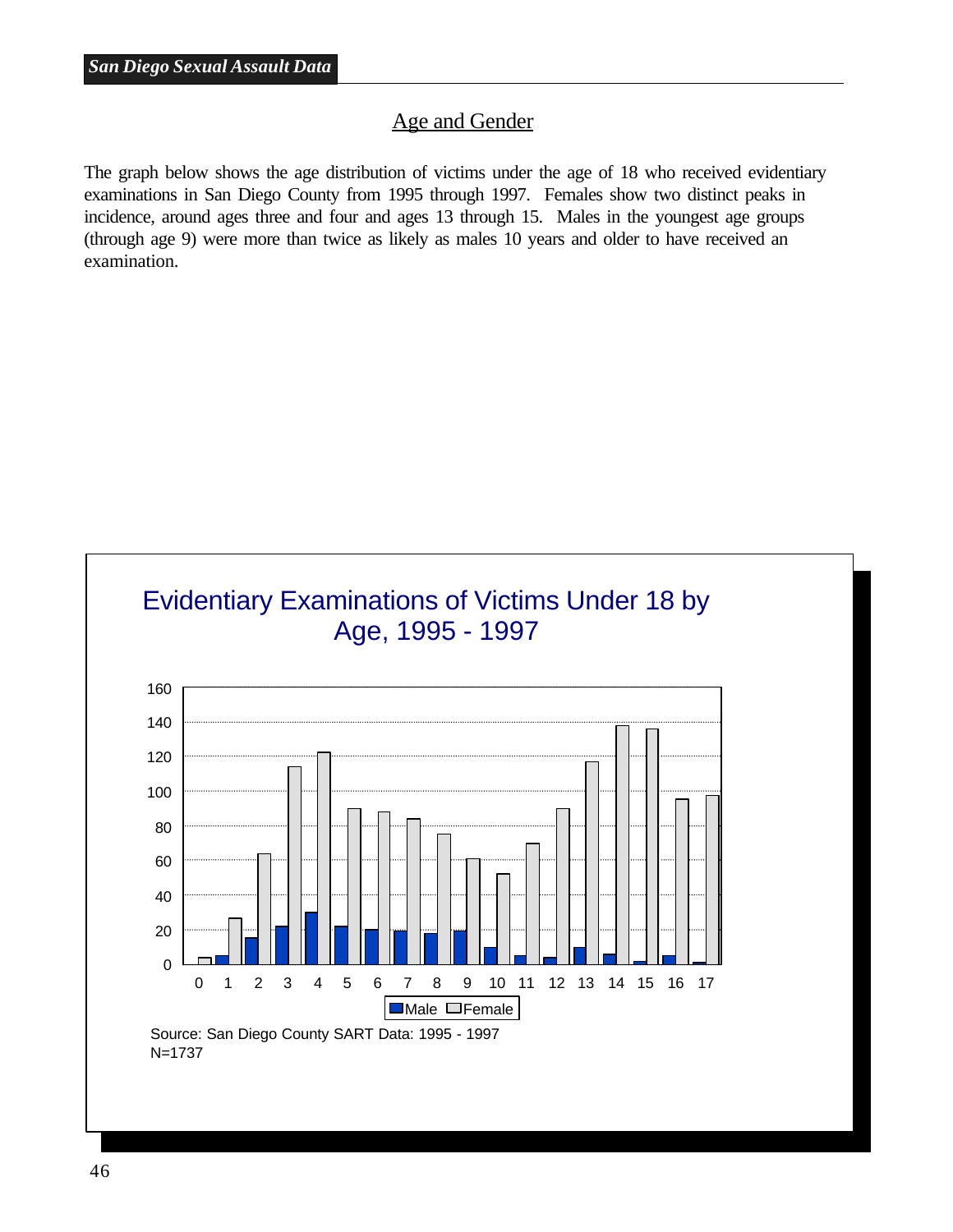#### Age and Gender: Rates

SANDAG population figures are sorted in five year age groups which cuts across the legal adult age of 18. For this reason, rates include 18 and 19 year old victims. Rates are significantly higher for females in all age groups and rates increase with increasing age. Evidentiary examination rates for males are highest in the two youngest age categories (0-4 and 5-9), but unlike females the rate decreases in the older age groups.

#### **Number and Rate of Evidentiary Examinations by Age and Gender through Age 19 1995 – 1997**

|         | <b>Male</b> |       | Rate* Female | Rate   | <b>Total</b> | <b>Rate</b> |
|---------|-------------|-------|--------------|--------|--------------|-------------|
|         |             |       |              | 96.34  |              | 57.60       |
| $5-9$   | 98          | 30.88 | 398          | 134.69 |              |             |
| $-1$    | າ ເ         |       |              |        |              |             |
| $15-19$ |             | 5.54  |              |        |              |             |
|         |             |       |              |        |              |             |

\*Rates per 100,000

 Source: San Diego County SART database: 1995 – 1997 Rates calculated from SANDAG population estimates for January 1996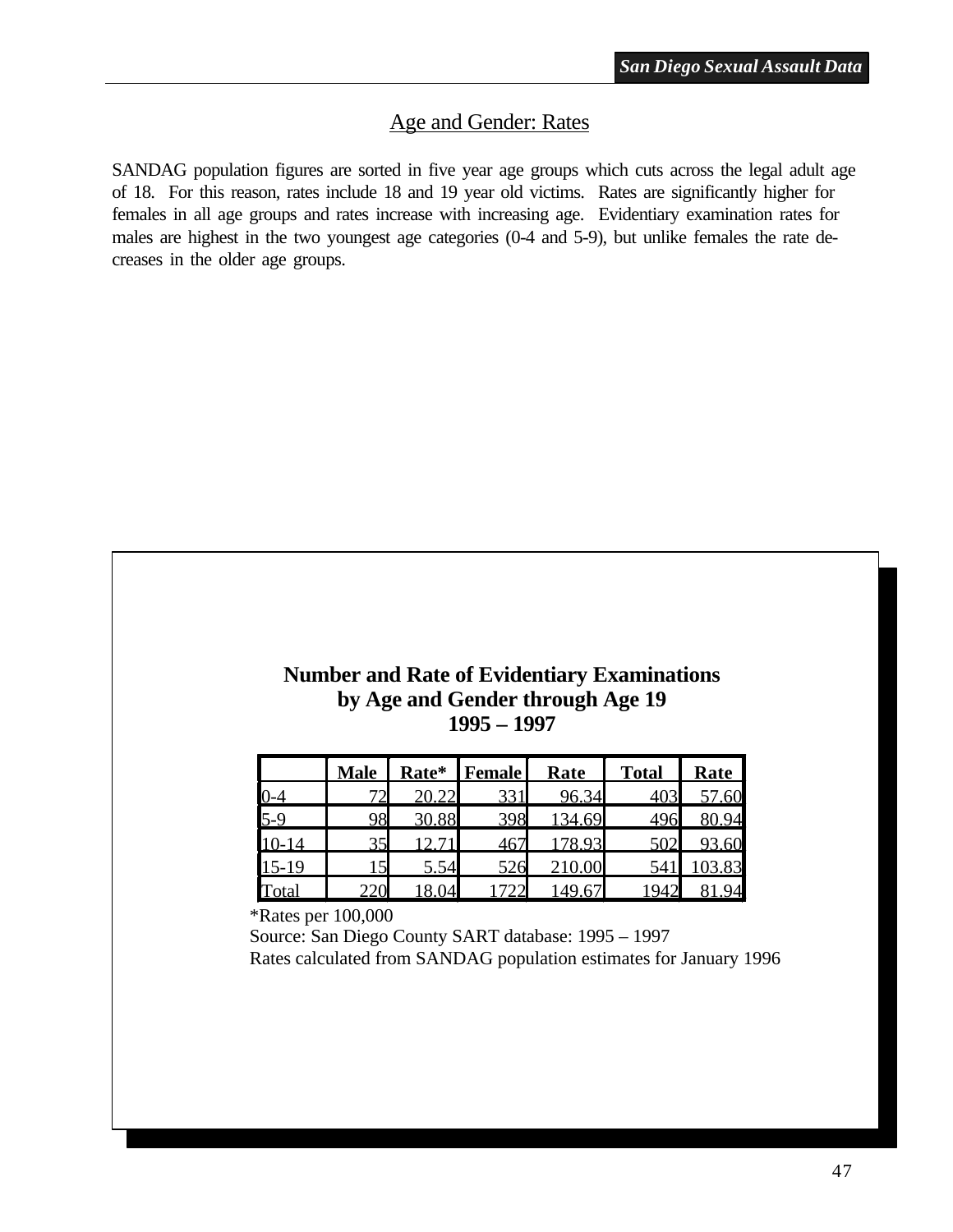#### Positive Visible Physical Findings

Reports of sexual assault in children may not occur immediately after the assault. These delayed reports are referred to as late disclosures. At the Center for Child Protection and Palomar Hospital, the majority of exams are done more than 72 hours after the incident, and may in fact be conducted months or years after the assault. In these cases complete healing of genital injuries may have already occurred by the time they are seen, leading to a lower number of positive findings. However, in prepubertal children prior penetrating trauma does sometimes heal in a way which can be clearly identified as abnormal. For the comparison shown below, 12 years was arbitrarily chosen as the demarcation for puberty.

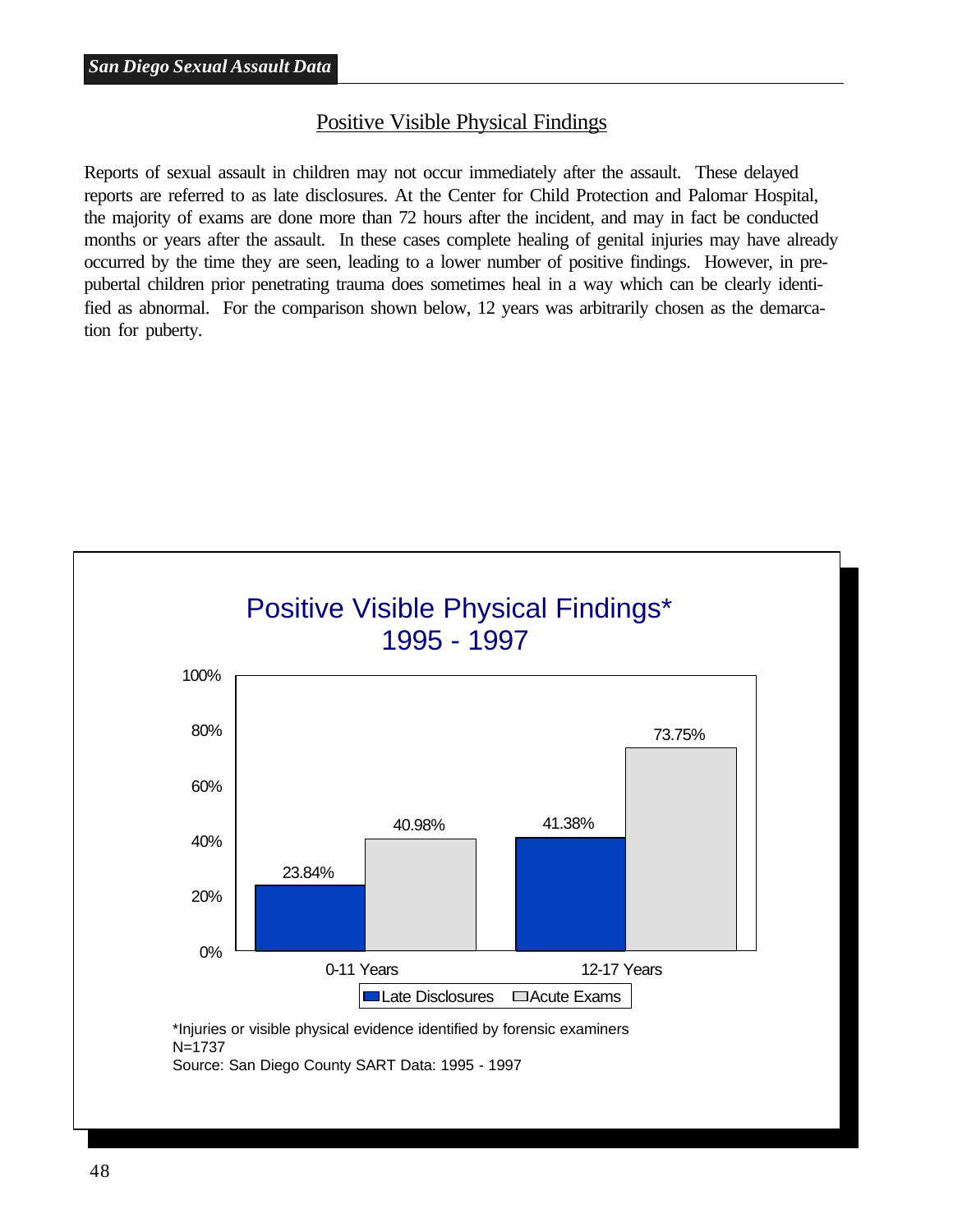#### Examinations at Juvenile Facilities

As shown below, the number of exams performed annually at Palomar Hospital increased by 48% from 1995 to 1997. The reason for this increase is unclear. Possible explanations could include an increase in the actual number of assaults, an increase in reporting to law enforcement and/or an increase in law enforcement authorization. The number of examinations conducted at CCP do not fluctuate widely from year to year.

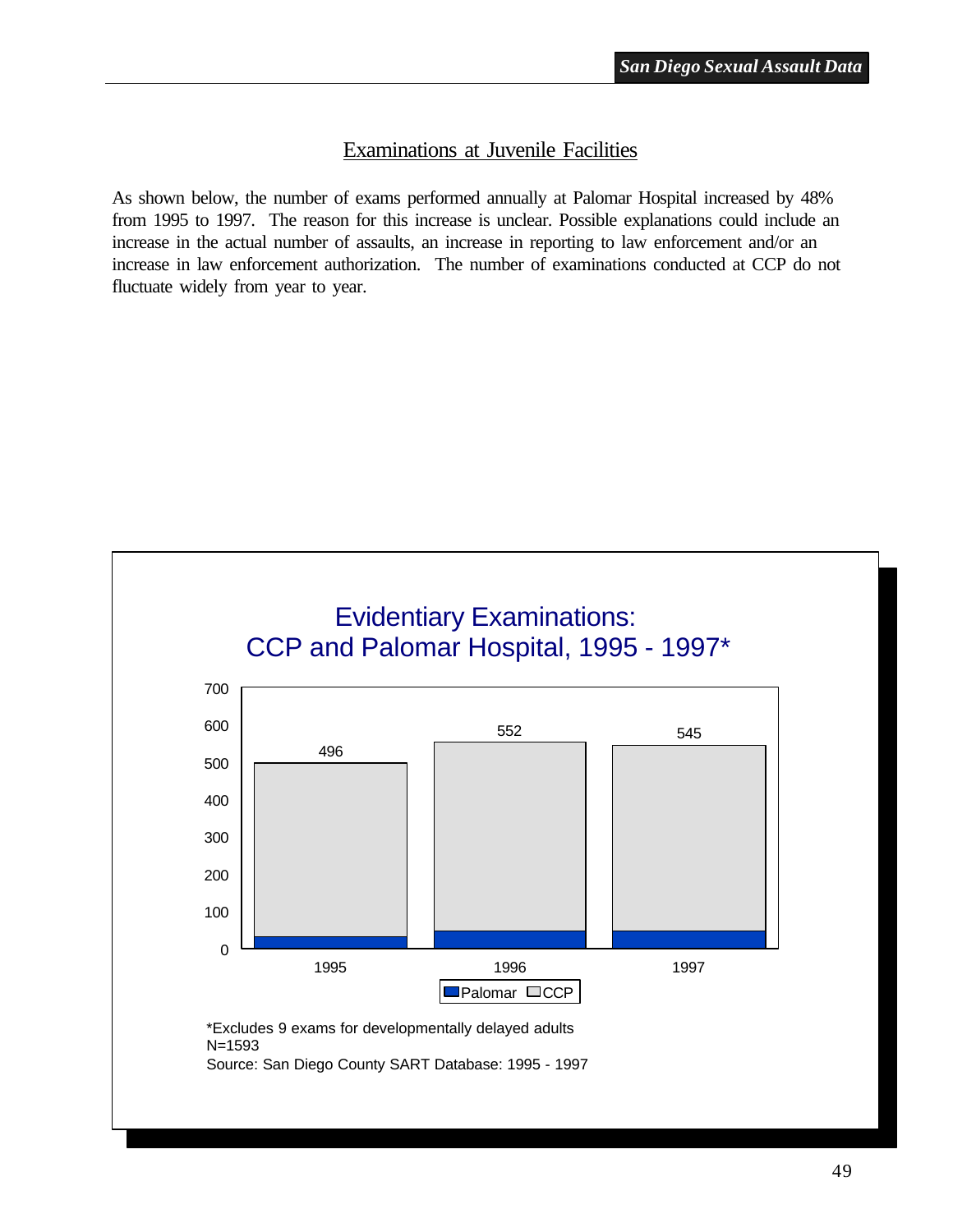#### Perpetrator Relationship

Perpetrator relationship information from CCP is only available for 1995. Therefore the table below reflects countywide information for one year. While the majority of adult sexual assault victims know their attackers, young children are unique in that they are most likely to be assaulted by a relative (53% of victims 0-4, 49% of victims ages 5-9). This carries special legal ramifications, including potential custodial issues. As children grow into adolescence, the proportion of assaults perpetrated by acquaintances and strangers increases, while the percentage assaulted by relatives goes down. Thirty-three percent (200/615) of sexual assault for victims between the ages of 0 - 19 were committed by a relative or a parent's significant other. Fathers and step fathers were responsible for 45% of these crimes. The "other" relative category includes brothers, uncles, and grandfathers. All of the 200 relatives were male with the exception of one female cousin.



Source: San Diego County SART Data: 1995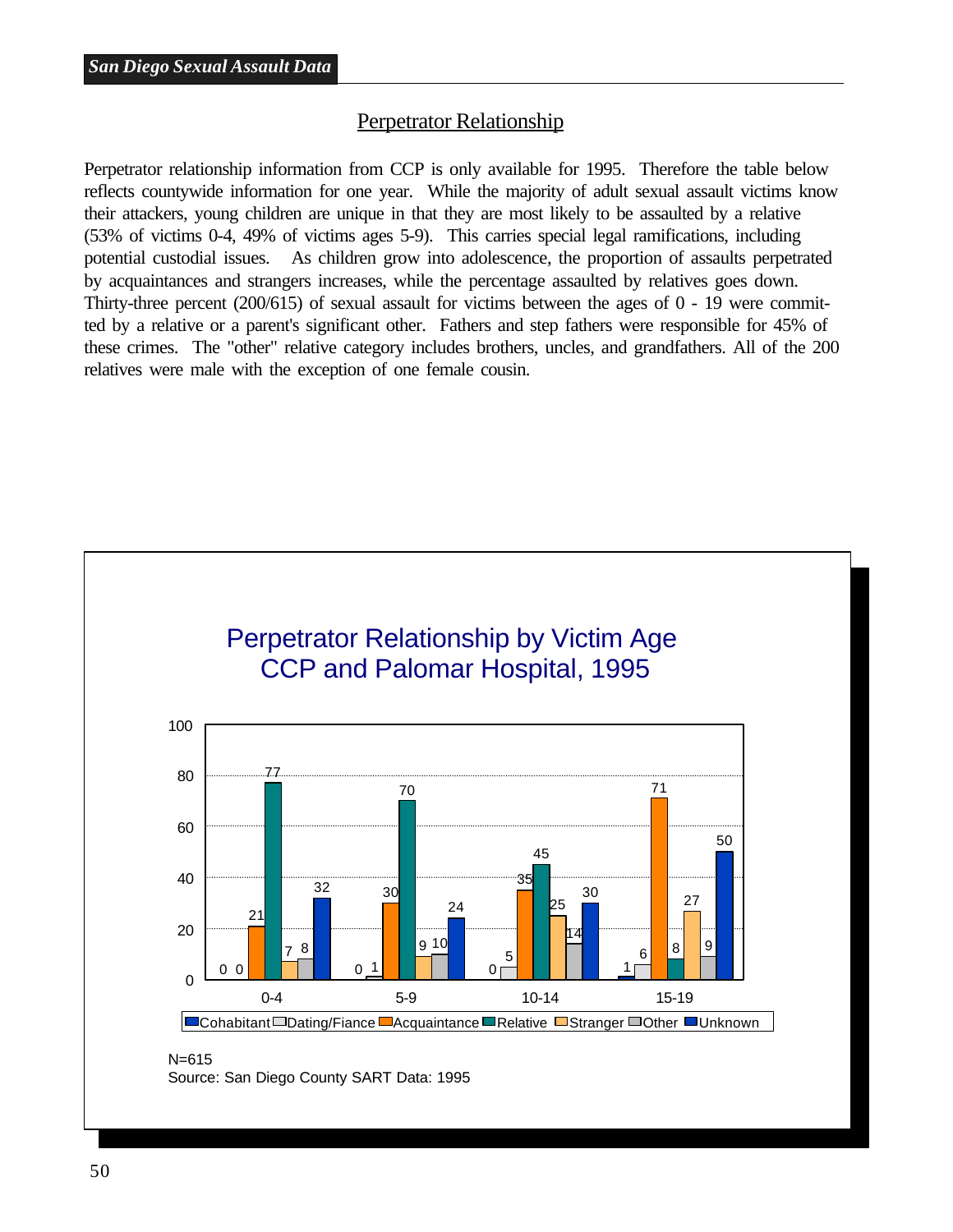#### Authorizing Law Enforcement Agency

The data on this page reflects the authorizing law enforcement agencies for young victims seen at CCP and Palomar Hospital. As with adults, the San Diego Police Department was the major authorizing agency for young victims (44% of referrals). Agencies with a special focus on children (Child Protective Services, Sheriff's Child Abuse Unit) were responsible for 14% of referrals.

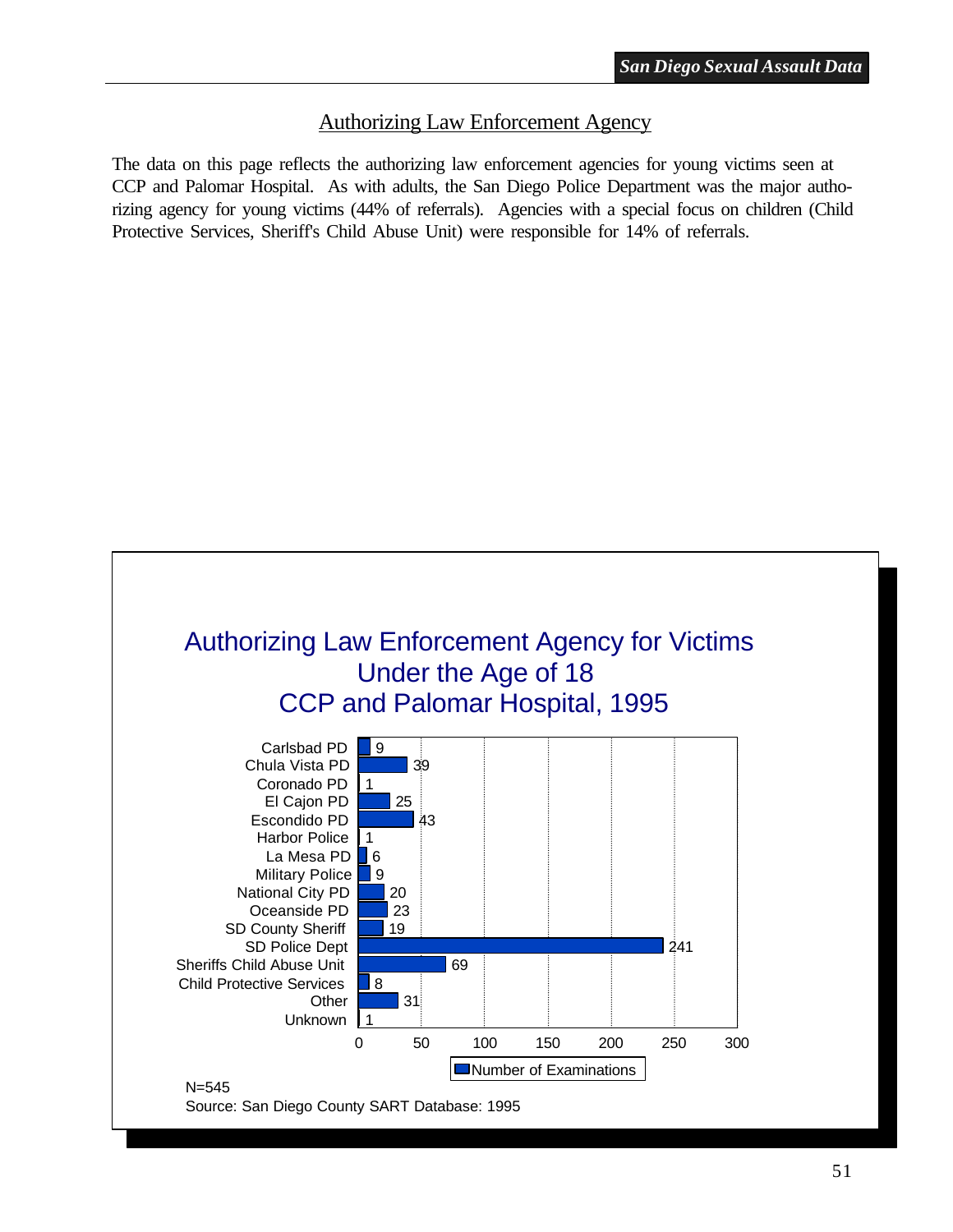#### Victim Race/Ethnicity: Palomar Hospital

Certain child evidentiary examination data is only available from Palomar Hospital for all years. The next four pages provide race/ethnicity, authorizing law enforcement agencies, and perpetrator relationship for victims examined at Palomar.

The pie chart below indicates that almost 90% of the exams were conducted for Whites and Hispanics, and the White percentage was slightly higher than the Hispanic volume (47% vs. 42.4%). The ethnic distribution of victims examined at Palomar Hospital was strongly influenced by the local population make-up, which is predominantly White (65%) and Hispanic (29%), with a much smaller proportion of Blacks (2%) and Asians/Others (4%).

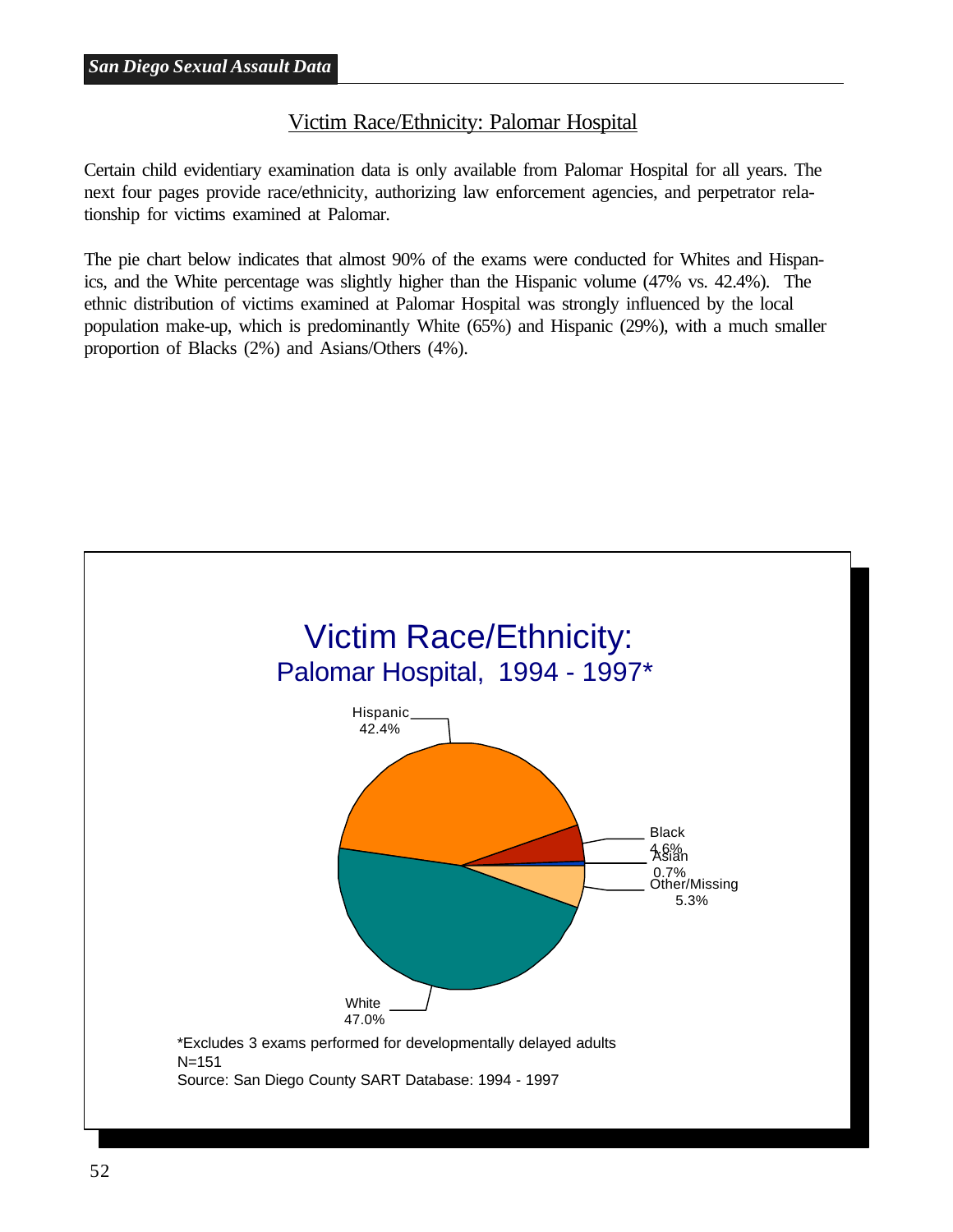#### Authorizing Law Enforcement Agency: Palomar Hospital

Escondido Police Department authorized 85% of the exams conducted at Palomar Hospital. Only three other agencies have a contractual relationship with Palomar, which is partially due to geographics considerations.

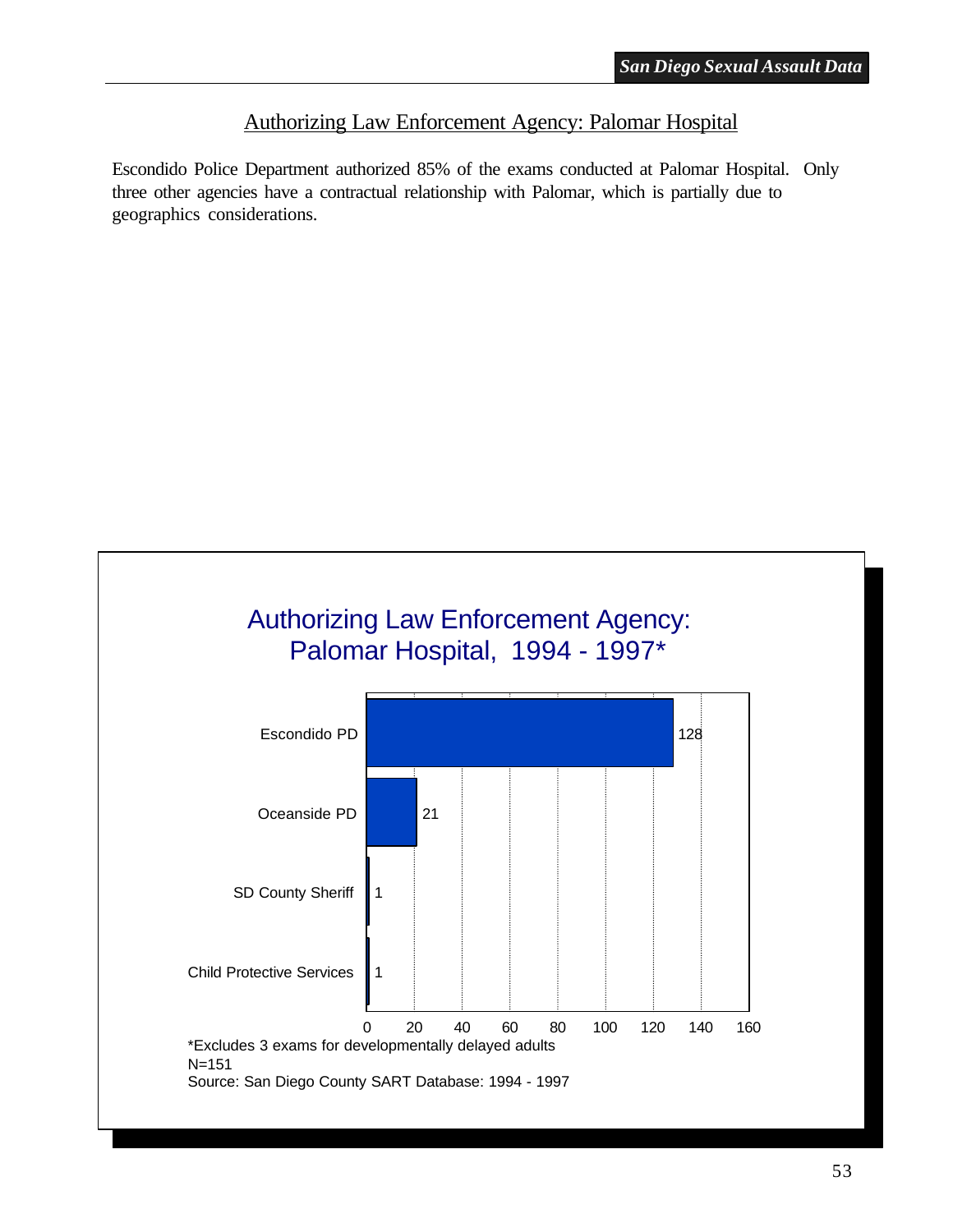#### Perpetrator Relationship by Age of Victim: Palomar Hospital

An even higher proportion of the victims examined at Palomar Hospital were assaulted by relatives (69%) than shown in the overall breakdown by age group. It is uncertain whether this is because of differences in other characteristics such as race/ethnicity, place of residence, or a systematic difference in referrals from law enforcement agencies.

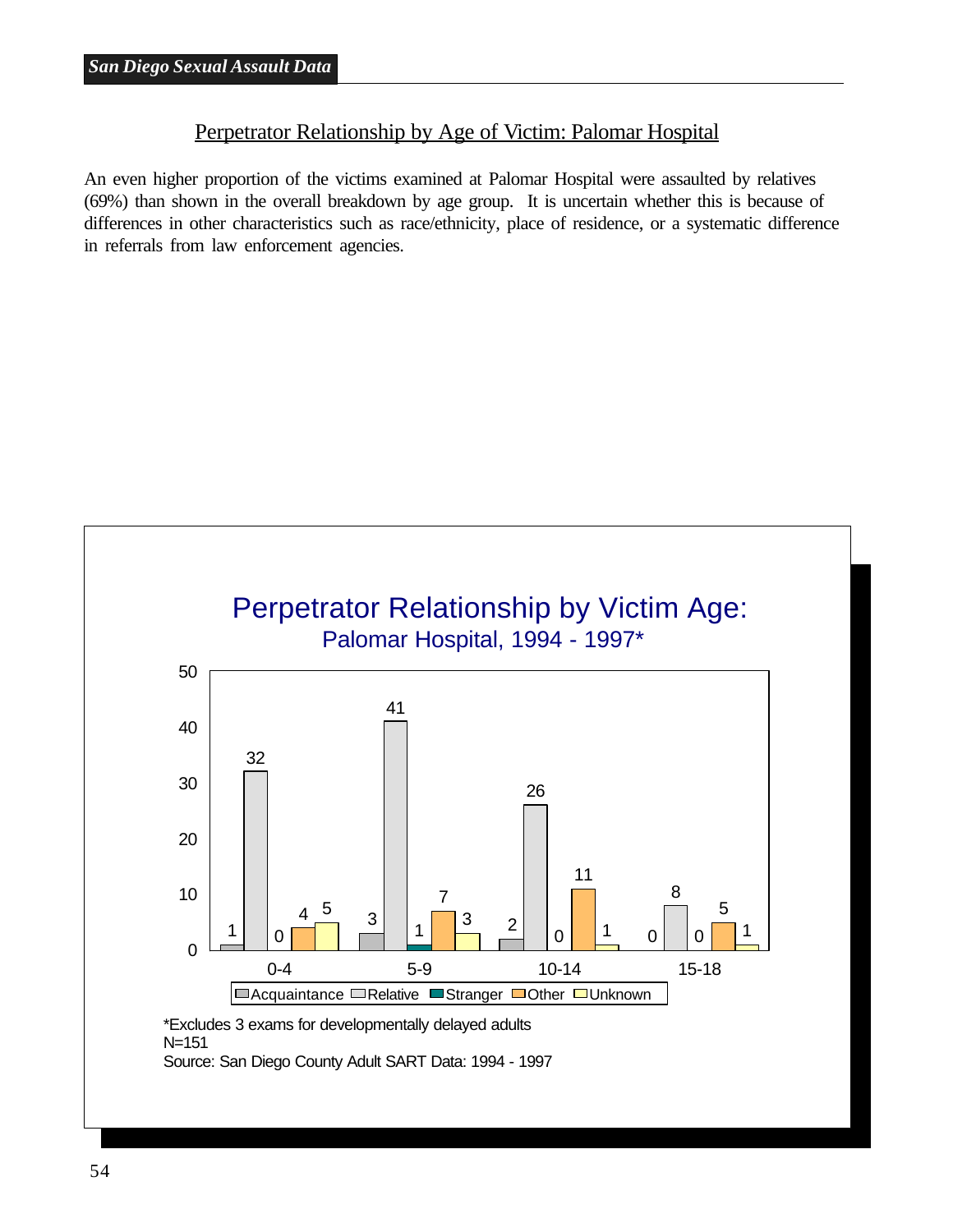## *ACCOMPLISHMENTS 1995-1997*

#### *PREVENTION*

- Acquaintance Rape Speaker's Bureau established in 1995 by San Diego Police Department Sex Crimes Unit to provide risk reduction education to the community. A partnership with the San Diego school system incorporates the education into high school curriculum.
- Sponsored a Public Service Announcement the San Diego Sheriff's Department Rohypnol ("date rape" drug).
- Sponsored a local campaign of the California Coalition Against Sexual Assault "This is Not an Invitation to Rape Me".
- Sponsored public relations campaign with local news stations by local advocate agency.

#### **POLICY/PROCEDURE STANDARDIZATION**

- Developed countywide law enforcement guidelines for the authorization of evidentiary examinations in sexual assault cases.
- Developed a Confidentiality Statement for non-OCJP volunteer agencies.
- Established guidelines for SART facilities which outlined circumstances for release of the OCJP form to agencies other than law enforcement.
- Implemented procedures for releasing colposcopic evidence to the defense.
- Implemented compensation guidelines for forensic examiner's expert witness testimony (Special Directive 97-02).
- Instituted a process to obtain an Affidavit for Search Warrant to be used for unconscious sexual assault victims who cannot consent to an evidentiary examination.
- Standardized several medical protocols including:
	- Standards of Practice for Forensic Examiners
	- Procurement of Hair Samples
	- Toluidine Blue Utilization
	- Anorectal Examination Guidelines
	- Medication Prophylaxis for sexually transmitted diseases (STD) and Emergency Contraception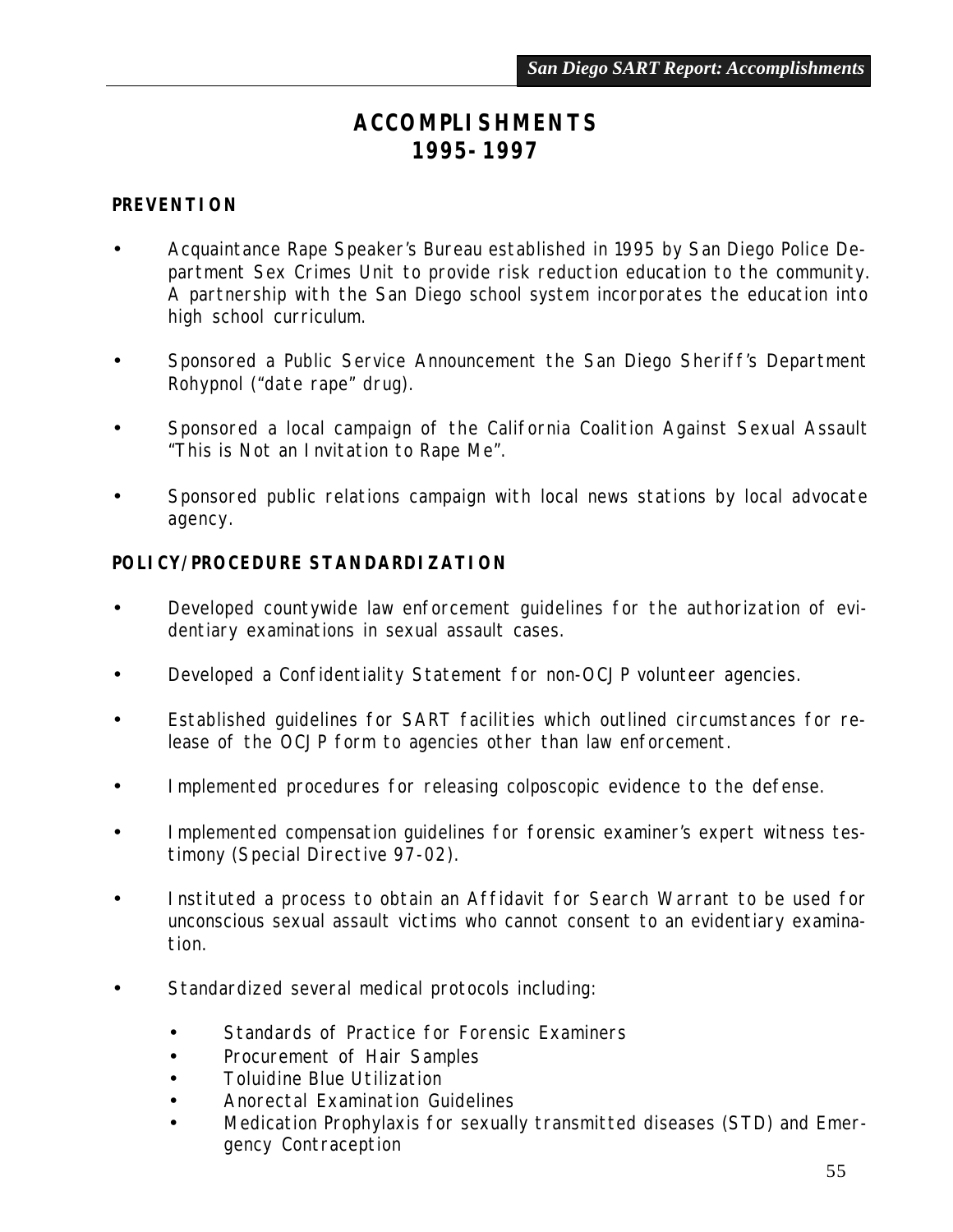- Developed a countywide release of information system enabling the District Attorney Victim/Witness Assistance Program and all advocacy agencies to share information for the purpose of coordinating court accompaniment for the victim.
- Implemented a process addressing the requirements of PC 679.04 which states a victim may have an advocate &/or other support person present during all interview processes.
- Developed procedure for the Preservation of Fetal Tissue for Paternity Testing without destruction of DNA.

#### *EDUCATION*

- Sponsored annual conferences for the training of local, national and international forensic examiners, organized by the Pomerado SART Program.
- Produced and distributed SART program educational video, coordinated by San Diego Police Department.
- Navy sponsored training for civilian and military nurse and physician assistant forensic examiners, physicians, Naval Criminal Investigative Services personnel and advocacy representatives.
- Discussed confidentiality issues and format for a countywide peer review process.
- Implemented monthly peer review sessions for forensic examiners, law enforcement and advocates at the Pomerado SART facility.
- Provided SART evidentiary examination educational forums for prosecutors in the District Attorney's Office.
- Revised and reprinted SART Resource Pamphlet, a booklet providing explanation of the SART program and SART resource agencies. The pamphlet has been reprinted by various agencies throughout the existence of the SART program.
- Provided SART program education for Emergency Department personnel via Domestic Violence education forums.
- Established 16 hour class for primary law enforcement responders. Sponsored by a San Diego Sheriff's Department grant in collaboration with the Center for Child Protection. (CCP).
- Established in-service training on sexual assault investigation, drug facilitated sexual assault, and laws pertaining to sexual assault.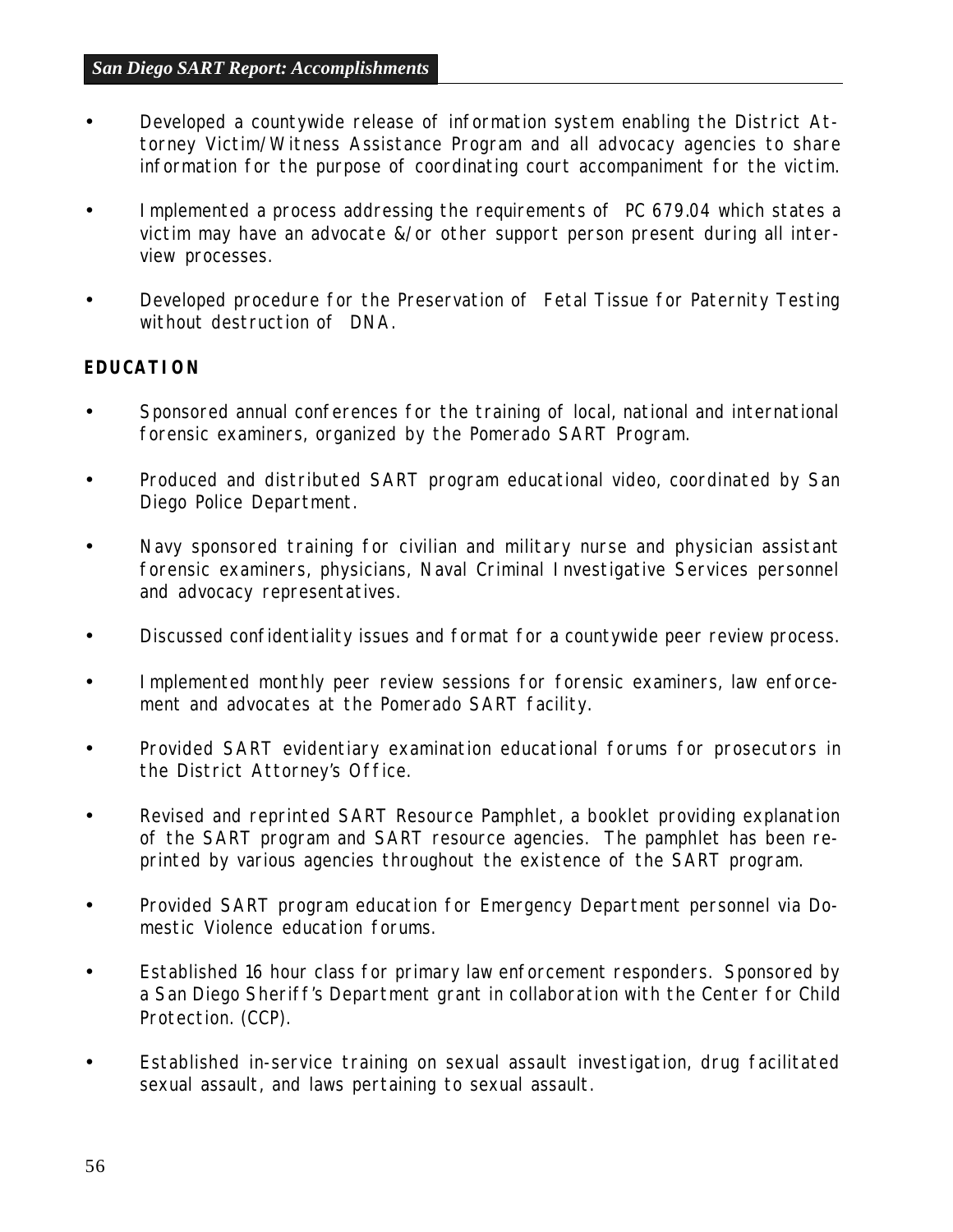- Expanded basic recruit sexual assault training from four hours to ten hours into the San Diego Regional Academy curriculum.
- Presented educational forums by the San Diego Sexual Assault Forensic Examiners for Camp Pendleton advocates regarding the evidentiary examination process.
- Established a process to incorporate military advocates in the SART team in those instances when military evidentiary exams are conducted at VillaView and Pomerado hospitals.
- Formulated guidelines for testing for the presence of Rohypnol (commonly referred to as the "date rape drug"). Distributed information regarding a process to access free drug testing services.
- San Diego Sheriff' Department sponsored Rohypnol training.

#### *OUTREACH/COLLABORATION*

- Collaborated with Alpine Sheriff personnel and Native American (Sycuan) organization to assist victims of sexual assault.
- Encouraged membership in the California Sexual Assault Investigators Association (CSAIA). As a result, attendance and presentations at local meetings by forensic examiners, advocates, and researchers, and law enforcement is augmented.
- The Center for Child Protection received a three-year, \$700,000 grant from the Office of Criminal Justice Planning (OCJP) as the Southern California Medical Training Center (SCMTC) for sexual assault, child abuse, domestic violence, and elder abuse. The sexual assault domain chief of the SCMTC is an active member of the SART Systems Review Committee and several committee members sit on the Advisory Board.
- Developed a Victim Questionnaire in English & Spanish to elicit feedback from victims who had been served by the SART process. Division of Emergency Medical Services developed a data base to house questionnaire responses.
- Outreach to the lesbian and gay community included training for lesbian and gay advocates at the Center for Child Protection, participation in community lesbian and gay fairs, and an invitation to a representative from the Lesbian and Gay Center to speak at the Systems Review Committee.
- Sponsored SART fund raisers to raise funds for the support of programs for victims of sexual assault. Recognized community participants who had contributed to the sexual assault program.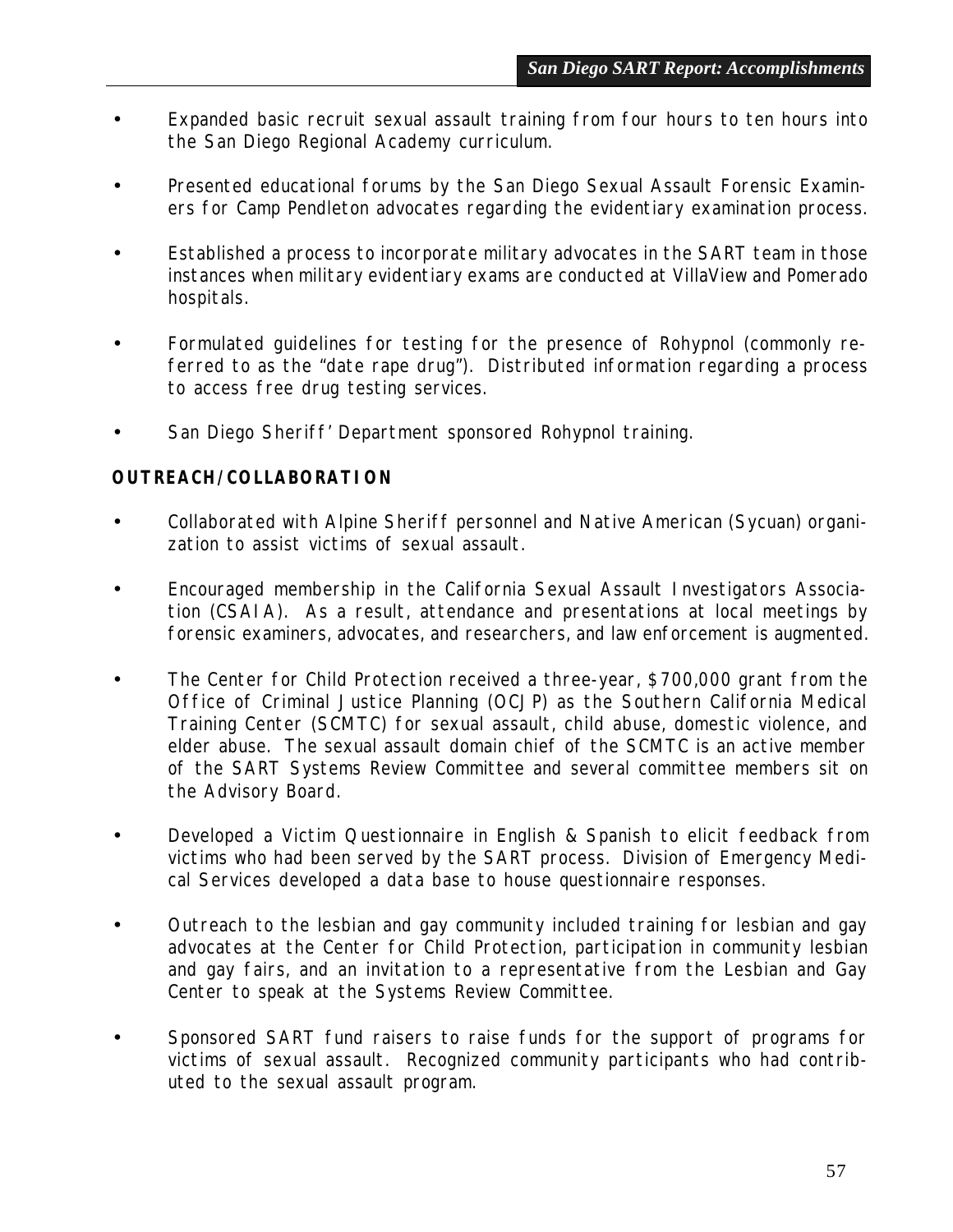- Pomerado Hospital SART developed a law enforcement questionnaire to elicit suggestions for sexual assault program improvement.
- Collaborated with the San Diego County Commission on the Status of Women. The Commission sponsored a forum, "Issues Concerning Violence Against Women". A portion of proceeds is used to distribute the SART Video.
- Activated outreach with the International Association of Forensic Nurses to establish education standards for evidentiary examiners.
- Pomerado forensic examiners presented the San Diego SART model at a national meeting of the American Academy of Forensic Science in Nashville.
- Provided the San Diego SART model to the Navy Surgeon General for use in the establishment of their multi-disciplinary process.

#### *EXPANSION*

- Community block grant awarded to VillaView Hospital in the amount of \$102,000.
- Revised the countywide data base to include additional relevant data elements. Included evidentiary examination information from the Center for Child Protection, Palomar Medical Center and the San Diego Naval Medical Center. Established a disk transfer process for adult SART centers to facilitate download of information into the countywide data base.
- Restructured the SART Systems Review Committee to facilitate in-depth and timely project completion.
- Established a Center for Community Solutions satellite facility in La Mesa.
- Navy program was expanded to include colposcopic examinations for on-base and dependent children.
- Affiliated with a San Diego State University doctoral candidate to conduct research exploring physical findings in adolescent and adult evidentiary examinations and linkage of this information with crime lab data and judicial outcome.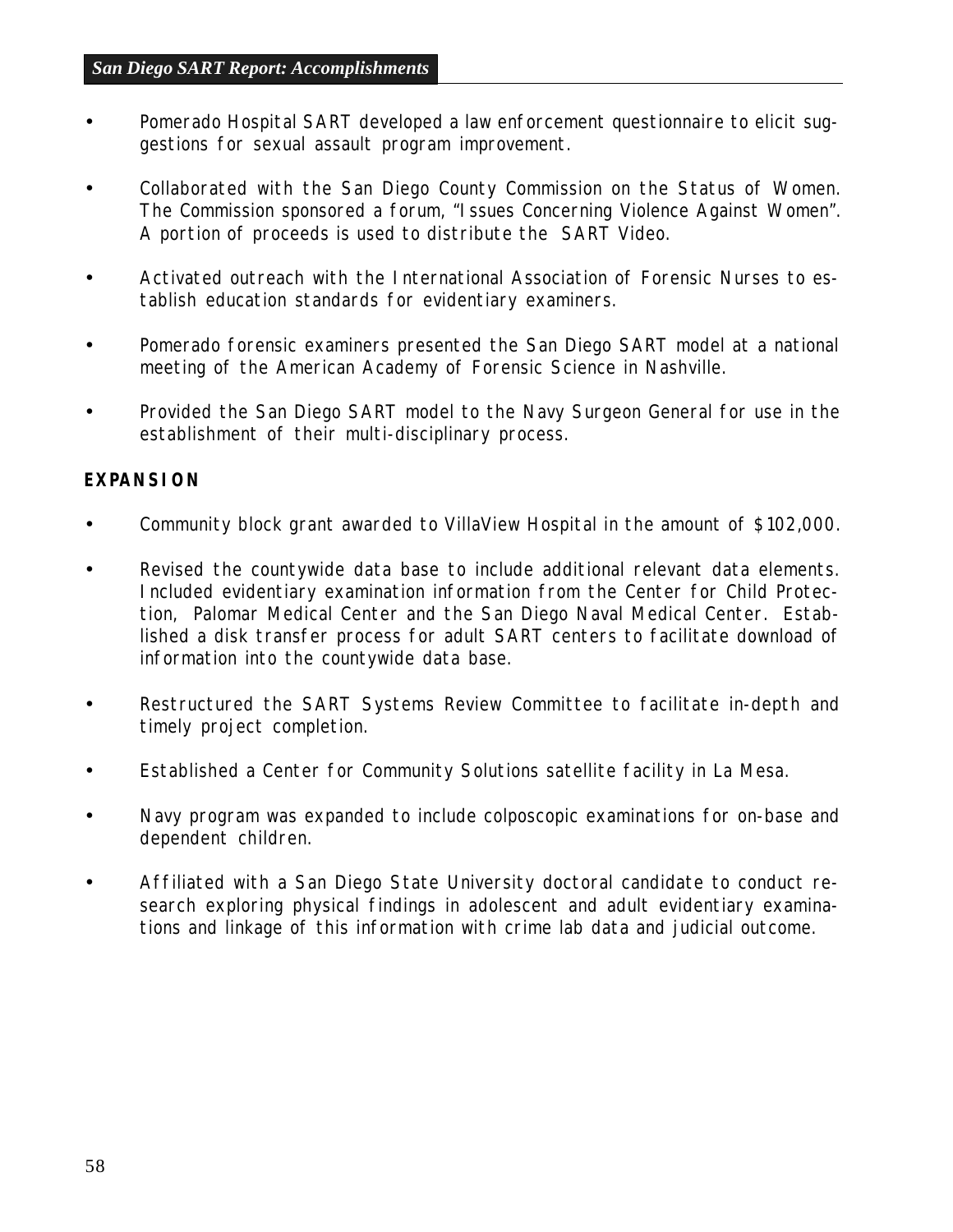## *SART SYSTEMS REVIEW COMMITTEE GOALS*

- Develop and implement additional sexual assault prevention programs for the San Diego community.
- Endorse and promote legislation which will provide confidentiality for multihospital medical peer review proceedings in cases of sexual assault.
- Develop a standardized countywide Evidentiary Examination Collection Kit.
- Collaborate with the District Attorney's Office to provide successful linkage of judicial outcome data with evidentiary examination data for all adult cases of sexual assault.
- Implement cross-training and expand the Acquaintance Rape Speaker's Bureau to Native American organizations to encourage sexual assault reporting and to increase cultural awareness.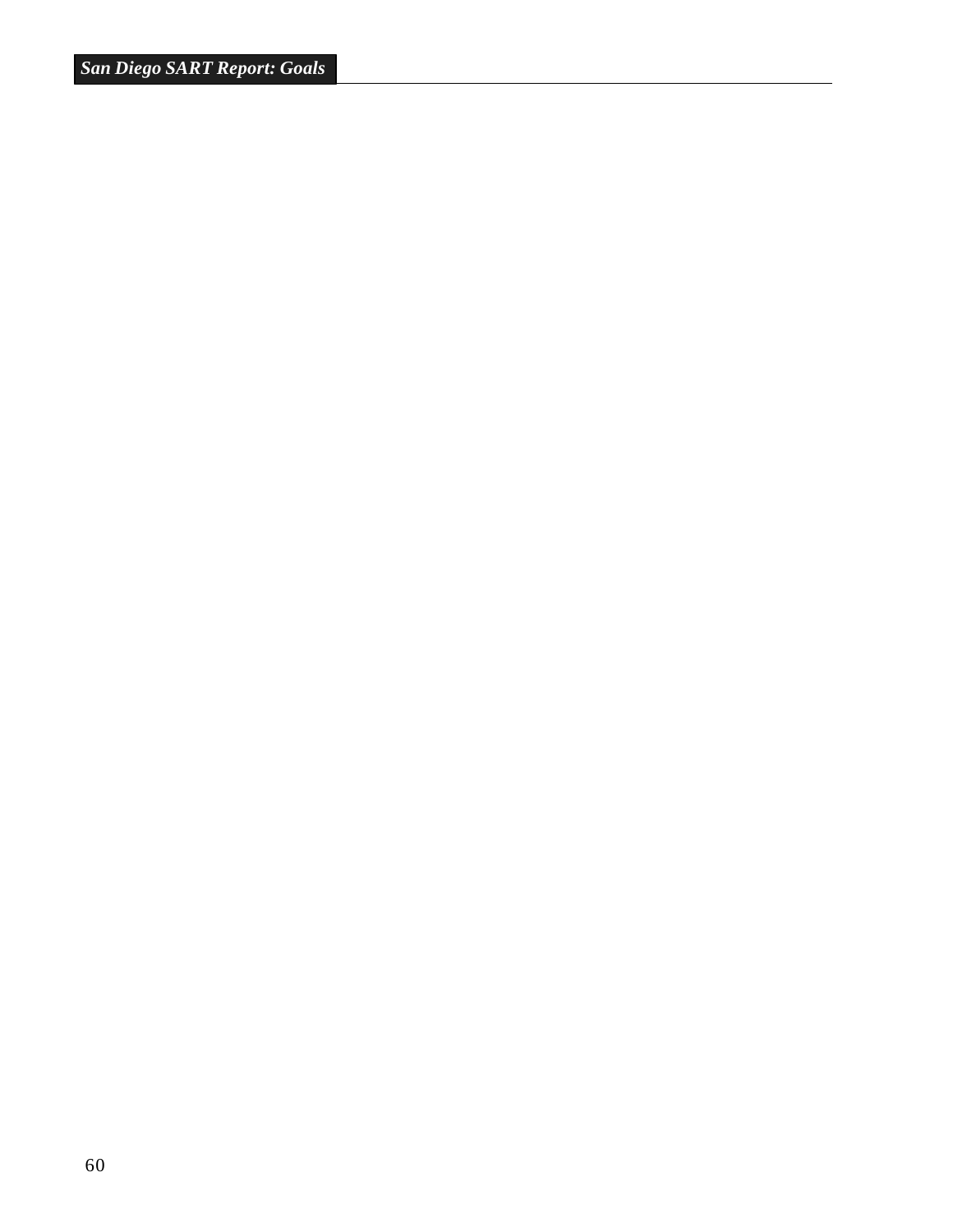## *SART SYSTEMS REVIEW COMMITTEE PAST and PRESENT PARTICIPANTS 1995 - 2000\**

*Center for Child Protection at Children's Hospital & Health Center*

**Marilyn Kaufhold, M.D. Susan Horowitz, M.D.**

#### *Center for Community Solutions*

**Imelda Buncab Maylin Daly Robii Dodge Lisa Morris** Shelley Anderson Liza Boyer Kay Buck - Chair 1998 Deborah Dawson Daniel Esparza Melanie Jaramillo Linda Wong Kerberg Lizely Madrigal Betty White - Chair

## *Chula Vista Police Department*

**Steve Fobes** Laura Coulson Don Hunter Ron Lederle John McAvenia Kevin Pike Emerald Randolf - Citizens Adversity Support Team (C.A.S.T.)

#### *Commission on the Status of Women*

Gloria Harris, M.D.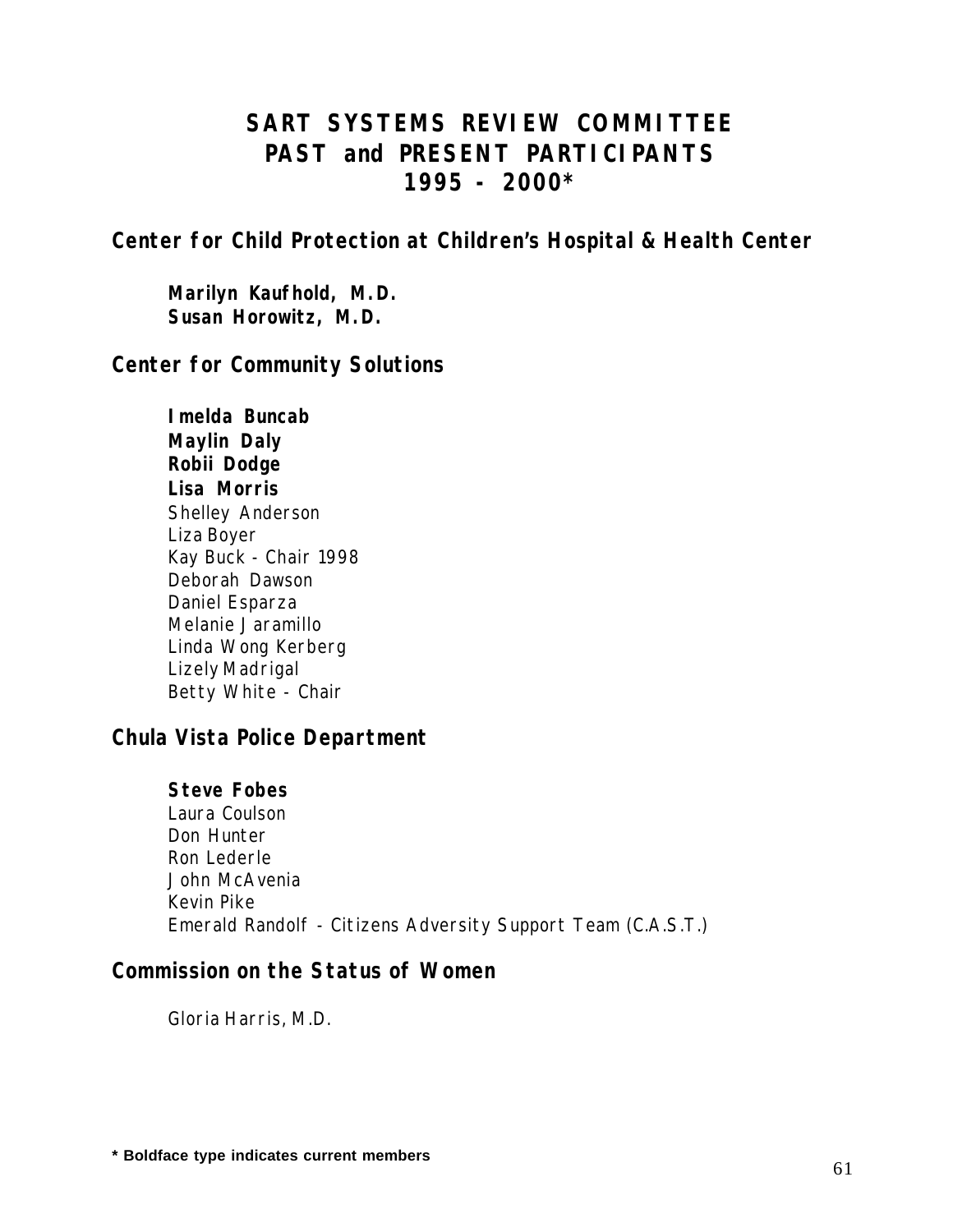#### *County of San Diego, Division of Emergency Medical Services*

**J. Dawn Lloyd Sharon Pacyna**, **RN** Tisa Blount Brenda Dunn Gwen Jones Melody Rodriguez (In memorium)

#### *County of San Diego, Office of the District Attorney*

#### **Cathy Stephenson**, **Chair 1999**

Kristin K. Anton Jennifer Gianera Dave Lattuca Robert Phillips James Pippin Stacy Running Joan Stein Robert Sullivan Lisa Weinreb

## *County of San Diego, Office of the District Attorney, Victim/ Witness Assistance Program*

**Marianne Gallagher** Dee Fuller, Chair 1997

#### *Community Representatives*

**Suzanne Lindsay, Ph.D.** Darlene Duncan, RN

#### *Coronado Police Department*

Robert Kline

#### *Crime Laboratories*

**Connie Milton** - San Diego Sheriff's Department Patrick O'Donnell, Ph.D. - San Diego Police Dept., Forensic Sciences Unit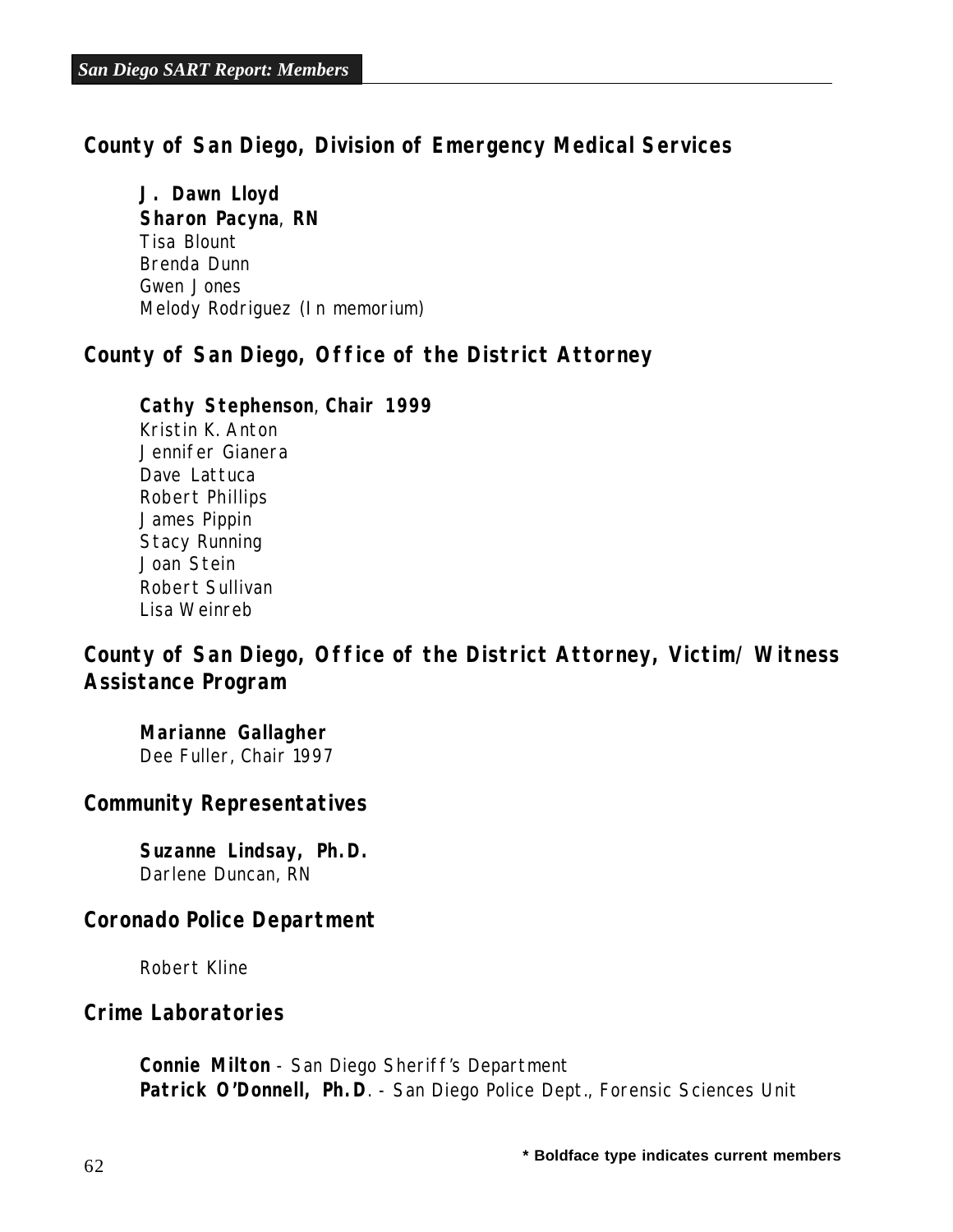## *El Cajon Police Department*

Jim Cunningham Harry Hicks Brian Zmijewski

## *Escondido Police Department*

**Leonard Geise** Barbara Ray Mark Wrisley

#### *EYE Crisis and Counseling Services*

**Lorraine Brealey Antoinette Fallon** Barbara Boody Arlene Cawthorne

#### *Grossmont Community Hospital SART*

Diane Henderson, R.N. Shirley Odom

#### *Indian Health Council*

**Disiree M. Barry Jim Hornsby**

#### *La Mesa Police Department*

Joyce Juhl David Lachapelle

#### *Military Agencies*

**Susan Horowitz, M.D., Naval Medical Center San Diego SART Jennifer Morris, Sexual Assault Victim Intervention (SAVI) Program Susan Rist, R.N., Naval Medical Center San Diego SART** Barbara Campbell, R.N. Margaret Cuellar, Sexual Assault Victim Intervention (SAVI) Program Shirley Godwin – SART Miramar NAS Marcia Webster, Navy Family Service Center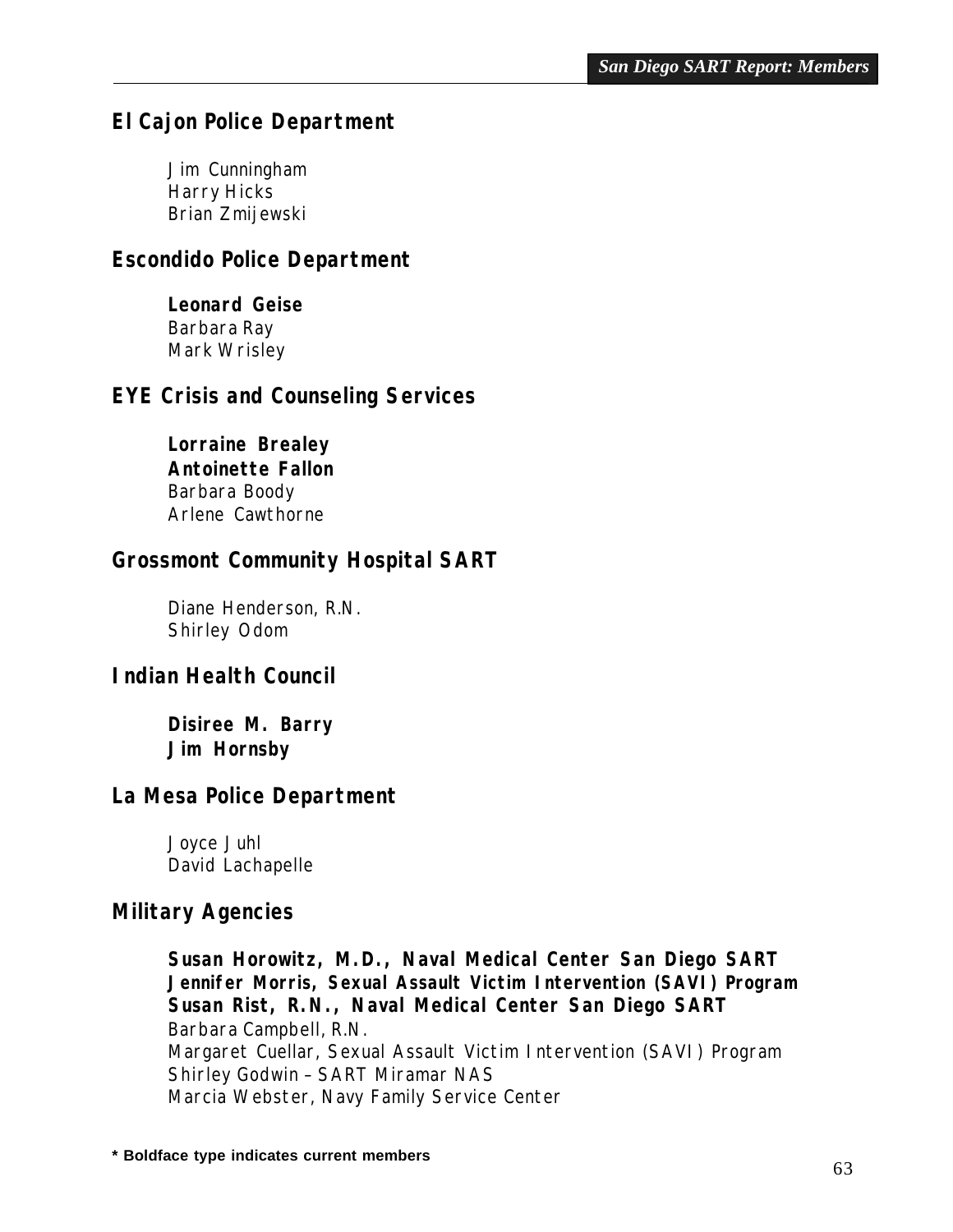## *Military Agencies (Cont.)*

Sharon Merkel, Sexual Assault Victim Intervention (SAVI) Program Helen Metzger, Sexual Assault Victim Intervention (SAVI) Program Lisa Seligman, NAS North Island Arthur Spafford, Jr., Naval Criminal Investigative Services (NCIS)

Sally Wilson, Naval Criminal Investigative Services (NCIS) Traci Williams – Naval Training Center

#### *National City Police Department – Crimes of Violence Unit*

Jim Dunn

#### *Oceanside Police Department*

Sheila Hancock Rick Sing

#### *Palomar - Pomerado Health Care SART & Child Abuse*

#### **Diana Faugno, RN**

Beverly Miller Alexei Prohoroff Patty Seneski Mary Spencer, M.D. Margaret Whelan, Chair 1993

#### *San Diego Sheriff's Department*

#### **Emalee A. Bowles**

Michele Bustamante Ron Cottingham Mary Helmen Lisa Miller Roy Shaffer Donna Perone Steve Perone Victoria Reden James Seim

## *San Diego Police Department, Crisis Intervention Program*

**Anna Knuth**